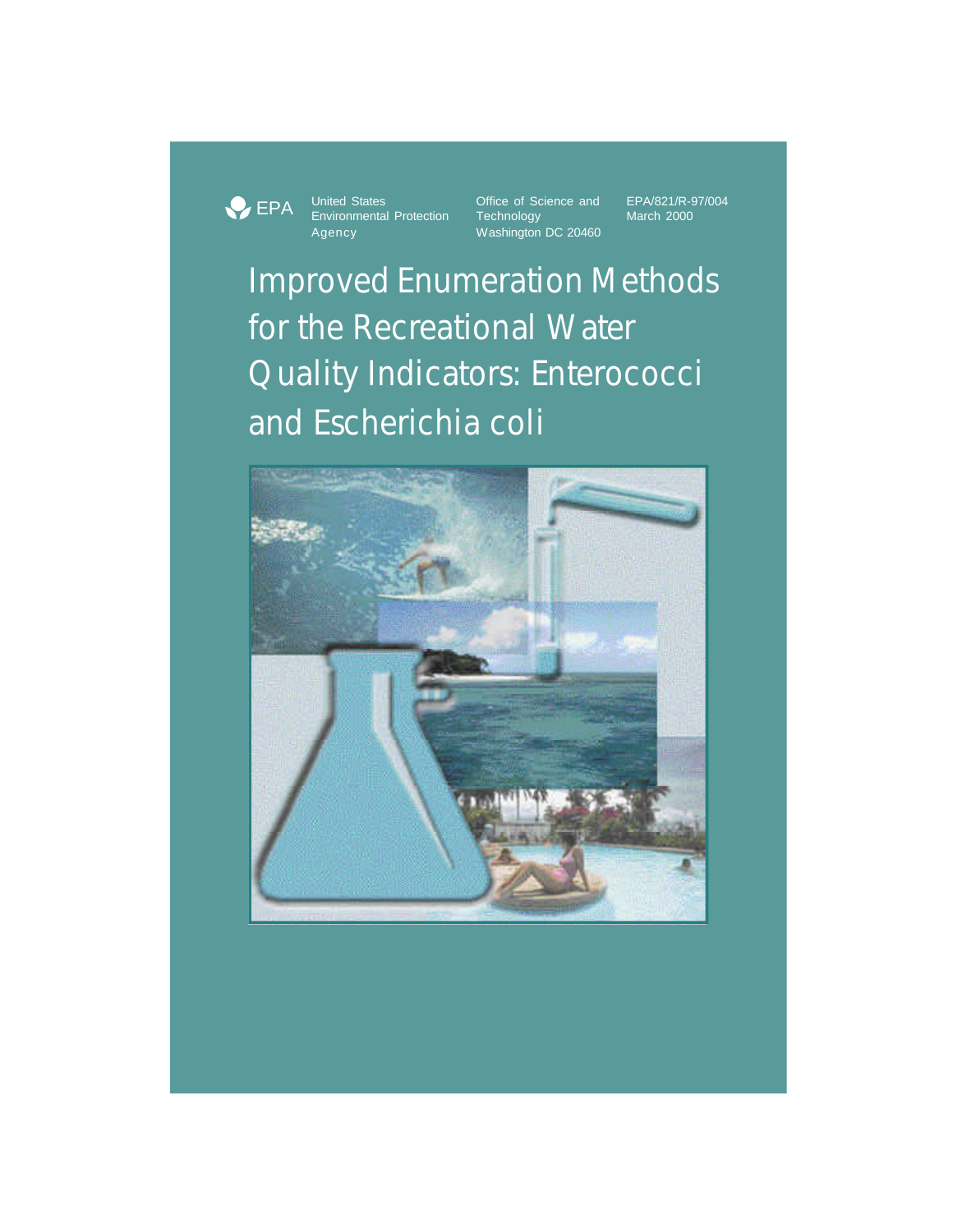# **Contents**

| 1 |                                      |                |                                           |  |
|---|--------------------------------------|----------------|-------------------------------------------|--|
| 2 |                                      |                |                                           |  |
| 3 | SAMPLE COLLECTION, PRESERVATION,     |                |                                           |  |
|   |                                      |                |                                           |  |
|   | 3.1 Storage Temperature and Handling |                |                                           |  |
|   |                                      |                |                                           |  |
| 4 |                                      |                | <b>CALIBRATION AND STANDARDIZATION  4</b> |  |
|   |                                      |                |                                           |  |
| 5 |                                      |                |                                           |  |
| 6 |                                      |                |                                           |  |
| 7 |                                      |                |                                           |  |
| 8 |                                      |                | <b>METHOD PERFORMANCE</b>                 |  |
|   |                                      |                | <b>CHARACTERISTICS-DEFINITIONS  5</b>     |  |
| 9 |                                      |                | TEST METHODS FOR ENTEROCOCCI  5           |  |
|   |                                      |                |                                           |  |
|   | 9.2                                  |                | Original Enterococci Method               |  |
|   |                                      |                |                                           |  |
|   |                                      | 9.2.1<br>9.2.2 | Equipment and Supplies  6                 |  |
|   |                                      |                | 9.2.2.1 Phosphate Buffered                |  |
|   |                                      |                |                                           |  |
|   |                                      |                | 9.2.2.2 Phosphate Buffered Dilution       |  |
|   |                                      |                |                                           |  |
|   |                                      |                |                                           |  |
|   |                                      |                | 9.2.2.4 Esculin Iron Agar 10              |  |
|   |                                      |                | 9.2.2.5 Brain Heart Infusion Broth  11    |  |
|   |                                      |                | 9.2.2.6 Brain Heart Infusion Broth        |  |
|   |                                      |                | with 6.5% NaCl  11                        |  |
|   |                                      |                | 9.2.2.7 Brain Heart Infusion Agar  11     |  |
|   |                                      |                | 9.2.2.8 Bile Esculin Agar  12             |  |
|   |                                      | 9.2.3          | Original Enterococci Test Procedure  12   |  |
|   |                                      | 9.2.4          | Calculation of Results 14                 |  |
|   |                                      | 9.2.5          | Reporting Results  14                     |  |
|   |                                      | 9.2.6          | Verification Procedure  14                |  |
|   |                                      | 9.2.7          | Method Performance  15                    |  |
|   | 9.3                                  |                | Modified Enterococci Method               |  |
|   |                                      |                |                                           |  |
|   |                                      | 9.3.1          | Equipment and Supplies  15                |  |
|   |                                      | 9.3.2          | Reagents and Media  17                    |  |
|   |                                      |                | 9.3.2.1 Phosphate Buffered Saline  17     |  |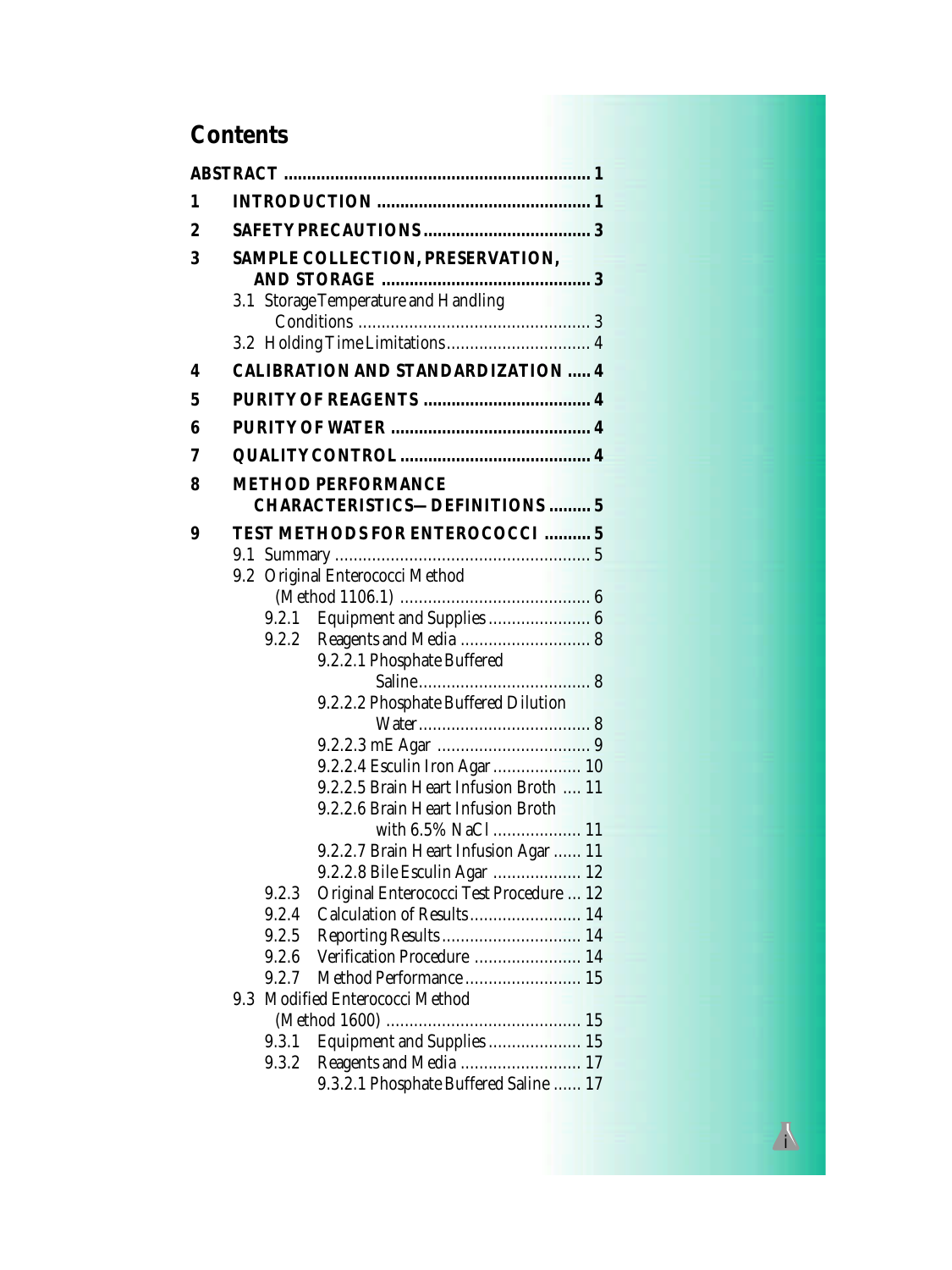|    | 9.3.2.2 Phosphate Buffered Dilution              |
|----|--------------------------------------------------|
|    |                                                  |
|    |                                                  |
|    | 9.3.2.4 Brain Heart Infusion Broth  19           |
|    | 9.3.2.5 Brain Heart Infusion Broth               |
|    |                                                  |
|    | 9.3.2.6 Brain Heart Infusion Agar  20            |
|    | 9.3.2.7 Bile Esculin Agar  20                    |
|    | Modified Enterococci Test Procedure  21<br>9.3.3 |
|    | Calculation of Results  22<br>9.3.4              |
|    | 9.3.5                                            |
|    | Verification Procedure  22<br>9.3.6              |
|    | Method Performance  23<br>9.3.7                  |
|    |                                                  |
| 10 | TEST METHODS FOR E. COLI  23                     |
|    |                                                  |
|    | 10.2 Original E. coli Method (Method 1103.1)  24 |
|    | 10.2.1 Equipment and Supplies  24                |
|    | 10.2.2 Reagents and Media  26                    |
|    | Phosphate Buffered Saline 26<br>10.2.2.1         |
|    | 10.2.2.2<br><b>Phosphate Buffered Dilution</b>   |
|    |                                                  |
|    | 10.2.2.3                                         |
|    | 10.2.2.4<br>Urea Substrate Medium  28            |
|    | 10.2.2.5<br>Nutrient Agar  29                    |
|    | 10.2.2.6<br>Tryptic Soy Broth;                   |
|    | Trypticase Soy Broth  30                         |
|    | 10.2.2.7<br>Simmons Citrate Agar  30             |
|    | 10.2.2.8<br>Tryptone 1%;                         |
|    | Tryptophane Broth 30                             |
|    | 10.2.2.9                                         |
|    | 10.2.2.10 Oxidase Reagent  31                    |
|    | 10.2.2.11 Kovacs Indole Reagent  31              |
|    | 10.2.3 Original E. coliTest Procedure 31         |
|    | 10.2.4 Calculation of Results 33                 |
|    |                                                  |
|    | 10.2.6 Verification Procedure  34                |
|    | 10.2.7   Method Performance  35                  |
|    |                                                  |
|    | 10.3.1 Equipment and Supplies  36                |
|    | 10.3.2 Reagents and Media  38                    |
|    | 10.3.2.1<br><b>Phosphate Buffered</b>            |
|    |                                                  |
|    | <b>Phosphate Buffered</b><br>10.3.2.2            |
|    | Dilution Water  38                               |
|    | Modified mTEC Agar  39<br>10.3.2.3               |
|    | 10.3.2.4<br><b>Nutrient Agar</b> 40              |
|    |                                                  |

**ii**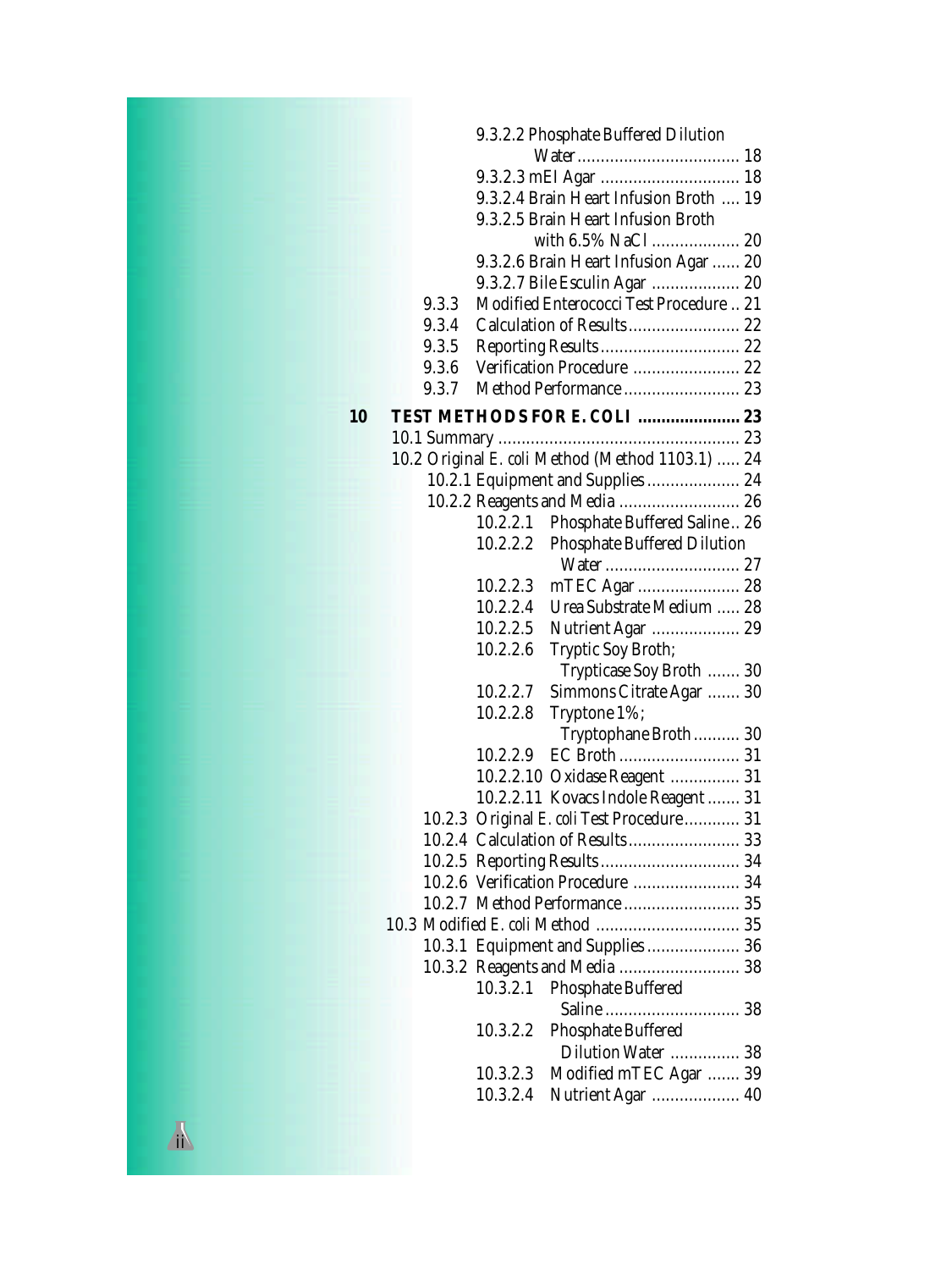| 10.3.2.5 | Tryptic Soy Broth;                                |  |
|----------|---------------------------------------------------|--|
|          | Trypticase Soy Broth  40                          |  |
| 10.3.2.6 | Simmons Citrate Agar  41                          |  |
| 10.3.2.7 | Tryptone 1%; Tryptophane                          |  |
|          |                                                   |  |
|          |                                                   |  |
|          | 10.3.2.9 Oxidase Reagent  42                      |  |
|          | 10.3.2.10 Kovacs Indole Reagent  42               |  |
|          | 10.3.3 Modified <i>E. coli</i> Test Procedure  42 |  |
|          | 10.3.4 Calculation of Results 44                  |  |
|          | 10.3.5 Reporting Results  44                      |  |
|          | 10.3.6 Verification Procedure  44                 |  |
|          | 10.3.7 Method Performance  45                     |  |
|          |                                                   |  |
|          |                                                   |  |
|          |                                                   |  |

# **PHOTOGRAPHS**

| 6. Escherichia coli colonies on an absorbent pad       |  |
|--------------------------------------------------------|--|
|                                                        |  |
| 7. Escherichia coli colonies on modified mTEC Agar  43 |  |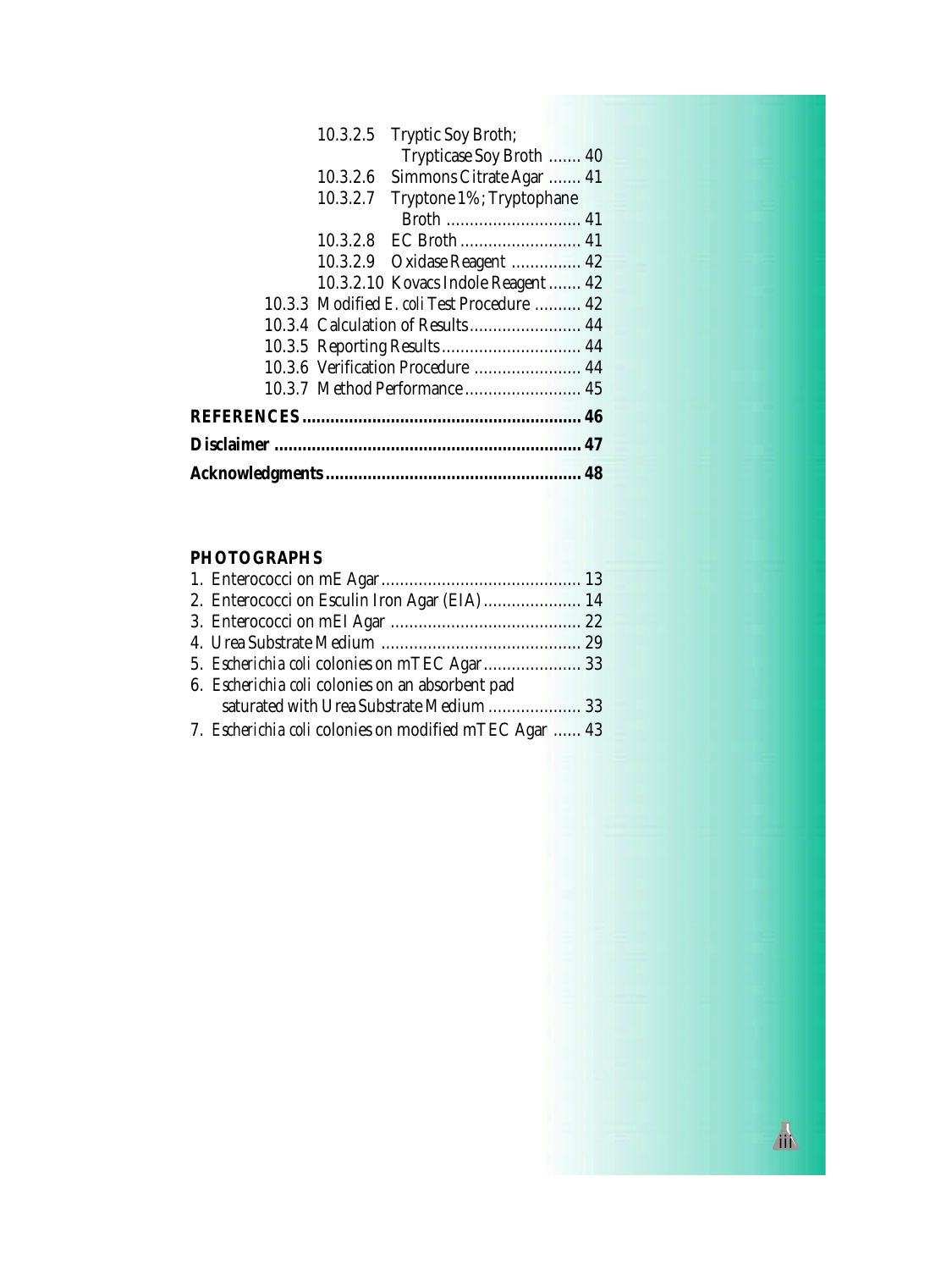# **ABSTRACT**

*In 1986, the U.S. Environmental Protection Agency (USEPA) recommended two new indicator organisms for recreational water quality assessment. They were enterococci (for both marine and fresh waters) and Escherichia coli (E. coli, for fresh waters only). These organisms were chosen based on epidemiological studies conducted at various beaches in the United States that showed a strong positive correlation between the organisms and the occurrence of swimmingassociated gastroenteritis. The two new target organisms required the use of media designed specifically for enumeration of them from ambient waters. Since then, these two media (mE Agar for enterococci and mTEC Agar for E. coli) have been improved, resulting in faster and easier enumeration. The modified media are mEI Agar for enterococci and modified mTEC Agar for E*. *coli*.

*The purpose of this manual is to provide specific step-by-step instructions for both the original and the revised test methods (mE, mEI, mTEC, and modified mTEC) used for the new USEPA recommended recreational water quality indicators. This manual is intended to supplement the 1999 USEPA video entitled "Improved Enumeration Media for the Recreational Water Quality Indicators Enterococci and Escherichia coli," although it may be used without the video.*

# **1. INTRODUCTION**

Epidemiological studies of marine and fresh water bathing beaches have established a direct relationship between the density of enterococci and *E. coli* in water and the occurrence of swimming-associated gastroenteritis. Recognition of this relationship has led to the development of criteria that can be used to establish recreational water standards (USEPA, 1986a).

In 1976, the U.S. Environmental Protection Agency recommended fecal coliforms as indicators of recreational water quality (USEPA, 1976). The guidelines were based on a 1968 recommendation from the National Technical Advisory Committee of the Department of the Interior to the Federal Water Pollution Control Administration. Since then, USEPA has conducted multi-site epidemiological studies that found that enterococci have a much higher correlation with swimming-associated gastroenteritis in both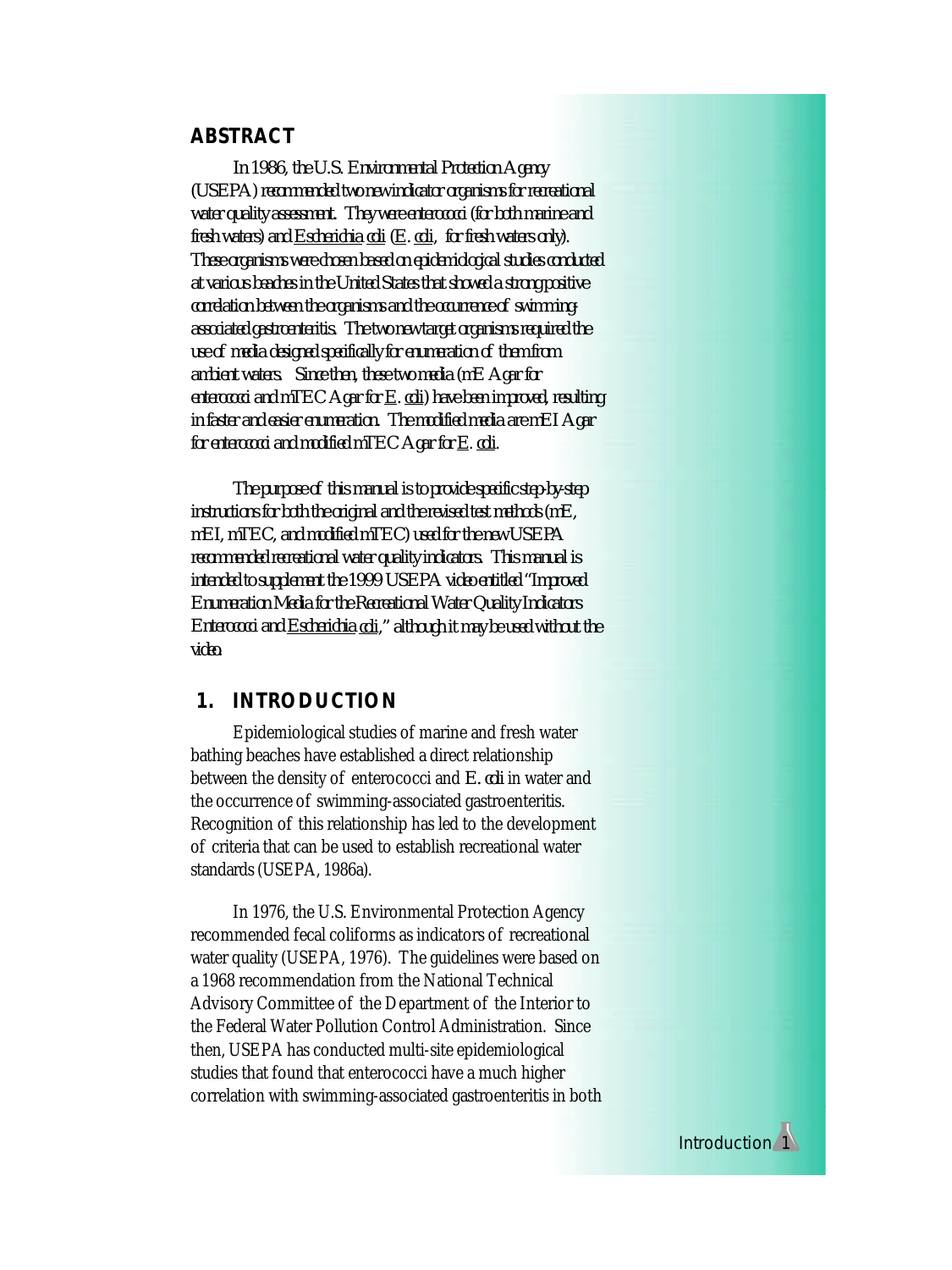fresh and marine water environments than fecal coliforms. *E. coli* was found to have a high correlation with gastroenteritis in fresh water environments only (USEPA, 1986a).

In 1986, USEPA recommended that these two indicators be used as bacterial water quality indicators to monitor recreational waters (USEPA, 1986b). This change in indicators was based on the development of two new media (Dufour *et al*., 1981; Levin *et al*., 1975; USEPA, 1985) for ambient water, namely, mE Agar for enterococci and mTEC Agar for *E. coli*. Since then, these media have been improved, allowing faster (24-hour) and easier (one-step) enumeration of the target organisms. The improved media (Messer and Dufour, 1998; USEPA, 1997) are mEI Agar for enterococci and modified mTEC Agar for *E. coli*. These media are recommended for enumeration of the target organisms from ambient waters and are not intended for enumeration from other water sources, such as drinking water.

Four test methods for measuring bacteriological densities in ambient waters are described in this manual: the original and a revised method for detecting enterococci, and the original and a revised method for detecting *E. coli*. All four methods use a membrane filter procedure.

The original test method (Levin *et al.*, 1975; USEPA, 1985) for enterococci was introduced in 1986 (USEPA, 1986b). It uses two media: a primary isolation medium, mE Agar, and Esculin Iron Agar (EIA) for the confirmation of colonies on the transferred filter. The revised method, introduced in 1997 (USEPA, 1997), uses a single medium, reduces analysis time from 48 hours to 24 hours, and improves analytical quality. For the revised method (Messer and Dufour, 1998; USEPA, 1997), the original mE Agar medium was modified by reducing the concentration of triphenyltetrazolium chloride and adding a chromogenic cellobiose analogue, indoxyl-ß-D-glucoside.

The mTEC method (Dufour *et al.*, 1981; USEPA, 1985), originally developed in 1981, is a two-step method utilizing the fermentation of lactose at 44.5°C to detect thermotolerant coliforms. A second substrate medium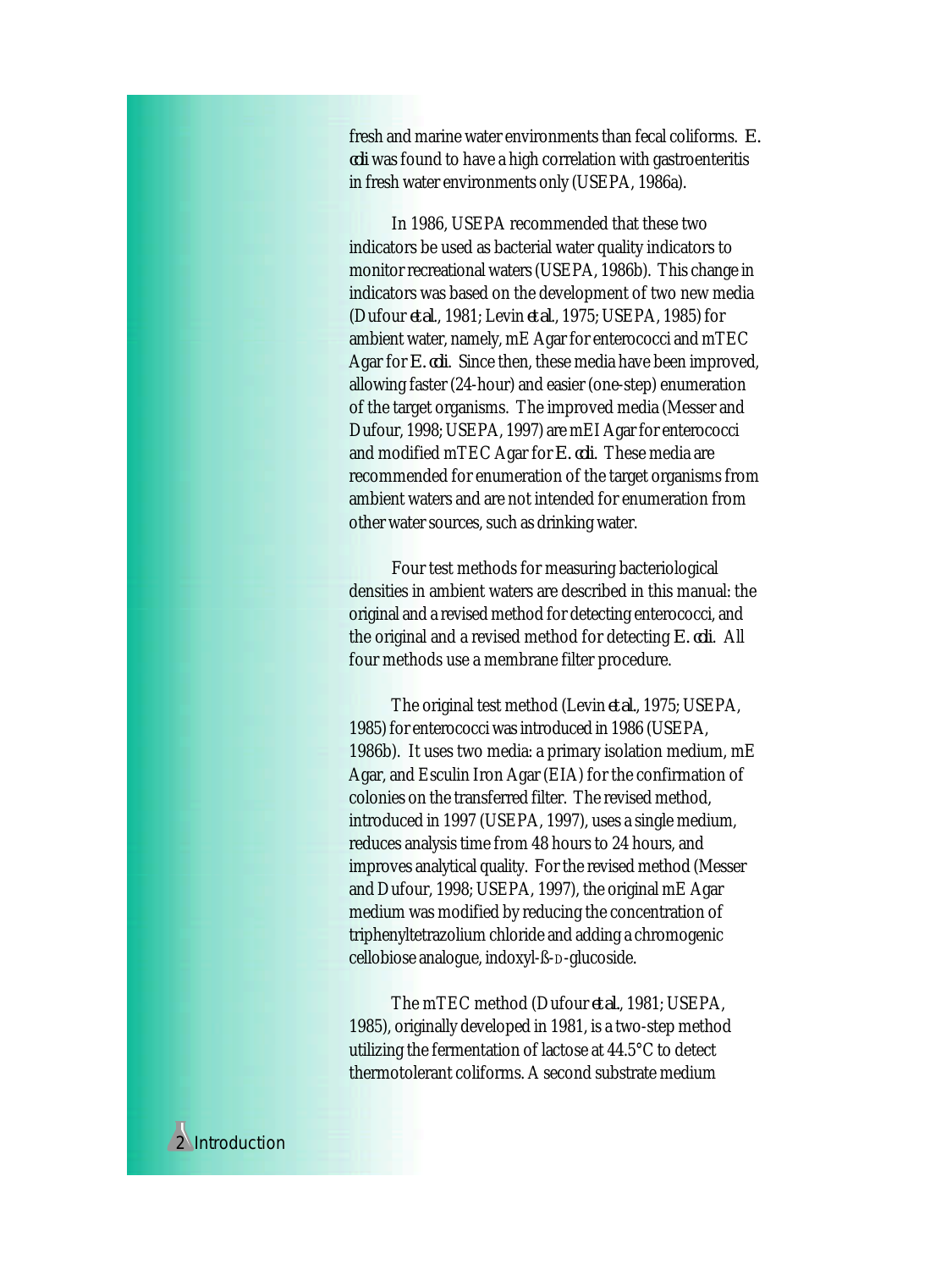containing urea is used to distinguish urease-negative *E. coli* from other thermotolerant coliforms that can hydrolyze urea. Many laboratories are reluctant to use the mTEC procedure because of the need to transfer the membrane to a substrate medium after incubation on the primary medium.

The modified mTEC method is a single-step method that uses one medium and does not require the transfer of the membrane filter to another substrate. The modified medium contains a chromogen, 5-bromo-6-chloro-3 indolyl-ß-D-glucuronide, which is catabolized to glucuronic acid and a red- or magenta-colored compound by *E. coli* that produce the enzyme ß-D-glucuronidase.

# **2 SAFETY PRECAUTIONS**

The analyst/technician must know and observe safety procedures required in a microbiology laboratory while preparing, using, and disposing of cultures, reagents, and materials and while operating sterilization equipment. Mouth-pipetting is prohibited.

# **3 SAMPLE COLLECTION, PRESERVATION, AND STORAGE**

Sampling procedures are described in detail in the USEPA microbiology methods manual (Bordner *et al.,* 1978, Section II, A). Briefly, samples should be collected in sterile containers and stored on ice until analyzed. Samples should not be held longer than 6 h prior to analysis, and analyses should be completed within 8 h after collection of the samples (Bordner *et al.*, 1978; CFR, 1999). Adherence to sample preservation procedures and holding time limits is critical to the production of valid results. Samples must not be analyzed if these conditions are not met.

### **3.1 Storage Temperature and Handling Conditions**

Refrigerate bacteriological samples at a temperature of 1–4°C during transit to the laboratory. Use insulated containers to ensure proper maintenance of storage temperature. Take care that sample bottles are not totally immersed in water from melting ice during transit or storage.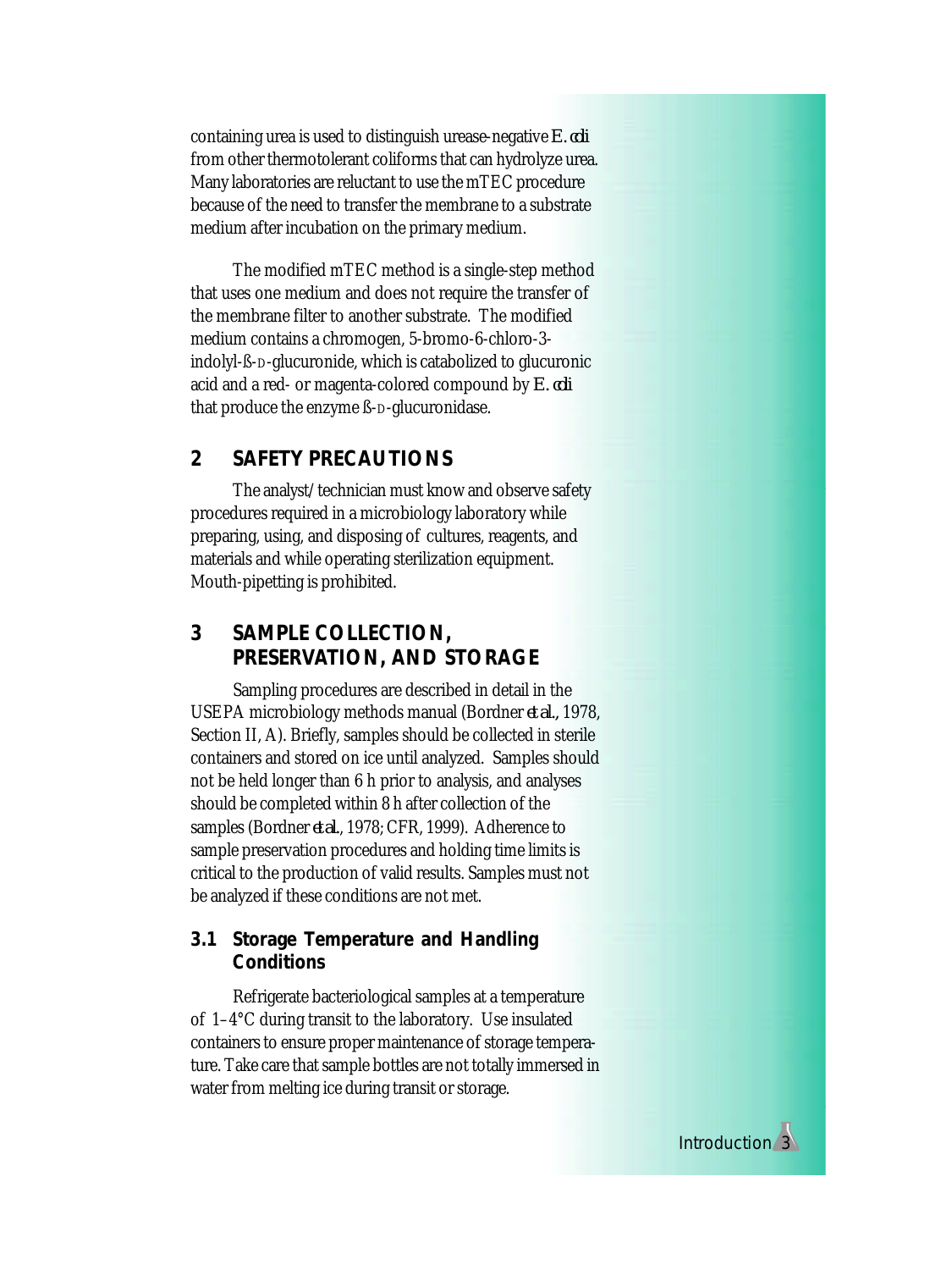# **3.2 Holding Time Limitations**

Examine samples as soon as possible after collection. Do not hold samples longer than 6 h between collection and initiation of analyses (Bordner *et al.*, 1978; CFR, 1999).

# **4 CALIBRATION AND STANDARDIZATION**

Check temperatures in incubators daily to ensure operation within recommended limits*.*

Check thermometers at least annually against a National Institute of Standards and Technology (NIST) certified thermometer or one that meets the requirements of NIST Monograph SP 250-23. Check mercury columns for breaks (APHA, 1998).

# **5 PURITY OF REAGENTS**

Reagent-grade chemicals shall be used in all tests. Unless otherwise indicated, reagents shall conform to the specifications of the Committee on Analytical Reagents of the American Chemical Society (1981). For suggestions on testing reagents not listed by the American Chemical Society, see Rosin (1967) and U.S. Pharmacopeia (1974).

Agar used in the preparation of culture media must be of microbiological grade. Whenever possible, use commercial culture media as a means of quality control.

### **6 PURITY OF WATER**

Reagent-grade distilled water should conform to Specification D1193-91, Type II water, as specified by the American Society for Testing and Materials (1993).

# **7 QUALITY CONTROL**

See recommendations on quality control for microbiological analyses in the USEPA microbiology methods manual, Part IV, A–C (Bordner *et al.*, 1978).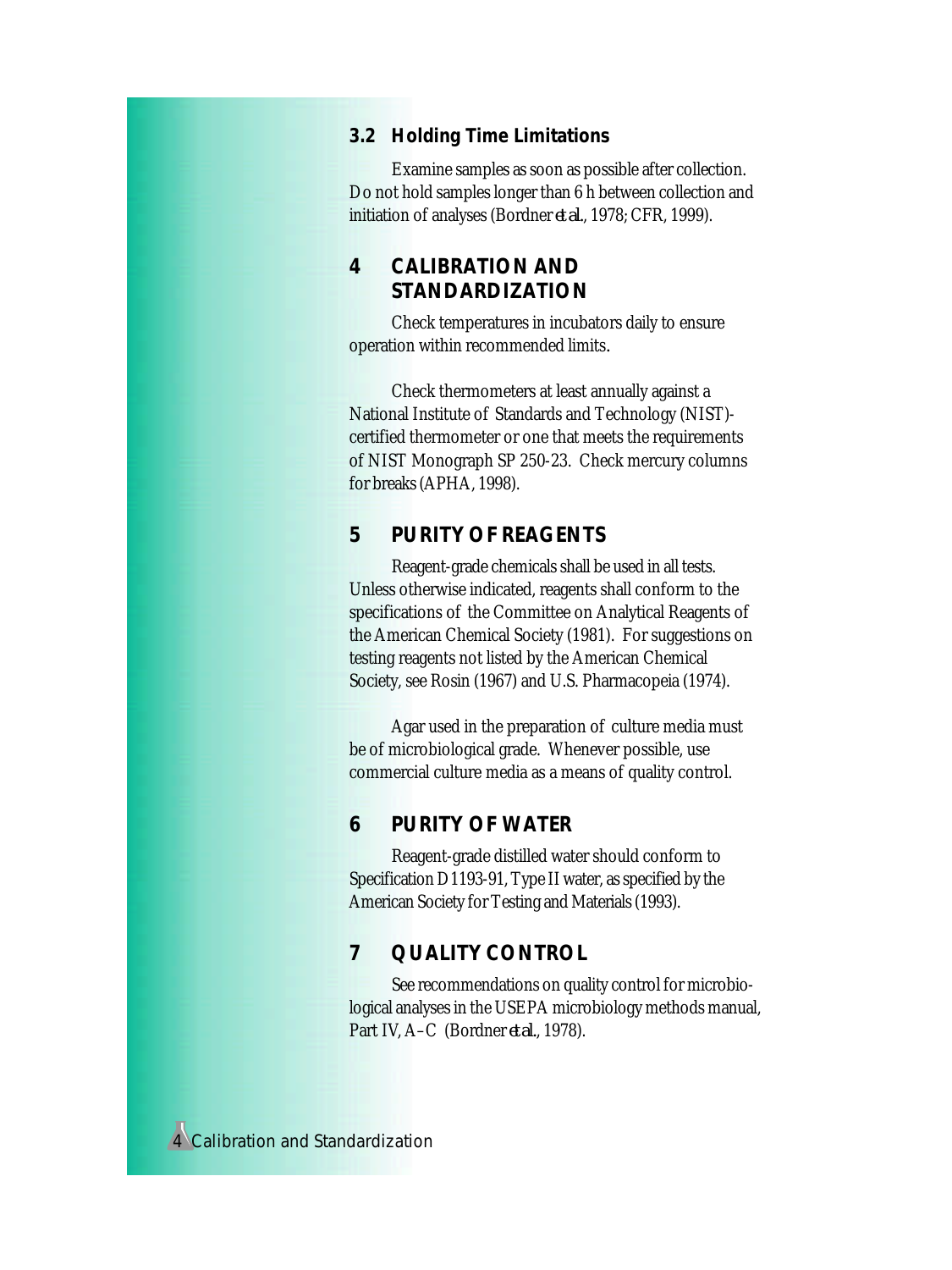# **8 METHOD PERFORMANCE CHARACTERISTICS—DEFINITIONS (APHA, 1998; ASTM, 1993)**

*Precision—*The degree of agreement of repeated measurements of the same sample, usually reported as the standard deviation.

*Bias—*Consistent deviation of measured values from the true value, caused by systematic errors in a procedure.

*Specificity—*The ability of a method to select and distinguish the target bacteria from all others in the same sample. The specificity of a method is usually reported as the percentage of false-positive and false-negative results.

*False-Positive Rate*—The percentage of test results that are read as positive when they are really negative.

*False-Negative Rate—*The percentage of test results that are read as negative when they are really positive.

# **9 TEST METHODS FOR ENTEROCOCCI**

# **9.1 Summary**

Two test methods to detect and enumerate enterococci in water are presented here: the original method and a revised method, both using a membrane filter (MF) procedure. The two methods provide direct counts of enterococci in the water based on the number of colonies that develop on the surface of a membrane filter.

In the original method (Levin *et al.*, 1975; USEPA, 1985), a water sample is filtered through the membrane, which retains the bacteria. Following filtration, the membrane containing the bacteria is incubated on a selective medium, mE Agar, for 48 h at  $41\pm0.5^{\circ}$ C. The filter is transferred to EIA and incubated at  $41\pm0.5^{\circ}$ C for 20-30 min. Pink to red enterococci colonies on mE Agar will develop a black or reddish-brown precipitate on the underside of the filter on EIA. These colonies are counted under a fluorescent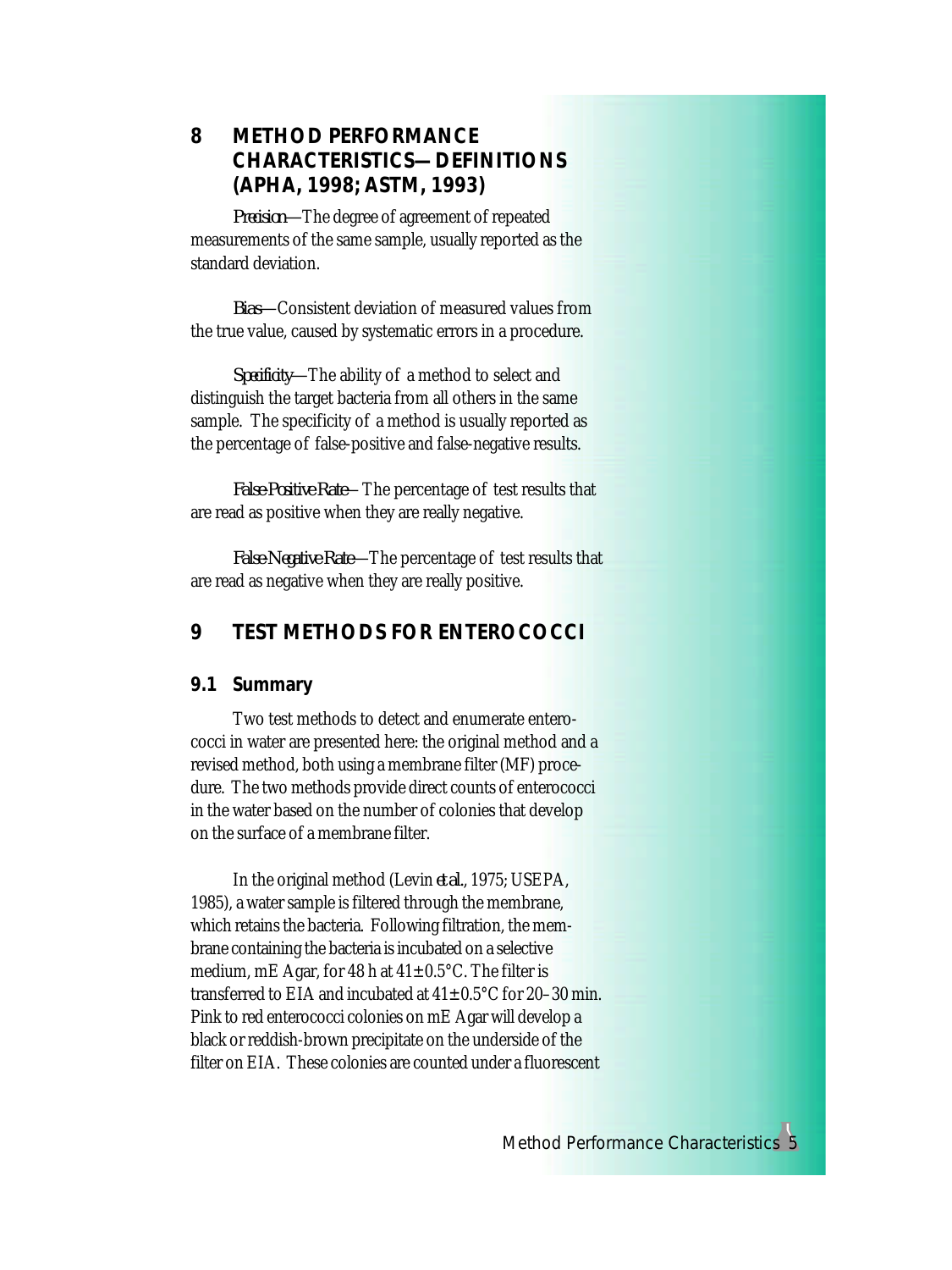lamp and a glass lens (2–5x magnification), or a stereoscopic microscope may be used.

In the modified method (Messer and Dufour, 1998; USEPA, 1997), the membrane filter containing the bacterial cells is placed on mEI Agar and incubated for 24 h at  $41 \pm 0.5$  °C. All colonies with a blue halo, regardless of colony color, are recorded as enterococci colonies. A stereoscopic microscope provides maximum visibility of colonies when counting. The revised method reduces analysis time from 48 h to 24 h and improves analytical quality.

# **9.2 Original Enterococci Method (Method 1106.1)**

- *9.2.1 Equipment and Supplies*
	- » Stereoscopic microscope or glass lens (2–5x magnification).
	- » Lamp with a cool, white fluorescent bulb and diffuser.
	- » Hand tally or electronic counting device.
	- » Pipets, sterile, To Deliver (T.D.) bacteriological or Mohr, glass or plastic, of appropriate volume.
	- » Graduated cylinders, 100–1000 mL, sterile, covered with aluminum foil or kraft paper.
	- » Membrane filtration units (filter base and funnel), sterile; glass, plastic, or stainless steel; wrapped with aluminum foil or kraft paper to maintain sterility.
	- » Ultraviolet unit for sanitizing the filter funnel between filtrations (optional).
	- » Line vacuum, electric vacuum pump, or aspirator. (In an emergency or in the field, a hand pump or a syringe, equipped with a check valve to prevent the return flow of air, can be used.)
	- » Filter flask, vacuum, usually 1 L, with appropriate tubing. A filter manifold to hold a number of filter bases is optional.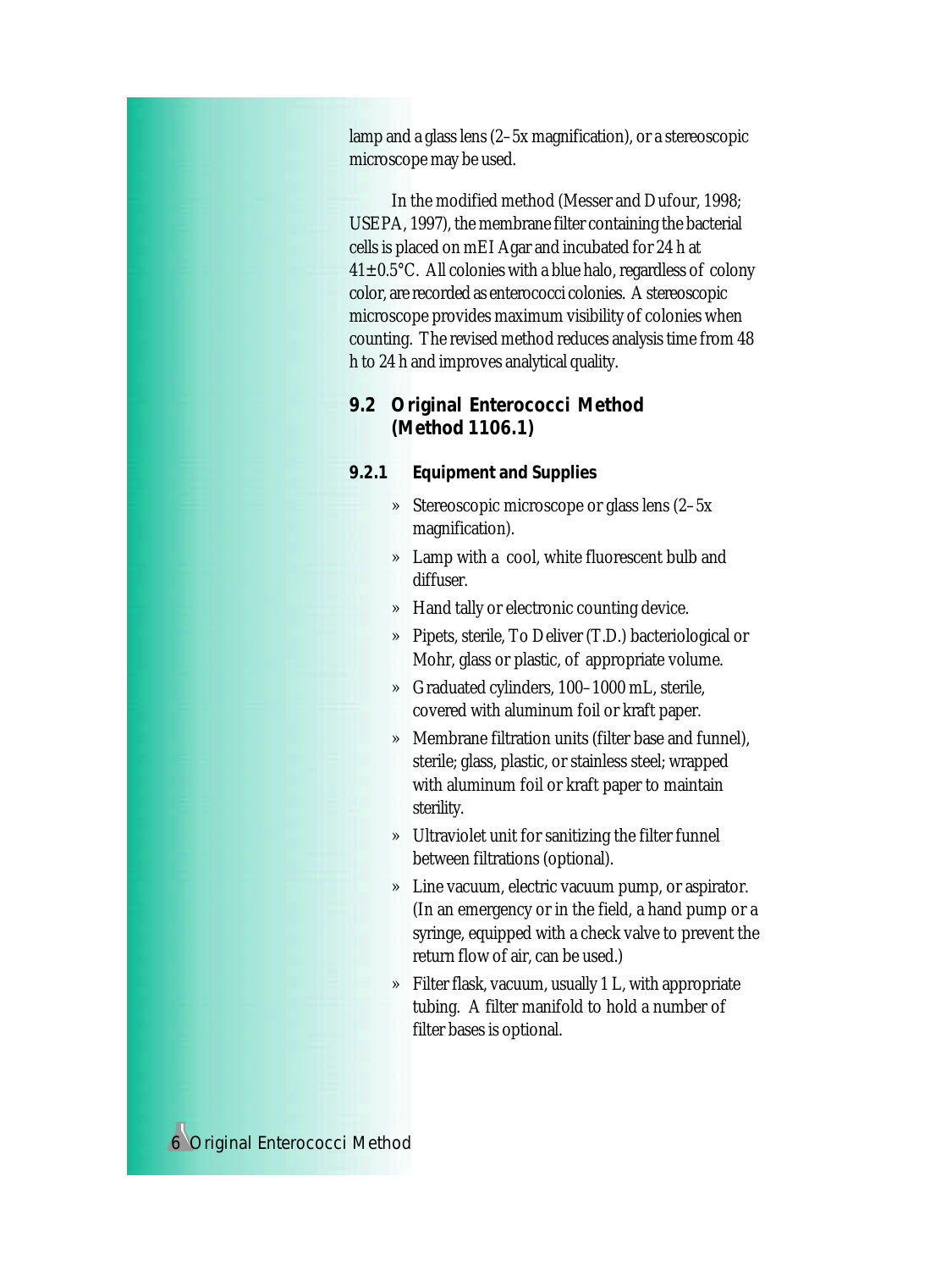- » Vacuum flask for safety trap, placed between the filter flask and the vacuum source.
- » Forceps, straight or curved, with smooth tips to handle filters without damage.
- » Ethanol, methanol, or isopropanol in a small, widemouth container, for flame-sterilizing forceps.
- » Burner, Bunsen or Fisher type, or electric incinerator unit for sterilizing loops and needles.
- » Thermometer, checked against a National Institute of Standards and Technology (NIST)-certified thermometer, or one traceable to a NIST thermometer.
- » Petri dishes, sterile, plastic, 9x50 mm, with tightfitting lids.
- » Bottles, milk dilution, borosilicate glass, screwcap with neoprene liners, marked at 99 mL for 1:100 dilutions. Dilution bottles marked at 90 mL or tubes marked at 9 mL may be used for 1:10 dilutions.
- » Flasks, borosilicate glass, screwcap, 250–2000 mL volume.
- » Membrane filters, sterile, white, grid-marked, 47-mm diameter, with  $0.45 \pm 0.02$  µm pore size.
- » Inoculation loops, at least 3-mm diameter, and needles, nichrome and platinum wire, 26 B&S gauge, in suitable holders. Sterile disposable applicator sticks or plastic loops are alternatives to inoculation loops.
- » Incubator maintained at 41±0.5°C.
- » Waterbath maintained at 50°C for tempering agar.
- » Test tubes, 20x150 mm, borosilicate glass or plastic.
- » Test tube caps, aluminum or autoclavable plastic, for 20-mm diameter test tubes.
- » Test tubes, borosilicate glass, 16x125 mm or other appropriate size, with screwcaps.
- » Whirl-Pak® bags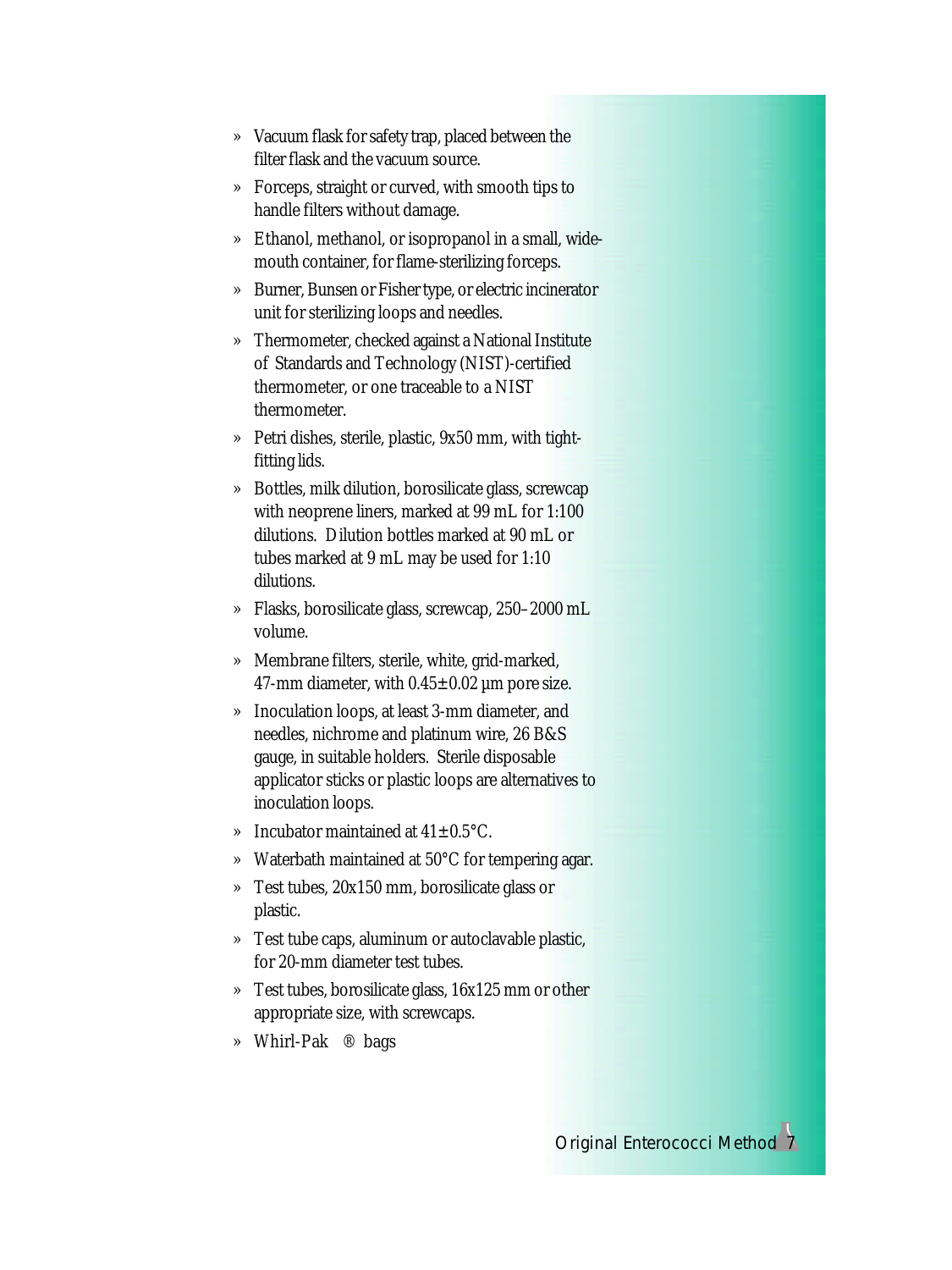### *9.2.2 Reagents and Media*

Preparation of the following reagents and media used in the original enterococci test are described below:

- » Phosphate buffered saline or phosphate buffered dilution water
- » mE Agar
- » Esculin Iron Agar (EIA)
- » Brain Heart Infusion Broth (BHIB)
- » Brain Heart Infusion Broth (BHIB) with 6.5% NaCl
- » Brain Heart Infusion Agar (BHIA)
- » Bile Esculin Agar (BEA)

### 9.2.2.1 Phosphate Buffered Saline

#### *Ingredients:*

| sodium dihydrogen phosphate   | 0.58g |
|-------------------------------|-------|
| sodium monohydrogen phosphate | 2.5g  |
| sodium chloride               | 8.5g  |
| reagent-grade distilled water | 1.0 L |

*Preparation:* Dissolve the ingredients in 1 L of reagentgrade distilled water in a flask, and dispense in appropriate amounts for dilutions in screwcap bottles or culture tubes and/or into containers for use as rinse water. Autoclave at 121°C (15 lb pressure) for 15 min. Final pH should be  $7.4 + 0.2.$ 

# 9.2.2.2 Phosphate Buffered Dilution Water (APHA, 1998; Bordner *et al.*, 1978)

*Stock phosphate buffer solution:*

| phosphate dihydrogen phosphate | 34.0 g              |
|--------------------------------|---------------------|
| reagent-grade distilled water  | $500 \,\mathrm{mL}$ |

Adjust the pH of the solution to 7.2 with 1 N NaOH, and bring the volume to 1 L with reagent-grade distilled water. Sterilize by filtration or autoclave at 121°C (15 lb pressure) for 15 min.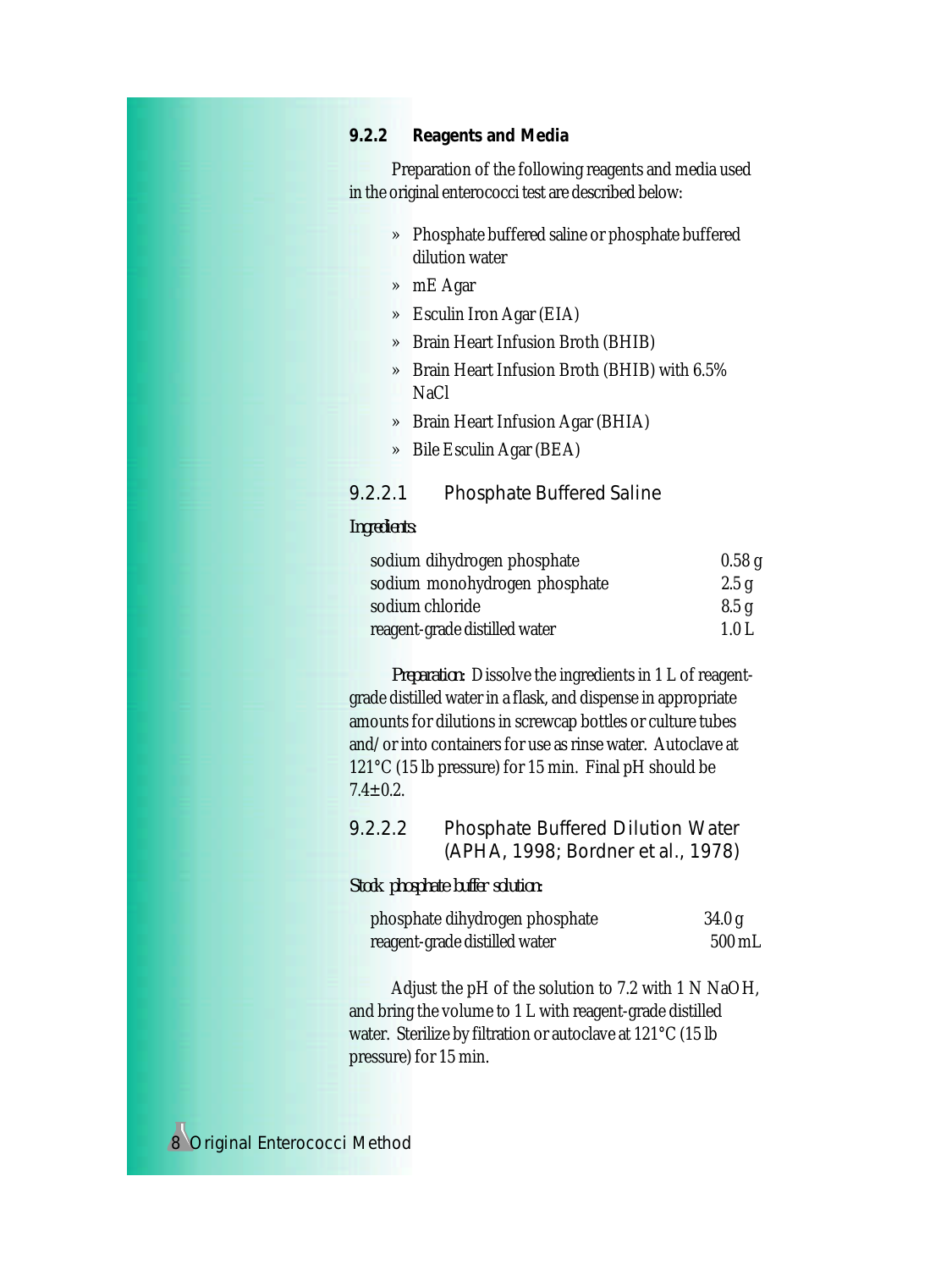*Stock magnesium chloride solution:* Add 38 g anhydrous MgCl<sub>2</sub> or 81.1 g MgCl<sub>2</sub>•6H<sub>2</sub>O to 1 L reagent-grade distilled water. Sterilize by filtration or autoclave at 121°C (15 lb pressure) for 15 min.

*Storage of stock solutions:* After sterilization, store the stock solutions in the refrigerator until used. Handle aseptically. If evidence of mold or other contamination appears, the affected stock solution should be discarded and a fresh solution should be prepared.

*Working phosphate buffered dilution water*: Mix 1.25 mL of the stock phosphate buffer and 5 mL of the MgCl<sub>2</sub> stock per liter of reagent-grade distilled water. Dispense in appropriate amounts for dilutions in screwcap bottles or culture tubes and/or into containers for use as rinse water. Autoclave at 121°C (15 lb pressure) for 15 min. Final pH should be  $7.0\pm0.2$ .

### 9.2.2.3 mE Agar (Difco 0333-17)

*Basal medium ingredients:*

| peptone                       | 10.0 <sub>g</sub> |
|-------------------------------|-------------------|
| sodium chloride               | 15.0 <sub>g</sub> |
| yeast extract                 | 30.0 <sub>g</sub> |
| esculin                       | 1.0 <sub>g</sub>  |
| actidione (cycloheximide)     | $0.05$ g          |
| sodium azide                  | $0.15$ g          |
| agar                          | 15.0 <sub>g</sub> |
| reagent-grade distilled water | 1.0L              |

*Prepare basal medium:* Add 71.2 g dehydrated mE basal medium to 1 L of reagent-grade distilled water in a flask, and heat to boiling until the ingredients dissolve using a magnetic stirrer. Autoclave at 121°C (15 lb pressure) for 15 min, and cool in a 50°C waterbath.

*Reagents added after sterilization:* Mix 0.24 g nalidixic acid in 5 mL of reagent-grade distilled water, add 0.2 mL of 10 N NaOH. Allow the mixture to dissolve, and add the mixture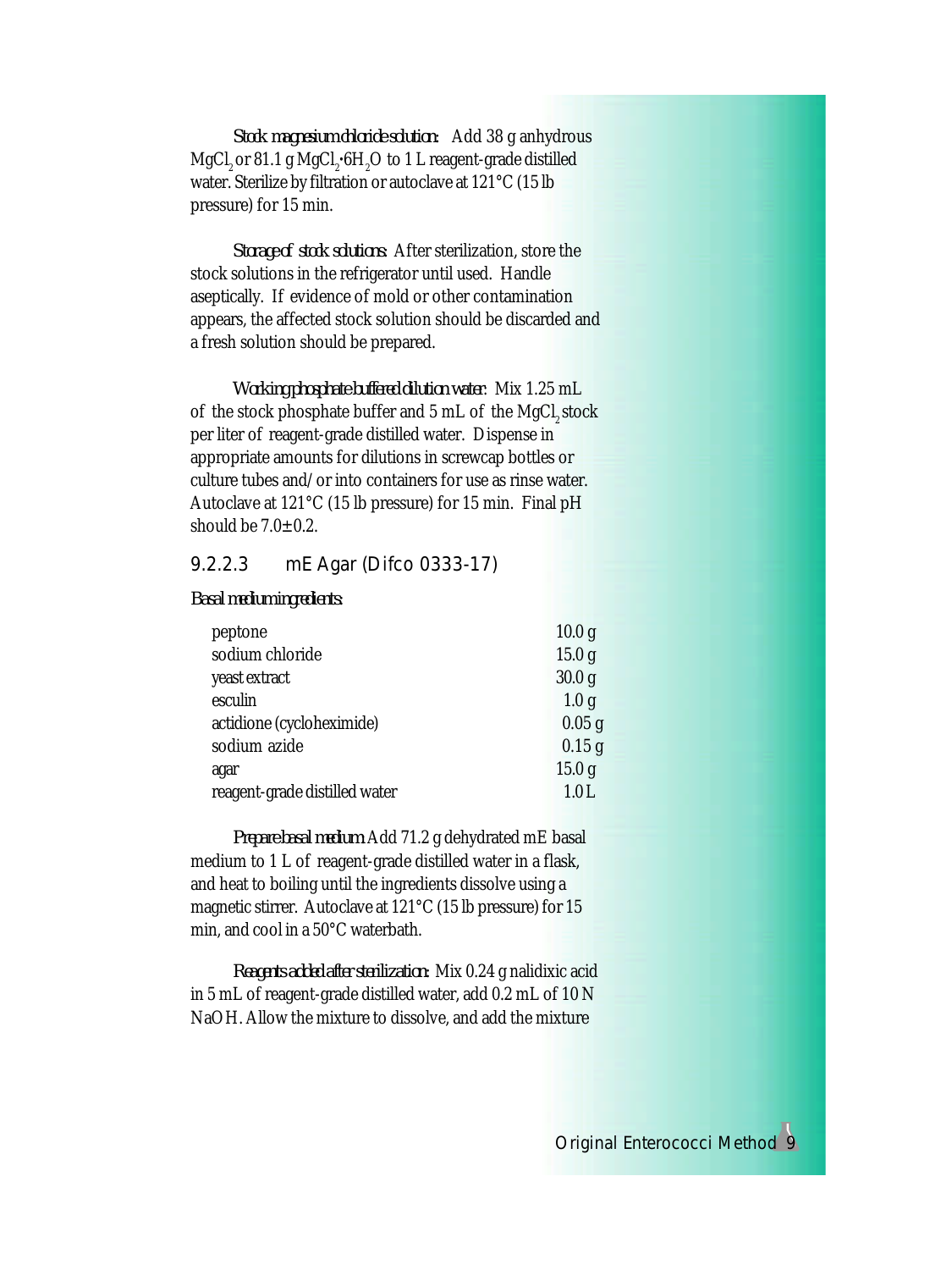to the basal medium. Add 0.15 g triphenyltetrazolium chloride to the basal medium and mix.

Alternately, the following solutions may be used:

(a) *Nalidixic acid:* Add 0.48 g of nalidixic acid and 0.4 mL 10 N NaOH to 10 mL of reagent-grade distilled water and mix. Filter-sterilize the solution, and add 5.2 mL per liter of medium.

(b) *Triphenyltetrazolium chloride (TTC):* Add 0.25 g of TTC to 25 mL of reagent-grade distilled water, and warm to dissolve. Filter-sterilize the solution, and add 15 mL per liter of medium.

*Prepare mE Agar:* Pour the mE Agar into 9x50 mm petri dishes to a 4–5 mm depth (approximately 4–6 mL), and allow to solidify. Final pH of medium should be 7.1 $\pm$ 0.2. Store in a refrigerator.

# 9.2.2.4 Esculin Iron Agar (EIA) (Difco 0488-15-4)

### *Ingredients:*

| esculin                       | 1.0 g  |
|-------------------------------|--------|
| ferric citrate                | 0.5 g  |
| agar                          | 15.0 g |
| reagent-grade distilled water | 1.0 L  |

*Preparation:* Add 16.5 g dehydrated EIA to 1 L of reagent-grade distilled water in a flask, and heat to boiling until the ingredients are dissolved. Autoclave the medium at 121°C (15 lb pressure) for 15 min, and cool in a 50°C waterbath. After cooling, pour the medium into 9x50 mm petri dishes to a depth of 4–5 mm (approximately 4–6 mL), and allow to solidify. Final pH should be  $7.1 \pm 0.2$ . Store in a refrigerator.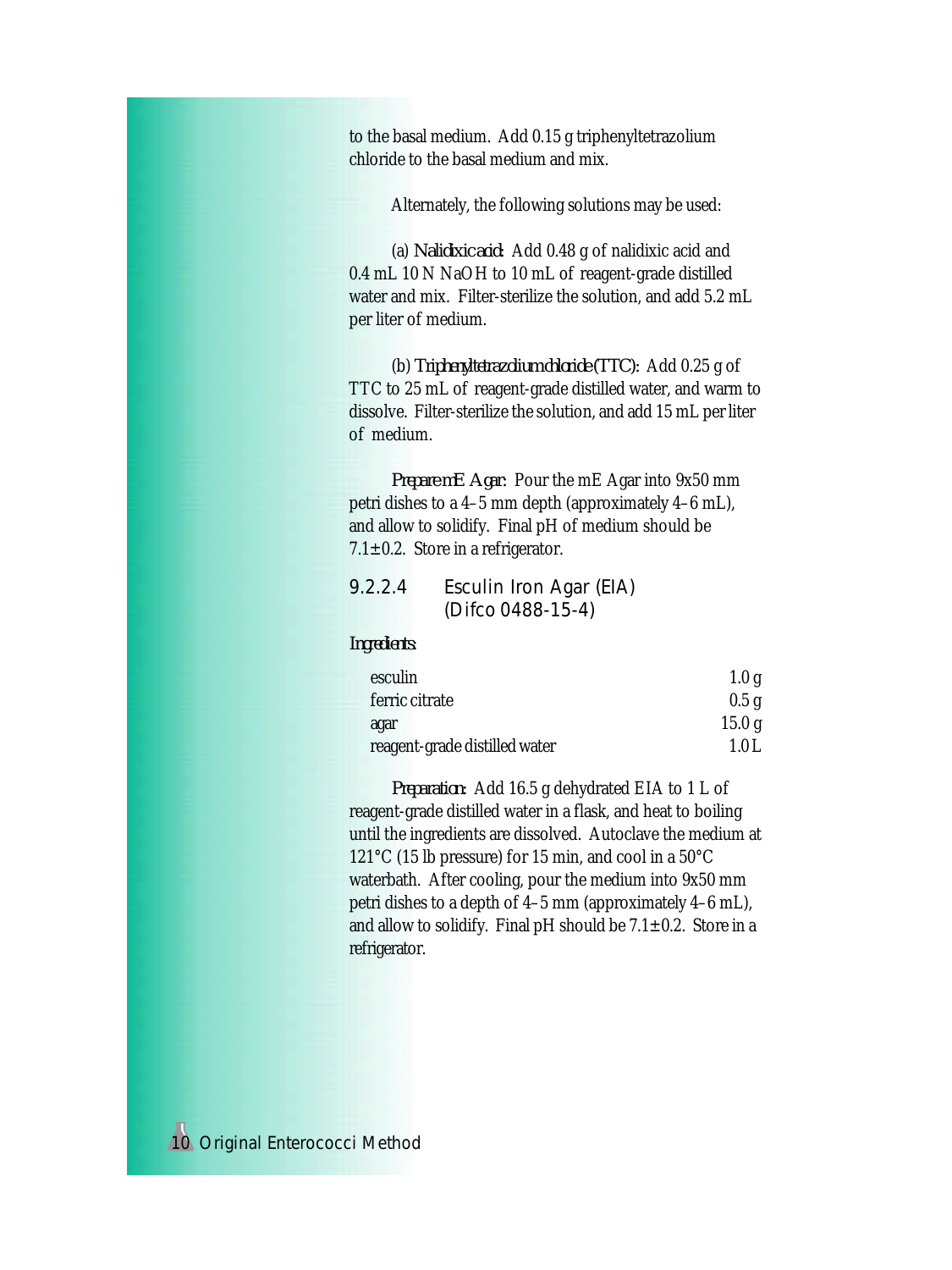# 9.2.2.5 Brain Heart Infusion Broth (BHIB) (Difco 0037-17, BD 4311059)

*Ingredients:*

| calf brain infusion           | 200.0 g            |
|-------------------------------|--------------------|
| beef heart infusion           | 250.0 <sub>g</sub> |
| proteose peptone              | 10.0 <sub>g</sub>  |
| sodium chloride               | 5.0 <sub>g</sub>   |
| disodium phosphate            | 2.5 g              |
| dextrose                      | 2.0 <sub>g</sub>   |
| reagent-grade distilled water | 1.0 L              |

*Preparation:* Dissolve 37 g dehydrated BHIB in 1 L of reagent-grade distilled water. Dispense in 10-mL volumes in screwcap tubes, and autoclave at 121°C (15 lb pressure) for 15 min. Final pH should be  $7.4 \pm 0.2$ .

# 9.2.2.6 Brain Heart Infusion Broth (BHIB) with 6.5% NaCl

*Ingredients:*

BHIB with 6.5% NaCl is the same as BHIB broth above, but with additional NaCl.

*Preparation:* Add 60.0 g NaCl per liter of medium. Since most commercially available dehydrated media already contain 5 g of sodium chloride, this amount is subtracted from the 65 g per liter required to make a final concentration of 6.5% NaCl.

9.2.2.7 Brain Heart Infusion Agar (BHIA) (Difco 0418-17-7, BD 4311065)

*Ingredients:*

BHIA contains the same components as BHIB (See above.) with the addition of 15.0 g agar per liter of BHIB.

*Preparation:* Suspend 52 g dehydrated BHIA in 1 L of reagent-grade distilled water. Heat to boiling until the ingredients are dissolved. Dispense 10 mL of medium in screwcap test tubes, and sterilize for 15 min at 121°C (15 lb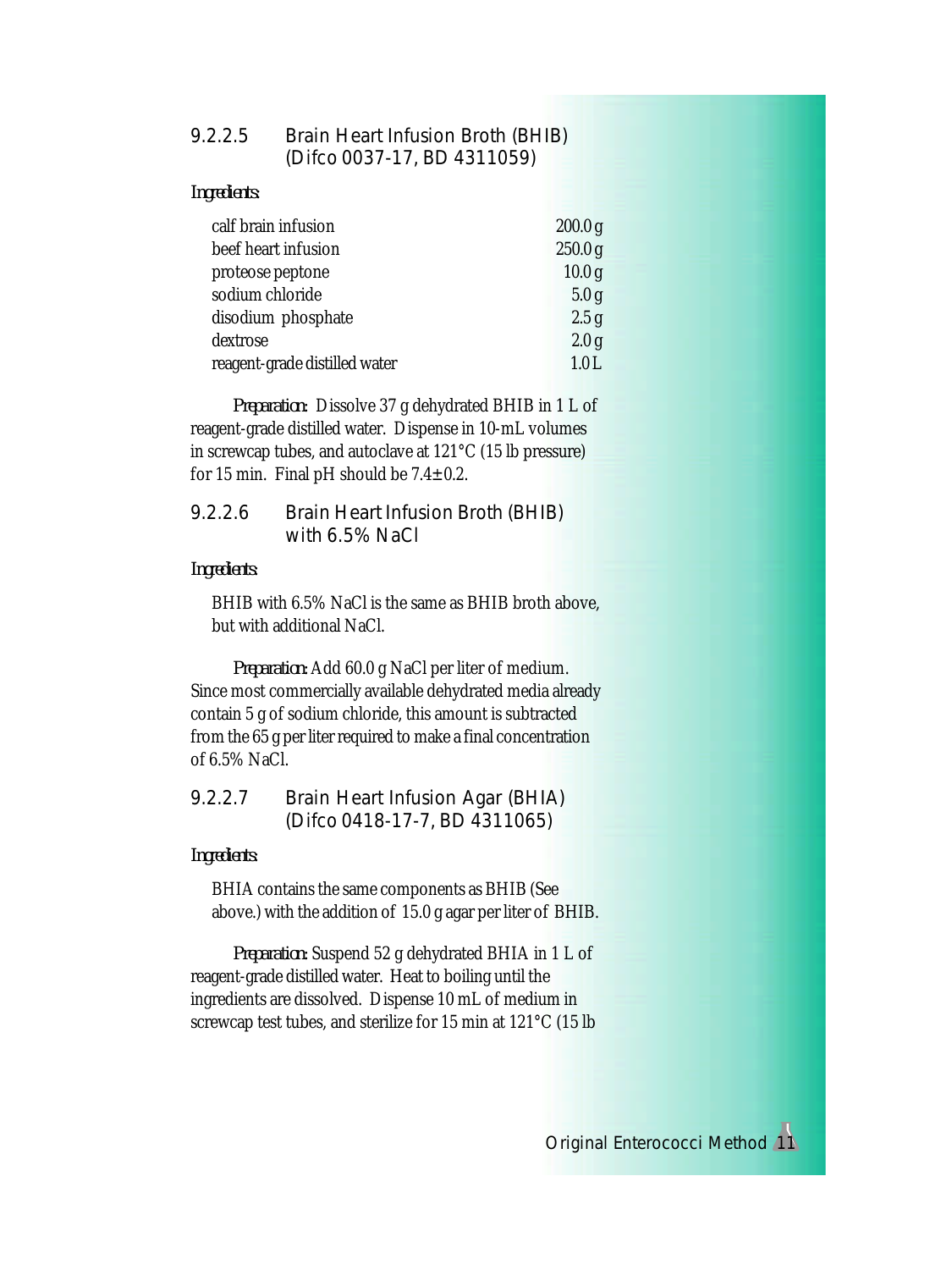pressure). After sterilization, slant until solid. Final pH should be  $7.4 \pm 0.2$ .

9.2.2.8 Bile Esculin Agar (BEA) (Difco 0879-02-6)

### *Ingredients:*

| Bacto beef extract            | 3.0 <sub>g</sub>  |
|-------------------------------|-------------------|
| Bacto peptone                 | 5.0 <sub>g</sub>  |
| Bacto oxgall                  | 40.0 <sub>g</sub> |
| Bacto esculin                 | 1.0 <sub>g</sub>  |
| ferric citrate                | 0.5 <sub>g</sub>  |
| Bacto agar                    | 15.0 <sub>g</sub> |
| reagent-grade distilled water | $1.0$ L           |

*Preparation:* Add 64.0 g dehydrated BEA to 1 L reagent-grade distilled water, and heat to boiling to dissolve completely. Dispense 10-mL volumes in tubes for slants or larger volumes into flasks for subsequent plating. Autoclave at 121°C (15 lb pressure) for 15 min. Overheating may cause darkening of the medium. Cool in a 50°C waterbath, and dispense into sterile petri dishes. Final pH should be  $6.6 \pm 0.2$ . Store in a refrigerator.

- *9.2.3 Original Enterococci Test Procedure*
	- » Prepare the mE Agar as directed under "Reagents and Media" above.
	- » Mark the petri dishes and report form with the sample identification and volume.
	- » Place a sterile membrane filter on the filter base, grid side up, and attach the funnel to the base so that the membrane filter is held between the funnel and the base.
	- » Shake the sample bottle vigorously at least 25 times to distribute the bacteria uniformly, and measure the desired volume of sample or dilution into the funnel.
	- » Select sample volumes based on previous knowledge of the pollution level, to produce 20–60 enterococci colonies on the membranes. Sample volumes of 1–100 mL are normally tested at half-log intervals (*e.g.,* 100, 30, 10, 3 mL).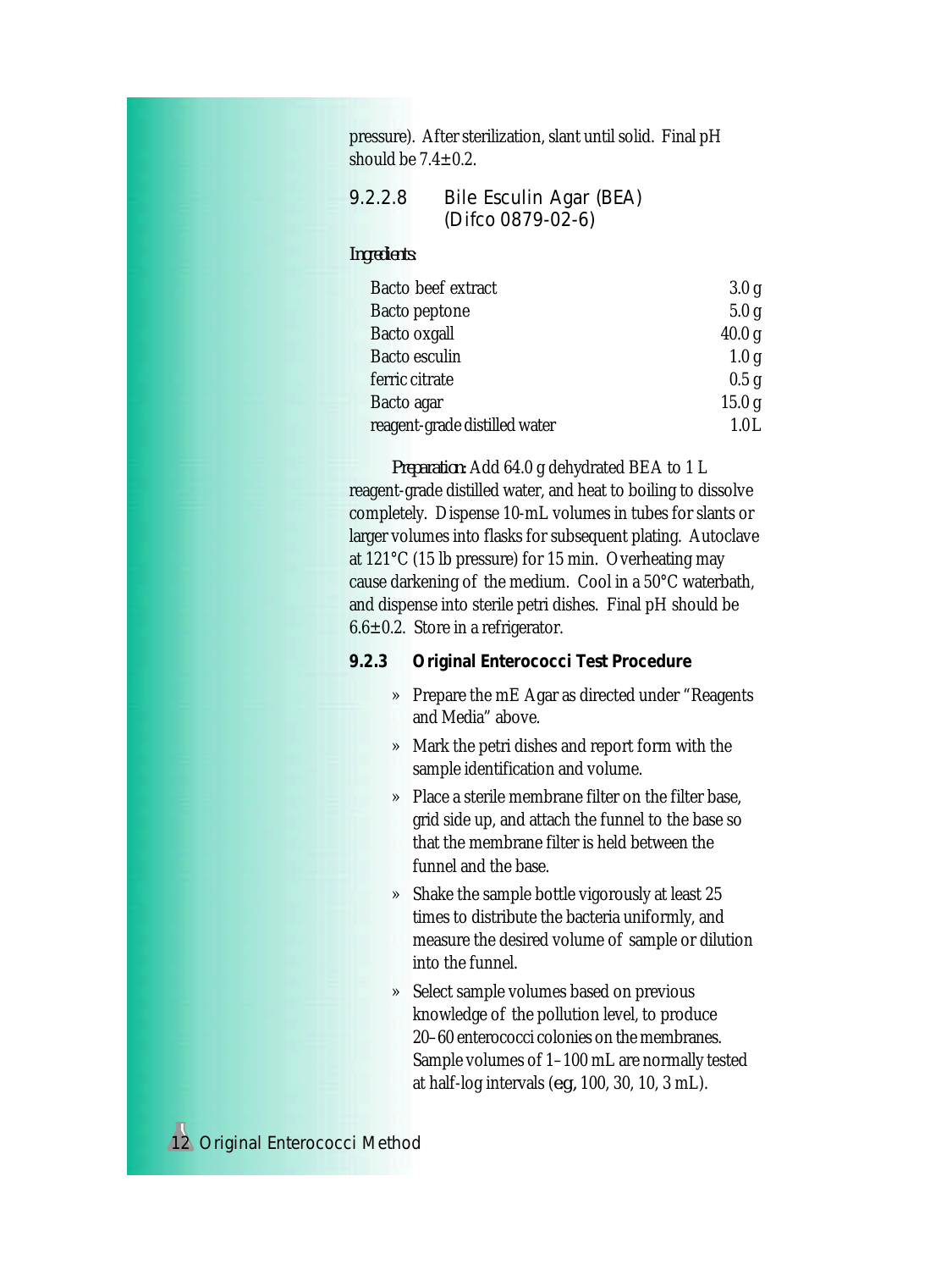- » Smaller sample sizes or sample dilutions can be used to minimize the interference of turbidity or for high bacterial densities. Multiple volumes of the same sample or dilutions of sample may be filtered, and the results may be combined.
- » Filter the sample, and rinse the sides of the funnel at least twice with 20–30 mL of sterile buffered water. Turn off the vacuum, and remove the funnel from the filter base.
- » Use sterile forceps to aseptically remove the membrane filter from the filter base, and roll it onto the mE Agar to avoid the formation of bubbles between the membrane and the agar surface. Reseat the filter if bubbles occur. Run the forceps around the edge of the filter to be sure that the filter is properly seated on the agar. Close the dish, invert, and incubate at  $41\pm0.5^{\circ}$ C for 48 h. (See photo 1.)
- » After incubation, transfer the membranes to EIA plates that have been warmed up at room temperature for 20–30 min, and incubate at  $41\pm0.5^{\circ}$ C for an additional 20–30 min. (See photo 2.)
- » After the second incubation, count and record colonies on those membrane filters containing, if practical, 20–60 pink-to-red colonies with black or reddish-brown precipitate on the underside of the membrane. Use magnification for counting and a small fluorescent lamp to give maximum visibility of colonies.



Photo 1. Enterococci on mE Agar. Colonies that are pink to dark red are considered to be presumptive enterococci.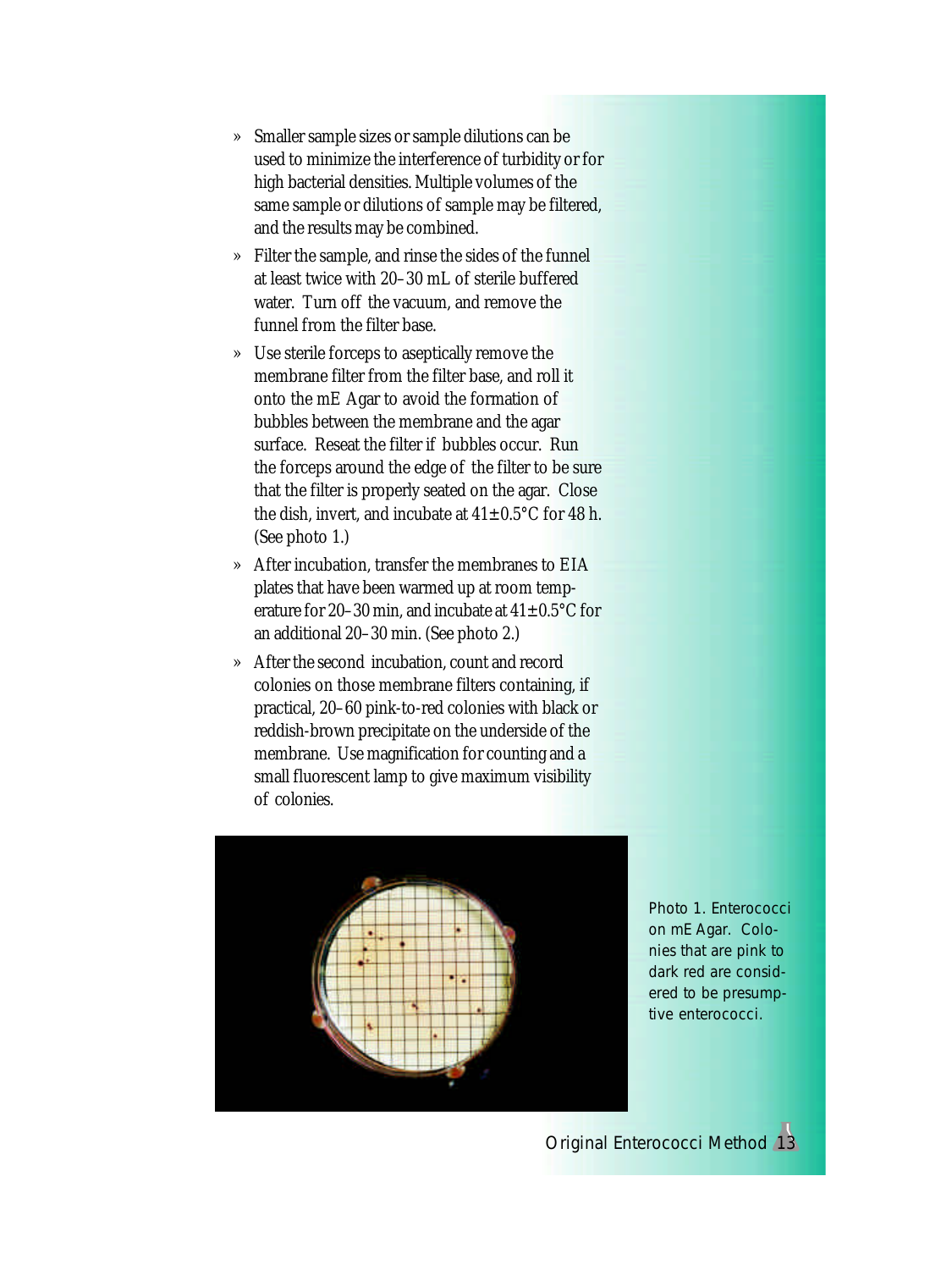### *9.2.4 Calculation of Results*

Use the following general rules to calculate the enterococci per 100 mL of sample.

Select and count membranes ideally containing 20–60 pink-to-red colonies that form a black or reddish-brown precipitate on the underside of the filter when placed on EIA. Calculate the final value using the following formula:

 100 (number of enterococci colonies) Enterococci/100 mL  $=$ (volume of sample filtered, in mL)

See the USEPA microbiology methods manual, Part II, Section C, 3.5, for general counting rules (Bordner *et al*., 1978).

### *9.2.5 Reporting Results*

There should be at least three volumes tested per sample. Report the results as enterococci per 100 mL of sample.

### *9.2.6 Verification Procedure*

Pink-to-red colonies on mE Agar that produce a black or reddish-brown precipitate after incubation on EIA can be verified as enterococci. Verification of colonies may be required in evidence gathering. It is also recommended as a means of quality control for the initial use of the test and for changes in sample sites, lots of commercial media, or major ingredients in media compounded in the laboratory. The verification procedure follows.

Photo 2. Enterococci on Esculin Iron Agar (EIA). Colonies that are pink to dark red on mE Agar and have a reddish brown to black precipitate on the underside of the filter when placed on EIA are confirmed as enterococci.

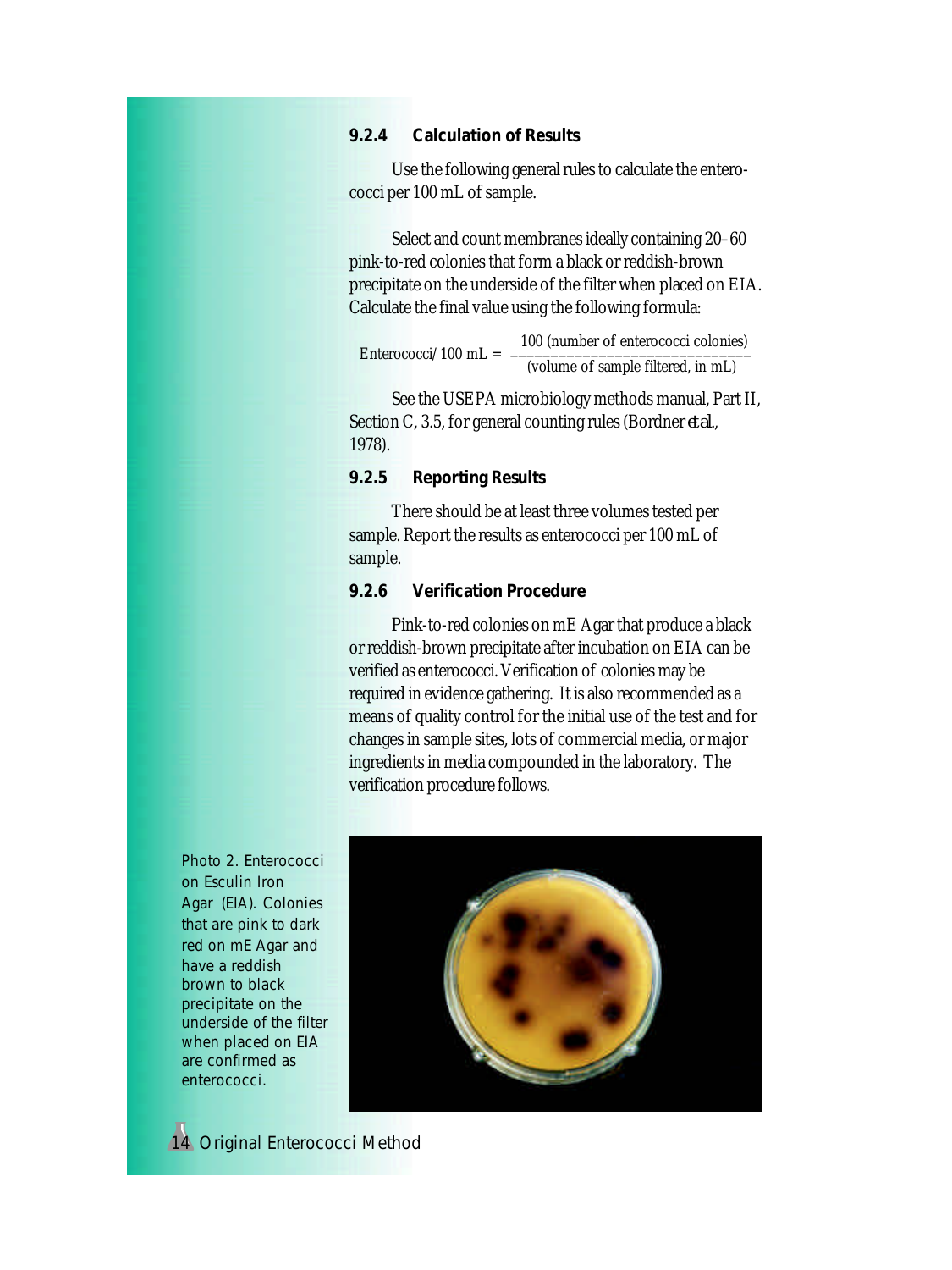- » Using a sterile inoculating needle, transfer cells from the centers of at least 10 well-isolated typical colonies into a BHIB tube and onto a BHIA slant. Incubate broth tubes for 24 h and agar slants for 48 h at  $35 \pm 0.5$ °C.
- » After a 24-h incubation, transfer a loopful of material from each BHIB tube to each of the following media:
	- BEA and incubate at  $35\pm0.5^{\circ}$ C for 48 h.
	- BHIB and incubate at  $45\pm0.5^{\circ}$ C for 48 h.
	- BHIB with 6.5% NaCl and incubate at  $35\pm0.5^{\circ}$ for 48 h.
- » Observe for growth on all media.
- » After 48-h incubation, apply a Gram stain to growth from each BHIA slant.
- » Gram-positive cocci that grow and hydrolyze esculin on BEA (*i.e.,* produce a black or brown precipitate), and grow in BHIB at  $45\pm0.5^{\circ}$ C and BHIB with 6.5% NaCl at  $35\pm0.5^{\circ}$ C are verified as enterococci.
- *9.2.7 Method Performance (USEPA, 1985)*

The specificity for this medium, as reported for various environmental water samples, was 10% false-positive and 11.7% false-negative results.

# **9.3 Modified Enterococci Method (Method 1600)**

- *9.3.1 Equipment and Supplies*
	- » Stereoscopic microscope or glass lens (2–5x magnification).
	- » Lamp with a cool, white fluorescent bulb and diffuser.
	- » Hand tally or electronic counting device.
	- » Pipets, sterile, To Deliver (T.D.) bacteriological or Mohr, glass or plastic, of appropriate volume.
	- » Graduated cylinders, 100–1000 mL, sterile,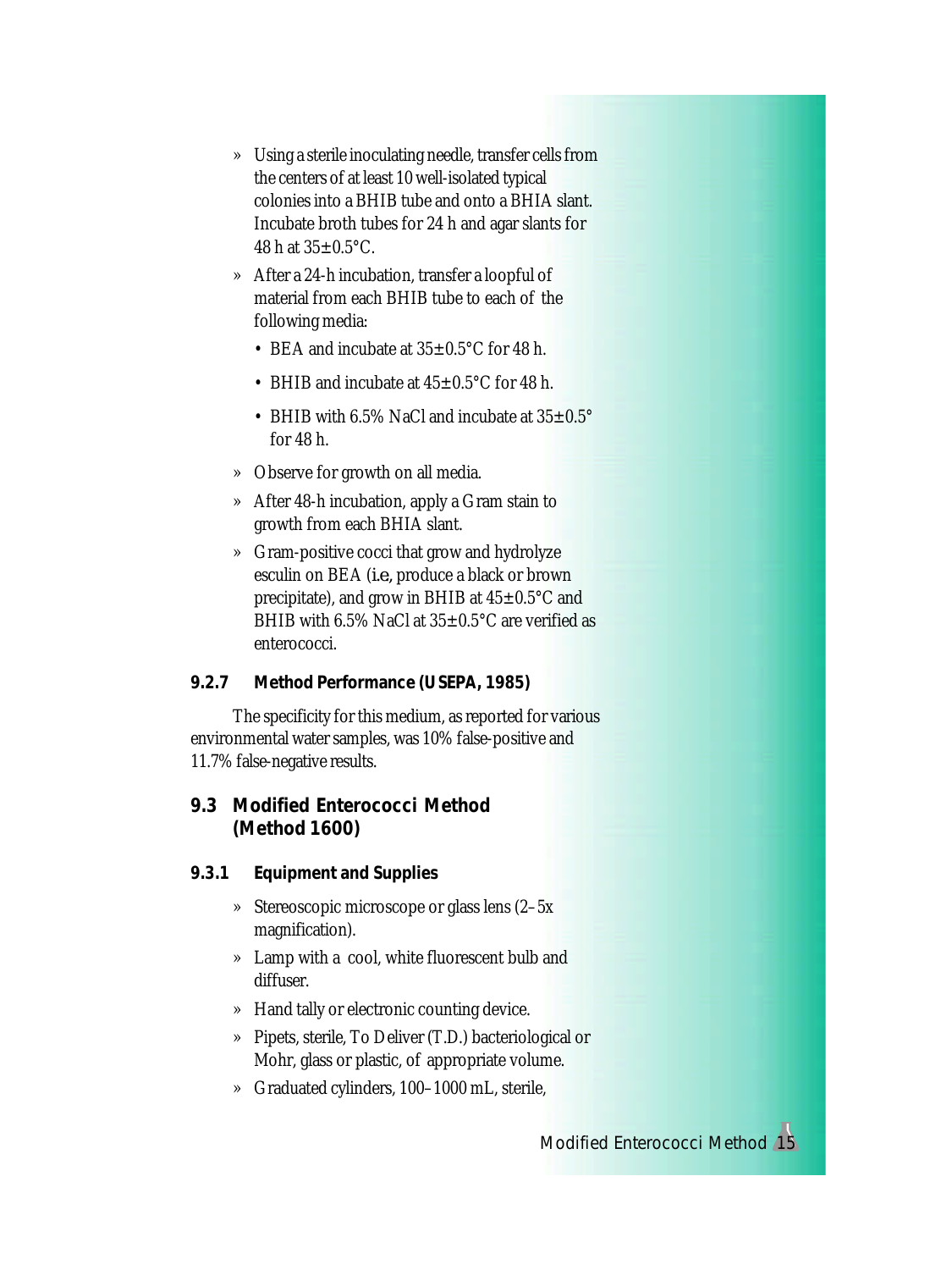covered with aluminum foil or kraft paper.

- » Membrane filtration units (filter base and funnel), sterile; glass, plastic, or stainless steel; wrapped with aluminum foil or kraft paper to maintain sterility.
- » Ultraviolet unit for sanitizing the filter funnel between filtrations (optional).
- » Line vacuum, electric vacuum pump, or aspirator. (In an emergency or in the field, a hand pump or a syringe, equipped with a check valve to prevent the return flow of air, can be used.)
- » Filter flask, vacuum, usually 1 L, with appropriate tubing. A filter manifold to hold a number of filter bases is optional.
- » Vacuum flask for safety trap, placed between the filter flask and the vacuum source.
- » Forceps, straight or curved, with smooth tips to handle filters without damage.
- » Ethanol, methanol, or isopropanol in a small, wide-mouth container, for flame-sterilizing forceps.
- » Burner, Bunsen or Fisher type, or electric incinerator unit for sterilizing loops and needles.
- » Thermometer, checked against a National Institute of Standards and Technology (NIST)-certified thermometer, or one traceable to a NIST thermometer.
- » Petri dishes, sterile, plastic, 9x50 mm, with tightfitting lids.
- » Bottles, milk dilution, borosilicate glass, screwcap with neoprene liners, marked at 99 mL for 1:100 dilutions. Dilution bottles marked at 90 mL or tubes marked at 9 mL may be used for 1:10 dilutions.
- » Flasks, borosilicate glass, screwcap, 250–2000 mL volume.
- » Membrane filters, sterile, white, grid-marked, 47-mm diameter, with  $0.45 \pm 0.02$  µm pore size.
- » Inoculation loops, at least 3-µm diameter, and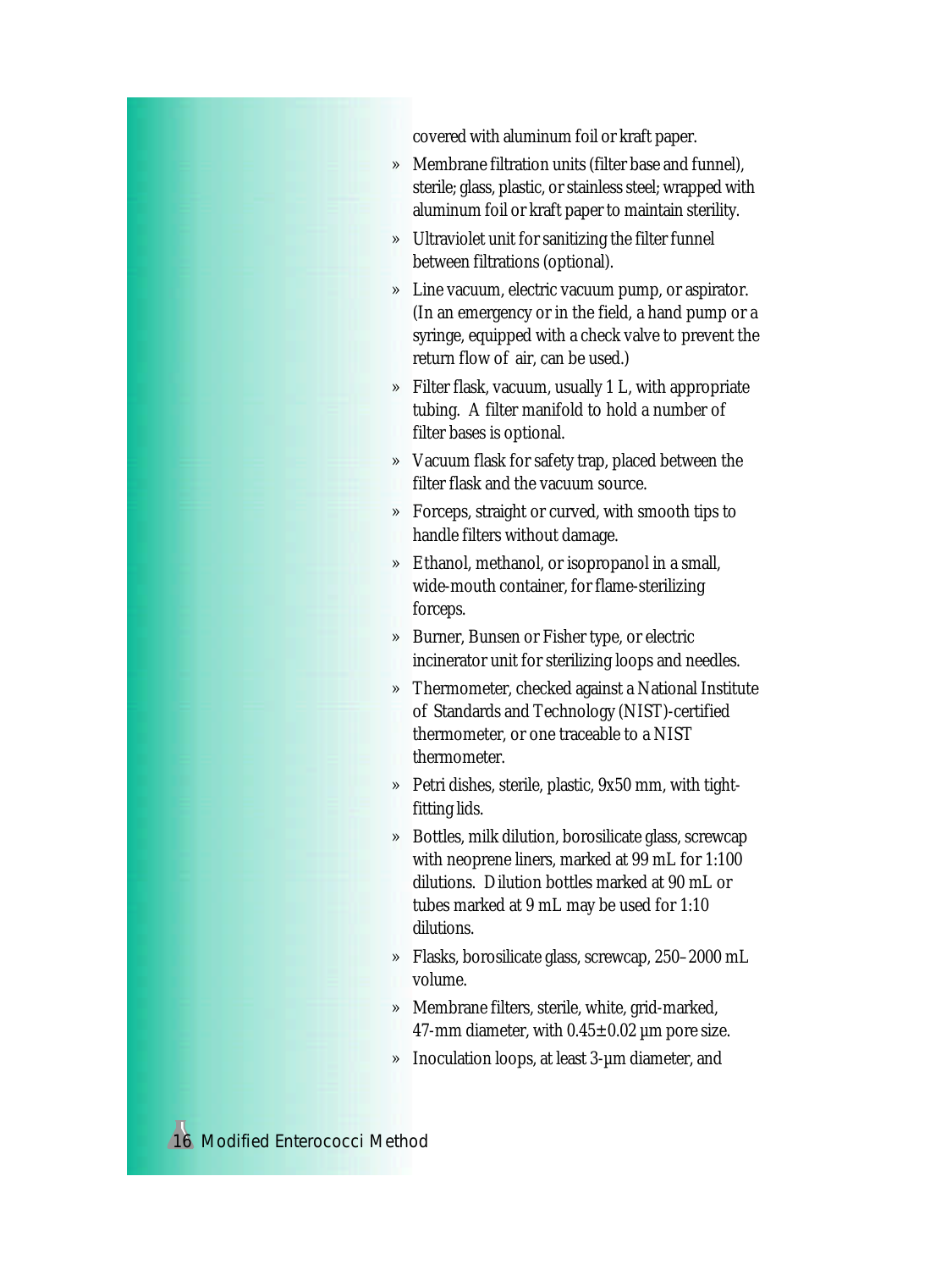needles, nichrome and platinum wire, 26 B&S gauge, in suitable holders. Sterile disposable applicator sticks or plastic loops are alternatives to inoculation loops.

- » Incubator maintained at  $41\pm0.5^{\circ}$ C.
- » Waterbath maintained at 50°C for tempering agar.
- » Test tubes, 20x150 mm, borosilicate glass or plastic.
- » Test tube caps, aluminum or autoclavable plastic, for 20-mm diameter test tubes.
- » Test tubes, borosilicate glass, 16x125 mm or other appropriate size, with screwcaps.
- » Whirl-Pak® bags.

### *9.3.2 Reagents and Media*

Preparation of the following reagents and media used in the revised enterococci test are described below:

- » Phosphate buffered saline or phosphate buffered dilution water
- » mEI Agar
- » Brain Heart Infusion Broth (BHIB)
- » Brain Heart Infusion Broth (BHIB) with 6.5% NaCl
- » Brain Heart Infusion Agar (BHIA)
- » Bile Esculin Agar (BEA)

# 9.3.2.1 Phosphate Buffered Saline

#### *Ingredients:*

| sodium dihydrogen phosphate   | 0.58g |
|-------------------------------|-------|
| sodium monohydrogen phosphate | 2.5g  |
| sodium chloride               | 8.5g  |
| reagent-grade distilled water | 1.0L  |

*Preparation:* Dissolve ingredients in 1 L of reagentgrade distilled water in a flask, and dispense in appropriate amounts for dilutions in screwcap bottles or culture tubes and/or into containers for use as rinse water. Autoclave at 121°C (15 lb pressure) for 15 min. Final pH should be  $7.4 \pm 0.2$ .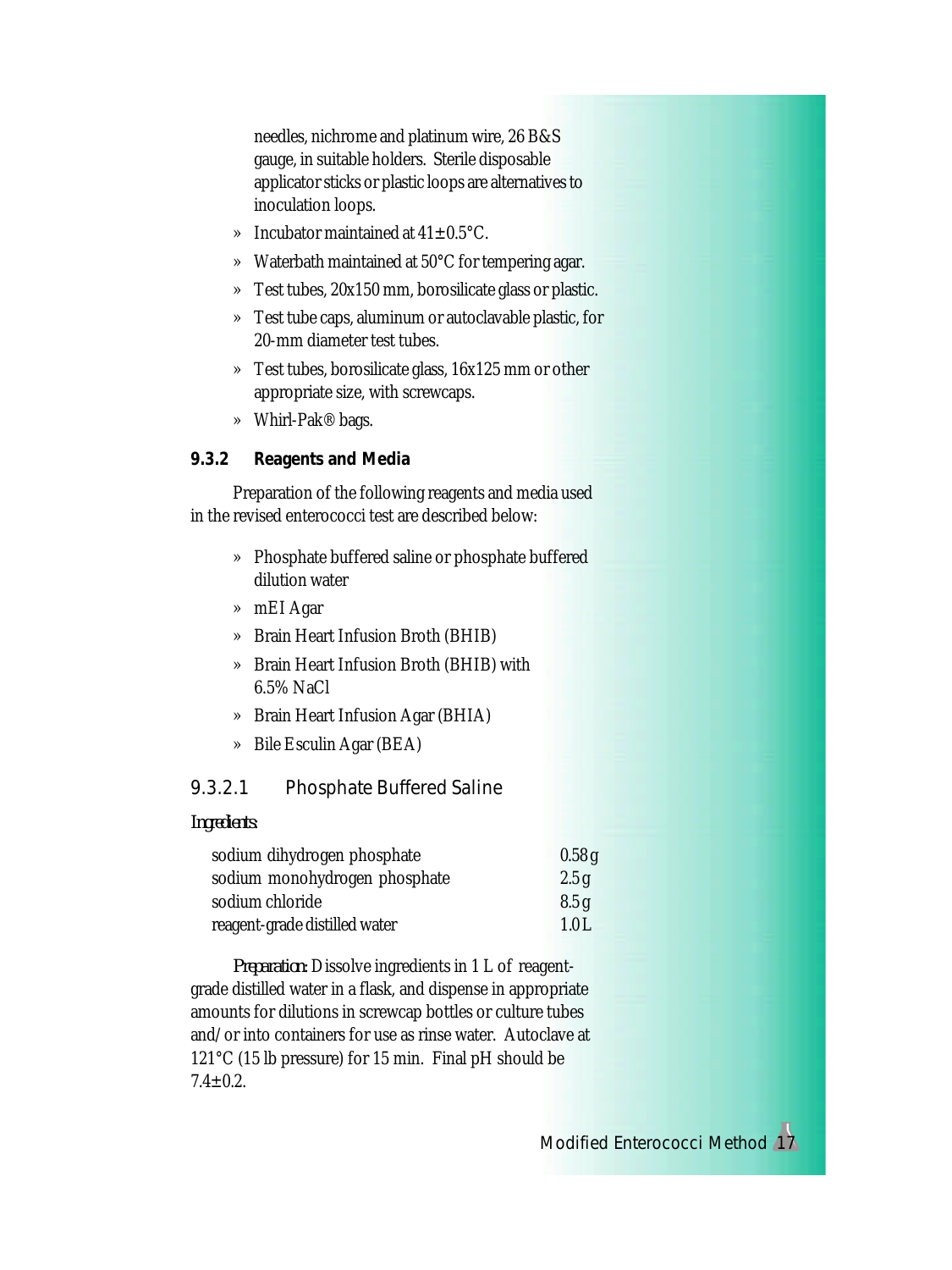### 9.3.2.2 Phosphate Buffered Dilution Water (APHA, 1998; Bordner *et al*., 1978)

*Stock phosphate buffer solution:*

| phosphate dihydrogen phosphate | 34.0 g           |
|--------------------------------|------------------|
| reagent-grade distilled water  | $500 \text{ mL}$ |

Adjust the pH of the solution to 7.2 with 1 N NaOH, and bring the volume to 1 L with reagent-grade distilled water. Sterilize by filtration or autoclave at 121°C (15 lb pressure) for 15 min.

*Stock magnesium chloride solution:* Add 38 g anhydrous MgCl<sub>2</sub> or 81.1 g MgCl<sub>2</sub>•6H<sub>2</sub>O to 1 L reagent-grade distilled water. Sterilize by filtration or autoclave at 121°C (15 lb pressure) for 15 min.

*Storage of stock solutions:* After sterilization, store the stock solution in the refrigerator until used. Handle aseptically. If evidence of mold or other contamination appears, the affected stock solution should be discarded and a fresh solution should be prepared.

*Working phosphate buffered dilution water:* Mix 1.25 mL of the stock phosphate buffer and 5 mL of the MgCl<sub>2</sub> stock per liter of reagent-grade distilled water. Dispense in appropriate amounts for dilutions in screwcap bottles or culture tubes and/or into containers for use as rinse water. Autoclave at 121°C (15 lb pressure) for 15 min. Final pH should be  $7.0\pm0.2$ .

9.3.2.3 mEI Agar

*Ingredients of basal medium (mE Agar, Difco 0333-17):*

| peptone                       | 10.0 <sub>g</sub> |
|-------------------------------|-------------------|
| sodium chloride               | 15.0 g            |
| yeast extract                 | 30.0 g            |
| esculin                       | 1.0 <sub>g</sub>  |
| actidione (cycloheximide)     | $0.05$ g          |
| sodium azide                  | $0.15$ g          |
| agar                          | 15.0 g            |
| reagent-grade distilled water | 1.0 <sub>L</sub>  |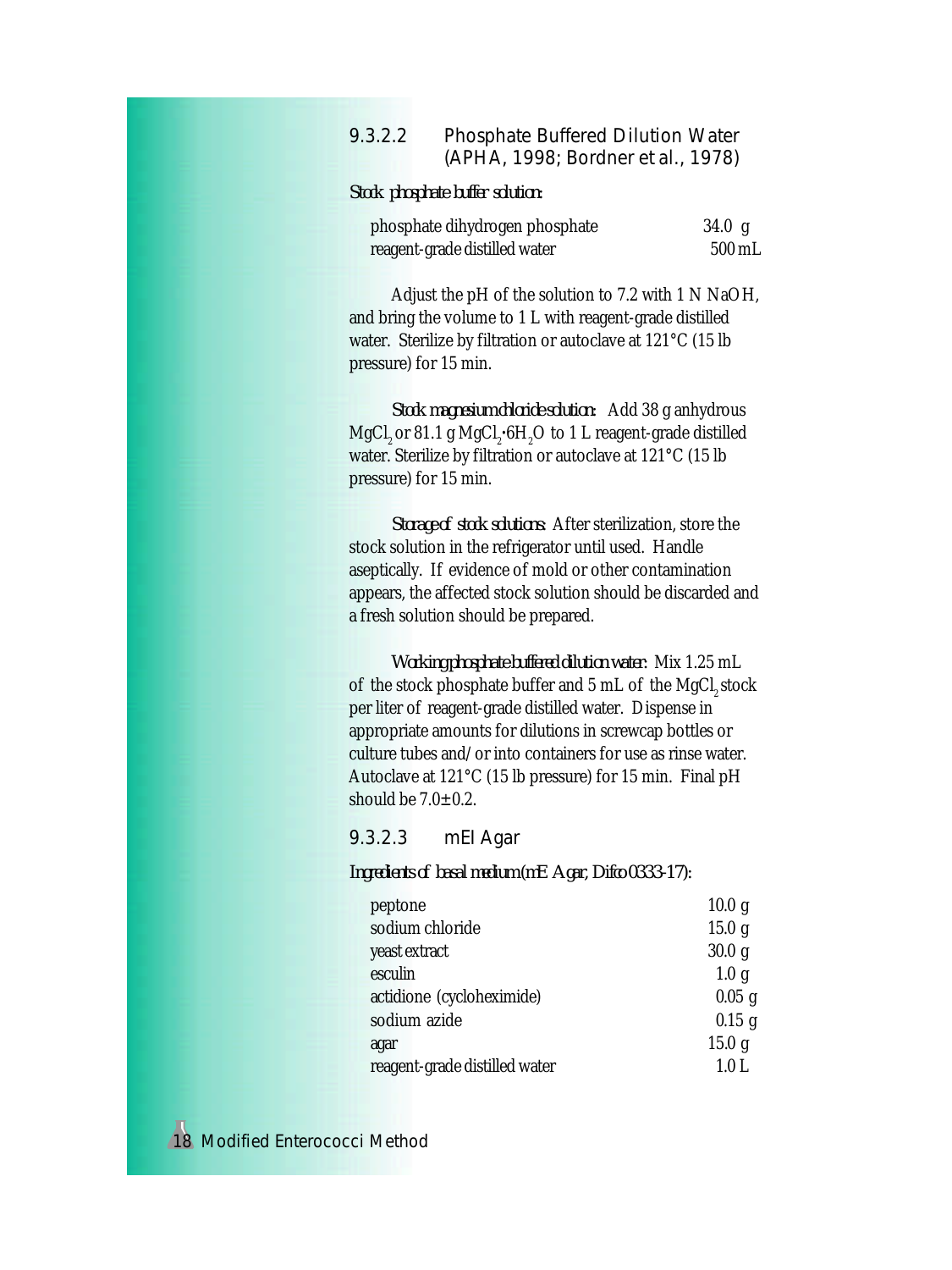*Preparation of mEI medium:* Add 71.2 g dehydrated mE basal medium plus 0.75 g indoxyl-ß-D-glucoside to 1 L of reagent-grade distilled water in a flask, and heat to boiling until the ingredients dissolve. Autoclave at 121°C (15 lb pressure) for 15 min, and cool in a 50°C waterbath.

*Reagents added after sterilization:* Mix 0.24 g nalidixic acid in 5 mL of reagent-grade distilled water; add a few drops of 0.1 N NaOH to dissolve; add to the mEI medium. Add 0.02 g triphenyltetrazolium chloride separately to the mEI medium and mix.

Alternately, the following solutions may be used:

(a) *Nalidixic acid:* Add 0.48 g of nalidixic acid and 0.4 mL 10 N NaOH to 10 mL of reagent-grade distilled water and mix. Filter-sterilize the solution, and add 5.2 mL per liter of medium.

(b) *Triphenyltetrazolium chloride (TTC):* Add 0.1 g of TTC to 10 mL of reagent-grade distilled water, and warm to dissolve. Filter-sterilize the solution, and add 2 mL per liter of medium.

*Preparation of mEI agar plates:* Pour the mEI agar into 9x50 mm petri dishes to a 4–5 mm depth (approximately 4–6 mL), and allow to solidify. Final pH of medium should be  $7.1 \pm 0.2$ . Store in a refrigerator.

# 9.3.2.4 Brain Heart Infusion Broth (BHIB) (Difco 0037-17, BD 4311059)

*Ingredients:*

| calf brain infusion           | 200.0 <sub>g</sub> |
|-------------------------------|--------------------|
| beef heart infusion           | 250.0 <sub>g</sub> |
| proteose peptone              | 10.0 <sub>g</sub>  |
| sodium chloride               | 5.0 <sub>g</sub>   |
| disodium phosphate            | 2.5 g              |
| dextrose                      | 2.0 <sub>g</sub>   |
| reagent-grade distilled water | 1.0L               |
|                               |                    |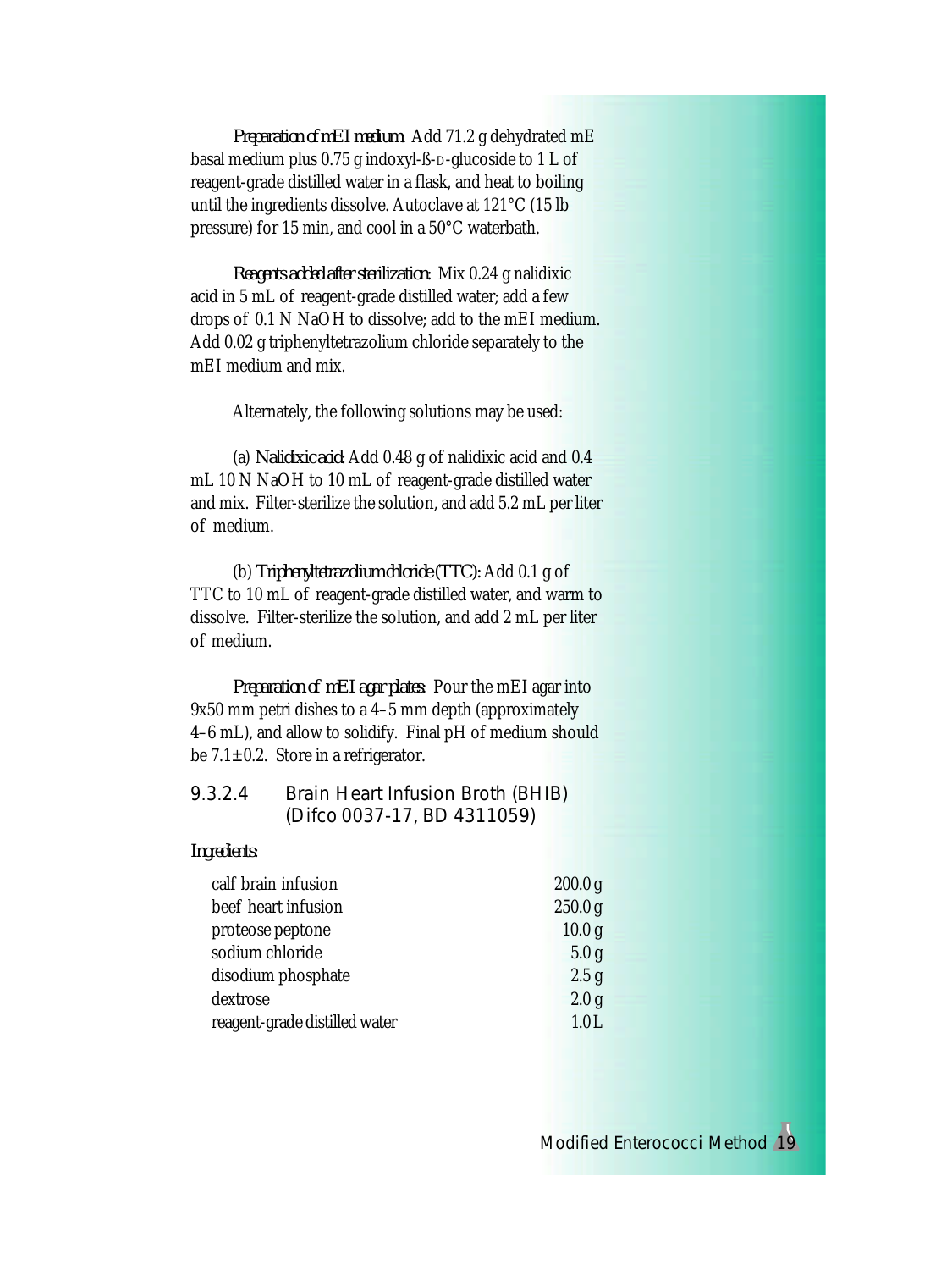*Preparation:* Dissolve 37 g dehydrated BHIB in 1 L of reagent-grade distilled water. Dispense in 10-mL volumes in screwcap tubes, and autoclave at 121°C (15 lb pressure) for 15 min. Final pH should be 7.4±0.2.

### 9.3.2.5 Brain Heart Infusion Broth (BHIB) with 6.5% NaCl

*Ingredients:* BHIB with 6.5% NaCl is the same as BHIB described above, but with additional NaCl.

*Preparation:* Add 60.0 g NaCl per liter of medium. Since most commercially available dehydrated media already contain 5 g of sodium chloride, this amount is deducted from the 65 g per liter required to make a final concentration of 6.5% NaCl.

### 9.3.2.6 Brain Heart Infusion Agar (BHIA) (Difco 0418-17-7, BD 4311065)

*Ingredients:* BHIA contains the same components as BHIB (See above.) with the addition of 15.0 g agar per liter of BHIB.

*Preparation:* Suspend 52 g dehydrated BHIA in 1 L of reagent-grade distilled water. Heat to boiling until the ingredients are dissolved. Dispense 10 mL of medium in screwcap test tubes, and sterilize for 15 min at 121°C (15 lb pressure). After sterilization, slant until solid. Final pH should be  $7.4 \pm 0.2$ .

# 9.3.2.7 Bile Esculin Agar (BEA) (Difco 0879-02-6)

### *Ingredients:*

| Bacto beef extract            | 3.0 <sub>g</sub>  |
|-------------------------------|-------------------|
| Bacto peptone                 | 5.0 <sub>g</sub>  |
| Bacto oxgall                  | 40.0 <sub>g</sub> |
| Bacto esculin                 | 1.0 <sub>g</sub>  |
| ferric citrate                | 0.5 <sub>g</sub>  |
| Bacto agar                    | 15.0 <sub>g</sub> |
| reagent-grade distilled water | 1.0 L             |

*Preparation:* Add 64.0 g dehydrated BEA to 1 L of reagent-grade distilled water, and heat to boiling to dissolve completely. Dispense in 10-mL volumes in tubes for slants or

20 *Modified Enterococci Method*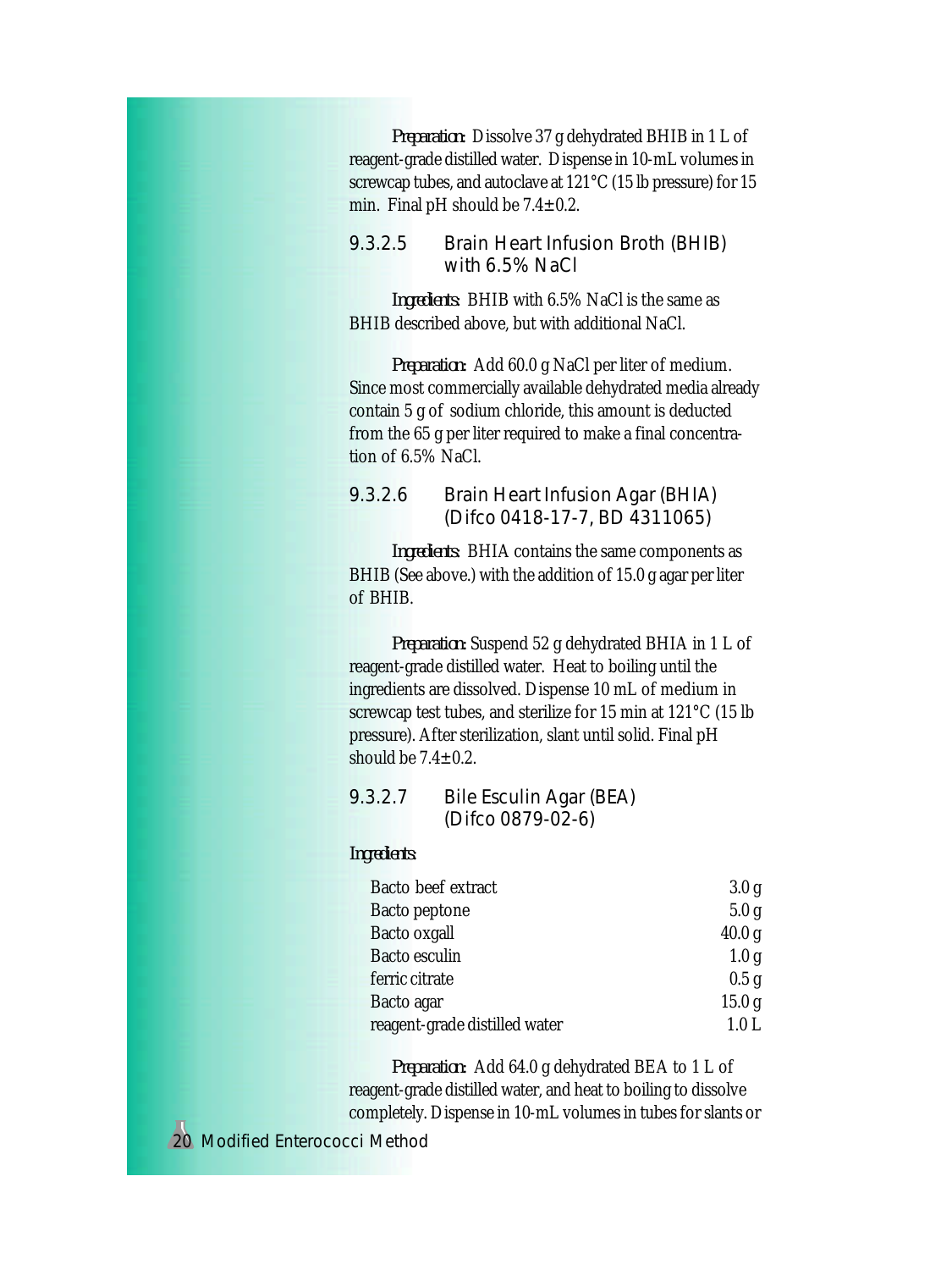larger volumes into flasks for subsequent plating. Autoclave at 121°C (15 lb pressure) for 15 min. Overheating may cause darkening of the medium. Cool in a 50°C waterbath, and dispense into sterile petri dishes. Final pH should be  $6.6 \pm 0.2$ . Store in a refrigerator.

*9.3.3 Modified Enterococci Test Procedure*

- » Prepare the mEI Agar as directed above.
- » Mark the petri dishes and report form with the sample identification and volume.
- » Place a sterile membrane filter on the filter base, grid side up, and attach the funnel to the base so that the membrane filter is held between the funnel and the base.
- » Shake the sample bottle vigorously at least 25 times to distribute the bacteria uniformly, and measure the desired volume of sample or dilution into the funnel.
- » Select sample volumes based on previous knowledge of the pollution level, to produce 20–60 enterococci colonies on membranes. Sample volumes of 1–100 mL are normally tested at half-log intervals (*e.g.,* 100, 30, 10, 3 mL).
- » Smaller sample sizes or sample dilutions can be used to minimize the interference of turbidity or for high bacterial densities. Multiple volumes of the same sample or dilutions of sample may be filtered, and the results may be combined.
- » Filter the sample, and rinse the sides of the funnel at least twice with 20–30 mL of sterile buffered rinse water. Turn off the vacuum, and remove the funnel from the filter base.
- » Use sterile forceps to aseptically remove the membrane filter from the filter base, and roll it onto the mEI Agar to avoid the formation of bubbles between the membrane and the agar surface. Reseat the membrane if bubbles occur. Run the forceps around the edge of the filter to be sure that the filter is properly seated on the agar. Close the dish, invert, and incubate at  $41\pm0.5\textdegree C$  for 24 h. (See photo 3.)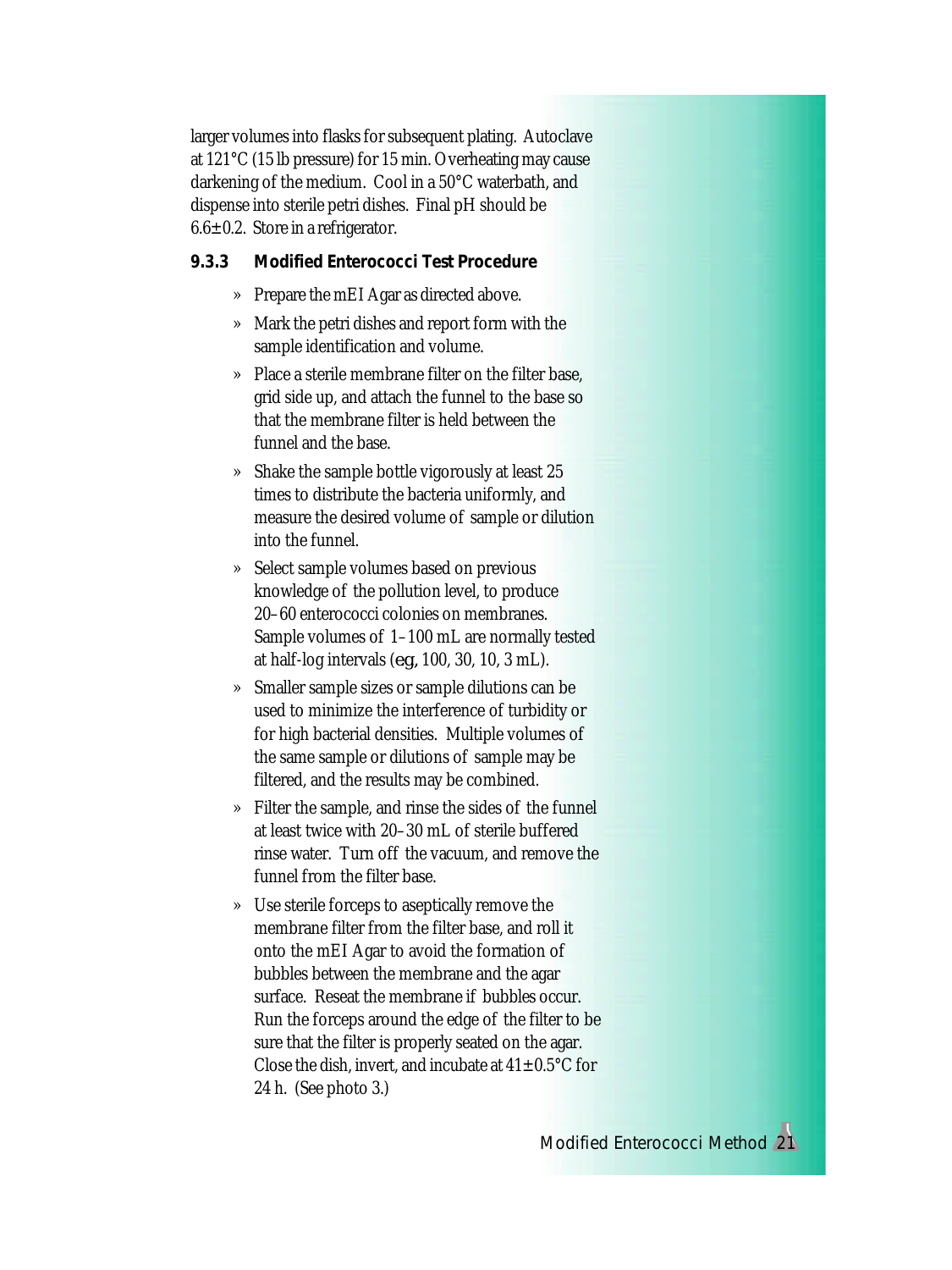» After incubation, count and record as enterococci any colonies (regardless of color) with a blue halo on the membranes, ideally containing 20–60 colonies. Use magnification for counting and a small fluorescent lamp to give maximum visibility of colonies.

# *9.3.4 Calculation of Results*

To calculate the number of enterococci per 100 mL of sample:

- » Select and count as enterococci any colonies (regardless of color) with a blue halo on the membranes, ideally containing 20–60 colonies.
- » Calculate the final value using the following formula:

 100 (number of enterococci colonies)  $Enterococci/100$  mL  $=$ (volume of sample filtered, in mL)

See the USEPA microbiology methods manual, Part II, Section C, 3.5, for general counting rules (Bordner*et al.,* 1978).

### *9.3.5 Reporting Results*

There should be at least three volumes tested per sample. Report the results as enterococci per 100 mL of sample.

### *9.3.6 Verification Procedure*

Colonies with a blue halo, regardless of color, can be verified as enterococci. Verification of colonies may be



Photo 3. Enterococci on mEI Agar. Colonies with a blue halo are considered to be enterococci.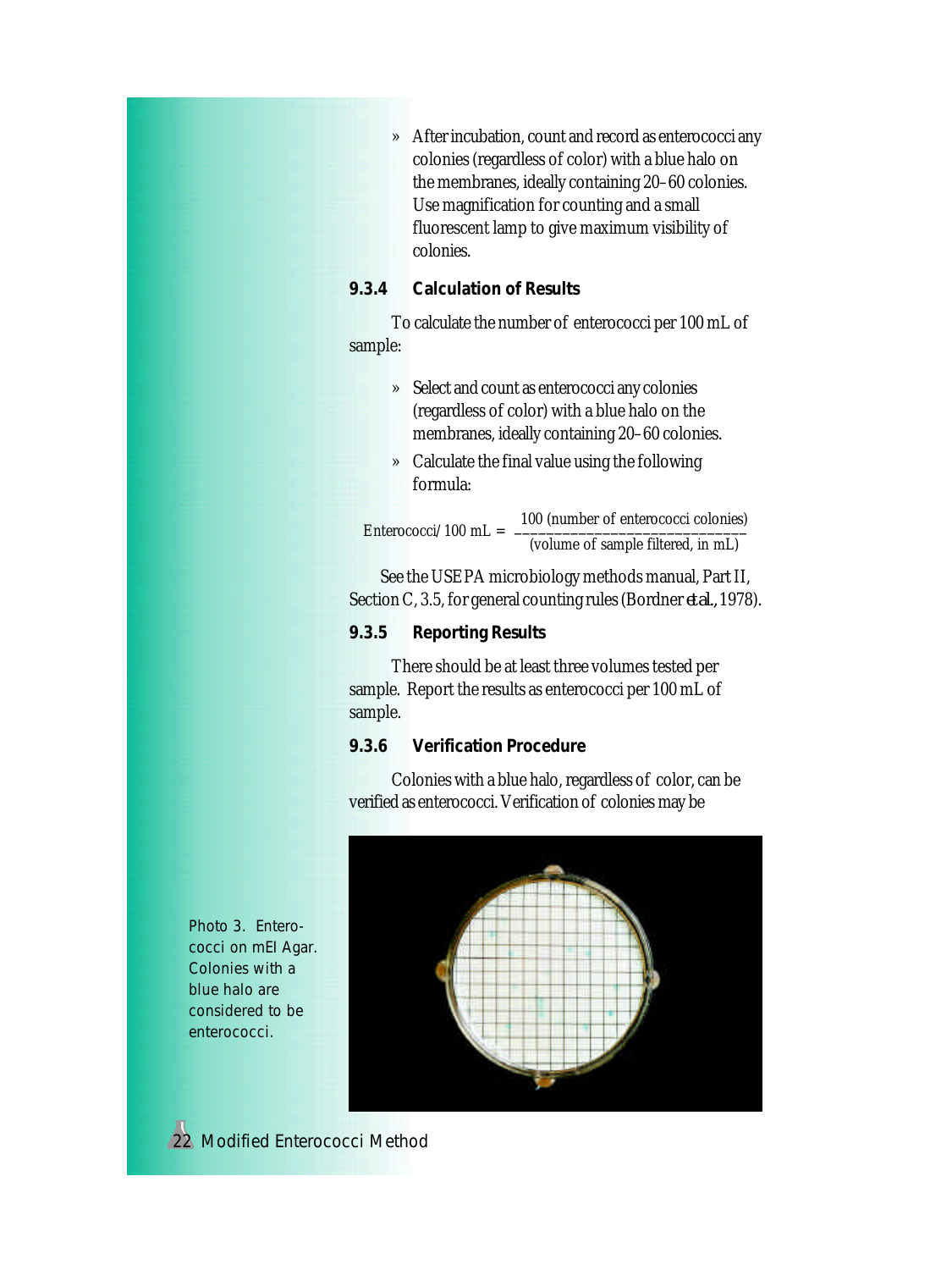required in evidence gathering. It is also recommended as a means of quality control for the initial use of the test and for changes in sample sites, lots of commercial media, or major ingredients in media compounded in the laboratory. The verification procedure follows.

- » Using a sterile inoculating needle, transfer cells from the centers of at least 10 well-isolated typical colonies into a BHIB tube and onto a BHIA slant. Incubate broth tubes for 24 h and agar slants for 48 h at  $35\pm0.5$ °C.
- » After a 24-h incubation, transfer a loopful of material from each BHIB tube to each of the following media:
	- BEA and incubate at  $35\pm0.5^{\circ}$ C for 48 h.
	- BHIB and incubate at  $45\pm0.5^{\circ}$ C for 48 h.
	- BHIB with 6.5% NaCl and incubate at  $35 \pm 0.5$ °C for 48 h.
- » Observe for growth on all media.
- » After 48-h incubation, apply a Gram stain to growth from each BHIA slant.
- » Gram-positive cocci that grow and hydrolyze esculin on BEA (*i.e.,* produce a black or brown precipitate) and grow in BHIB at  $45\pm0.5^{\circ}$ C and BHIB with  $6.5\%$  NaCl at  $35\pm0.5\degree$ C are verified as enterococci.
- *9.3.7 Method Performance (Messer and Dufour, 1998; USEPA, 1997)*

The false-positive and false-negative rates, reported for various environmental water samples, were 6.0% and 6.5%, respectively. The precision among laboratories for marine water and surface water was 2.2% and 18.9%, respectively, and the bias was not significant.

# **10 TEST METHODS FOR** *E. COLI*

### **10.1 Summary**

Two test methods for the detection and enumeration of *Escherichia coli* in water are presented here. The original mTEC Agar enumeration method (Dufour *et al*., 1981) for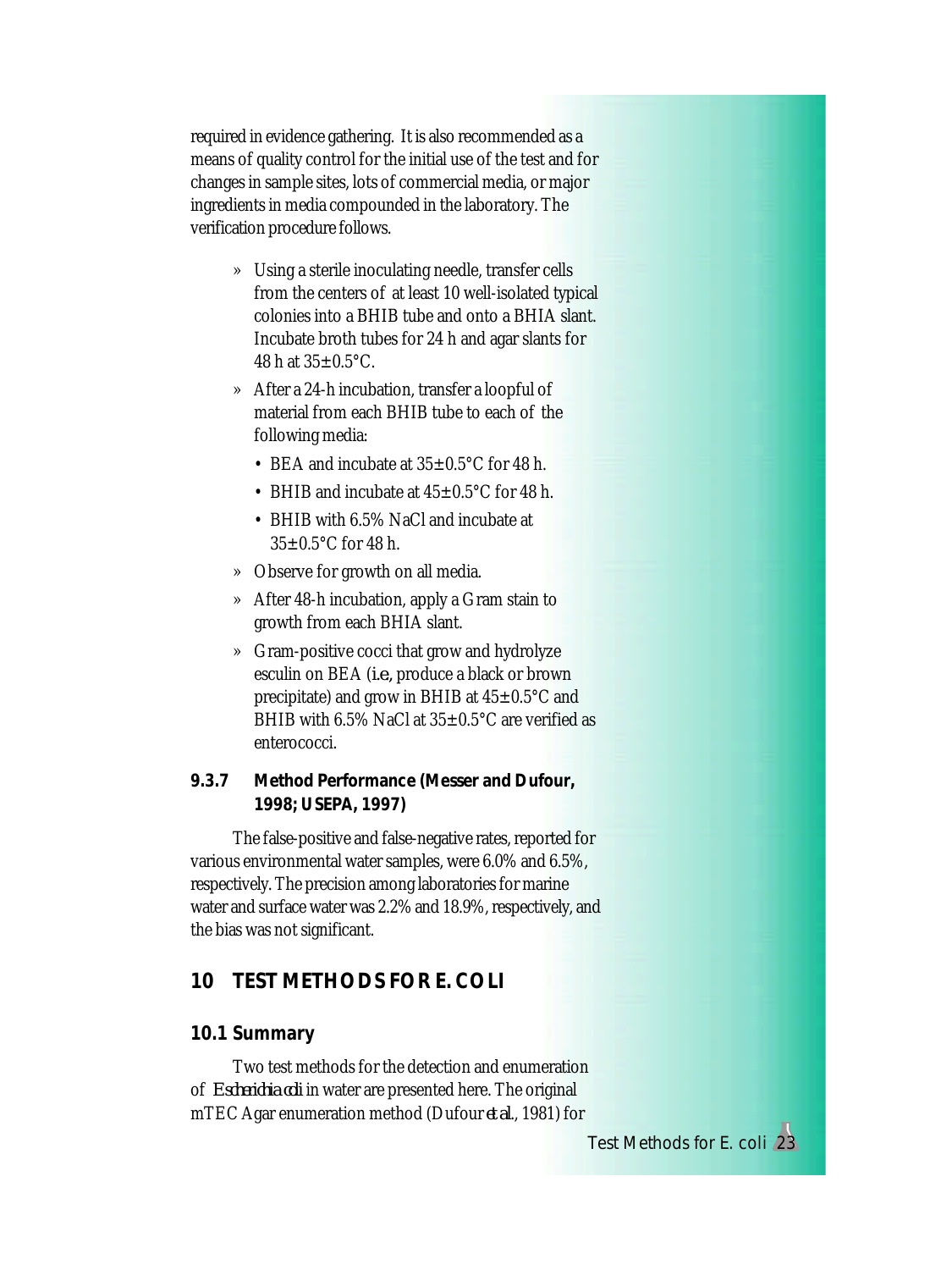*E. coli* was introduced by EPA in 1986 (USEPA, 1986b). The revised method was developed in 1998 by the Agency. Both the mTEC and modified mTEC Agar methods use the membrane filter procedure. The two membrane filter methods provide a direct count of *E. coli* in water based on the development of colonies that grow on the surface of a membrane filter.

In both methods, a water sample is filtered through the membrane, which retains the bacteria. After filtration, the membrane containing the bacteria is placed on a selective and differential medium, either mTEC (Dufour *et al*., 1981; USEPA, 1985), or modified mTEC Agar, incubated at  $35\pm0.5^{\circ}$ C for 2 h to resuscitate the injured or stressed bacteria, and then incubated at  $44.5 \pm 0.2$ °C for 22 h. With the original method, the filter is transferred from mTEC Agar to a filter pad saturated with Urea Substrate Medium. After 15–20 min, yellow, yellow-green, or yellow-brown colonies on mTEC are counted with the aid of a fluorescent lamp and a glass lens (2–5x magnification) or stereoscopic microscope. The modified method eliminates the transfer of the membrane filter to another substrate. The target colonies on modified mTEC Agar are red in color after the incubation period.

### **10.2 Original** *E. coli* **Method (Method 1103.1)**

*10.2.1 Equipment and Supplies*

- » Glass lens, 2–5x magnification, or stereoscopic microscope.
- » Lamp with cool, white fluorescent bulb and diffuser.
- » Hand tally or electronic counting device.
- » Pipets, sterile, To Deliver (T.D.) bacteriological or Mohr, glass or plastic, of appropriate volume.
- » Graduated cylinders, 100–1000 mL, sterile, covered with aluminum foil or kraft paper.
- » Membrane filtration units (filter base and funnel), sterile; glass, plastic, or stainless steel; wrapped with aluminum foil or kraft paper to maintain sterility.
- » Ultraviolet unit for sanitizing the filter funnel between filtrations (optional).

24 Original *E. coli* Method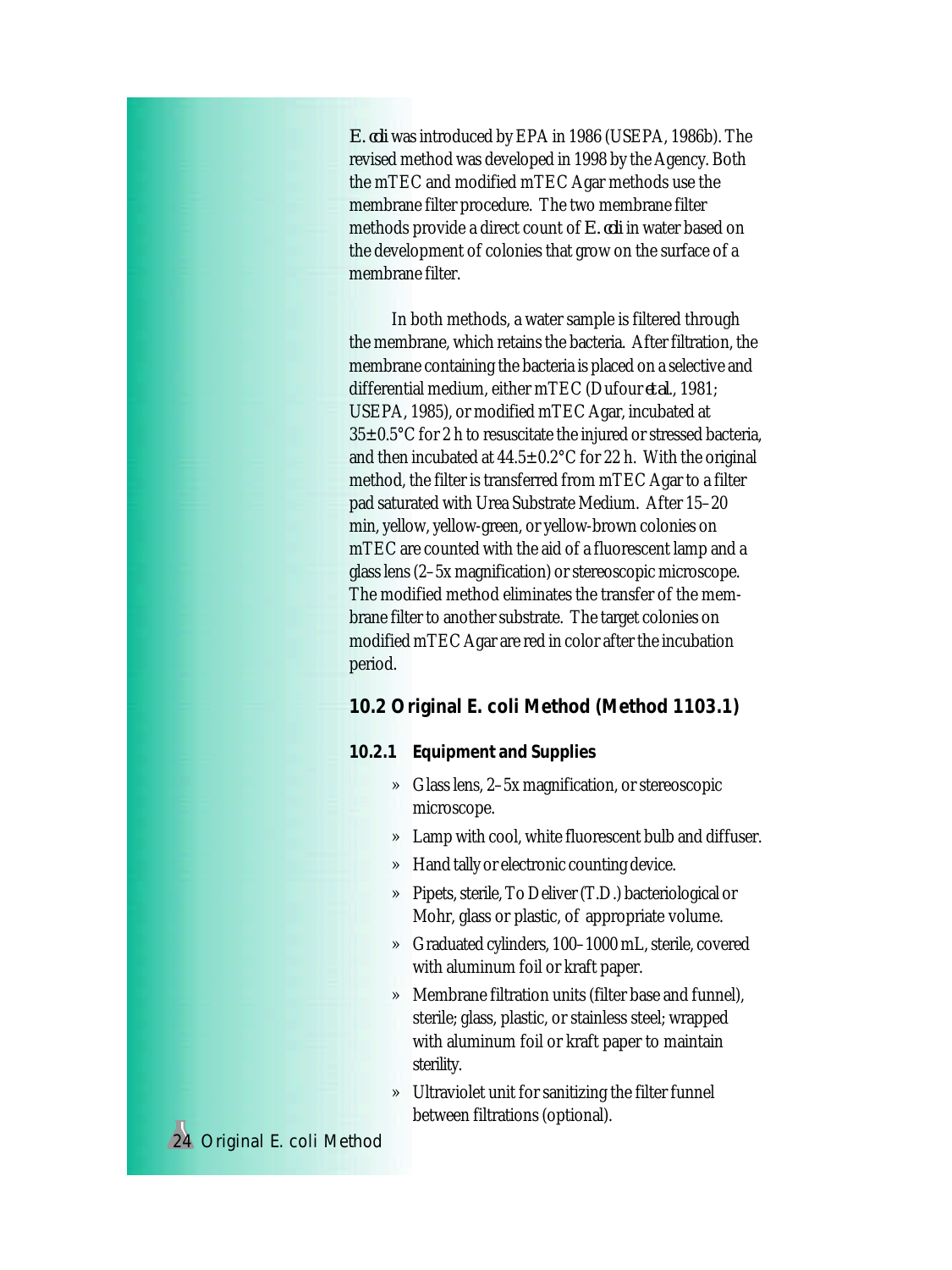- » Line vacuum, electric vacuum pump, or aspirator. (In an emergency or in the field, a hand pump or a syringe, equipped with a check valve to prevent the return flow of air, can be used.)
- » Filter flask, vacuum, usually 1 L, with appropriate tubing. A filter manifold to hold a number of filter bases is optional.
- » Vacuum flask for safety trap, placed between the filter flask and the vacuum source.
- » Forceps, straight or curved, with smooth tips to handle filters without damage.
- » Ethanol, methanol, or isopropanol in a small, wide-mouth container, for flame-sterilizing forceps.
- » Burner, Bunsen or Fisher type, or electric incinerator unit for sterilizing inoculation loops.
- » Thermometer, checked against a National Institute of Standards and Technology (NIST)-certified thermometer, or one traceable to a NIST thermometer.
- » Petri dishes, sterile, plastic, 9x50 mm, with tightfitting lids; or 15x60 mm, glass or plastic, with loose-fitting lids; or 15x100 mm.
- » Bottles, milk dilution, borosilicate glass, screwcap with neoprene liners, marked at 99 mL for 1:100 dilutions. Dilution bottles marked at 90 mL or tubes marked at 9 mL may be used for 1:10 dilutions.
- » Flasks, borosilicate glass, screwcap, 250–2000 mL volume.
- » Membrane filters, sterile, white, grid-marked, 47-mm diameter, with  $0.45 \pm 0.02$ -µm pore size.
- » Absorbent pads, sterile, 47-mm diameter (usually supplied with membrane filters).
- » Inoculation loops, at least 3-mm diameter, and needles, nichrome and platinum wire, 26 B&S gauge, in suitable holders. Disposable applicator sticks or plastic loops are alternatives to inoculation loops. *Note:* A platinum loop is required for the cytochrome oxidase test in the verification procedure.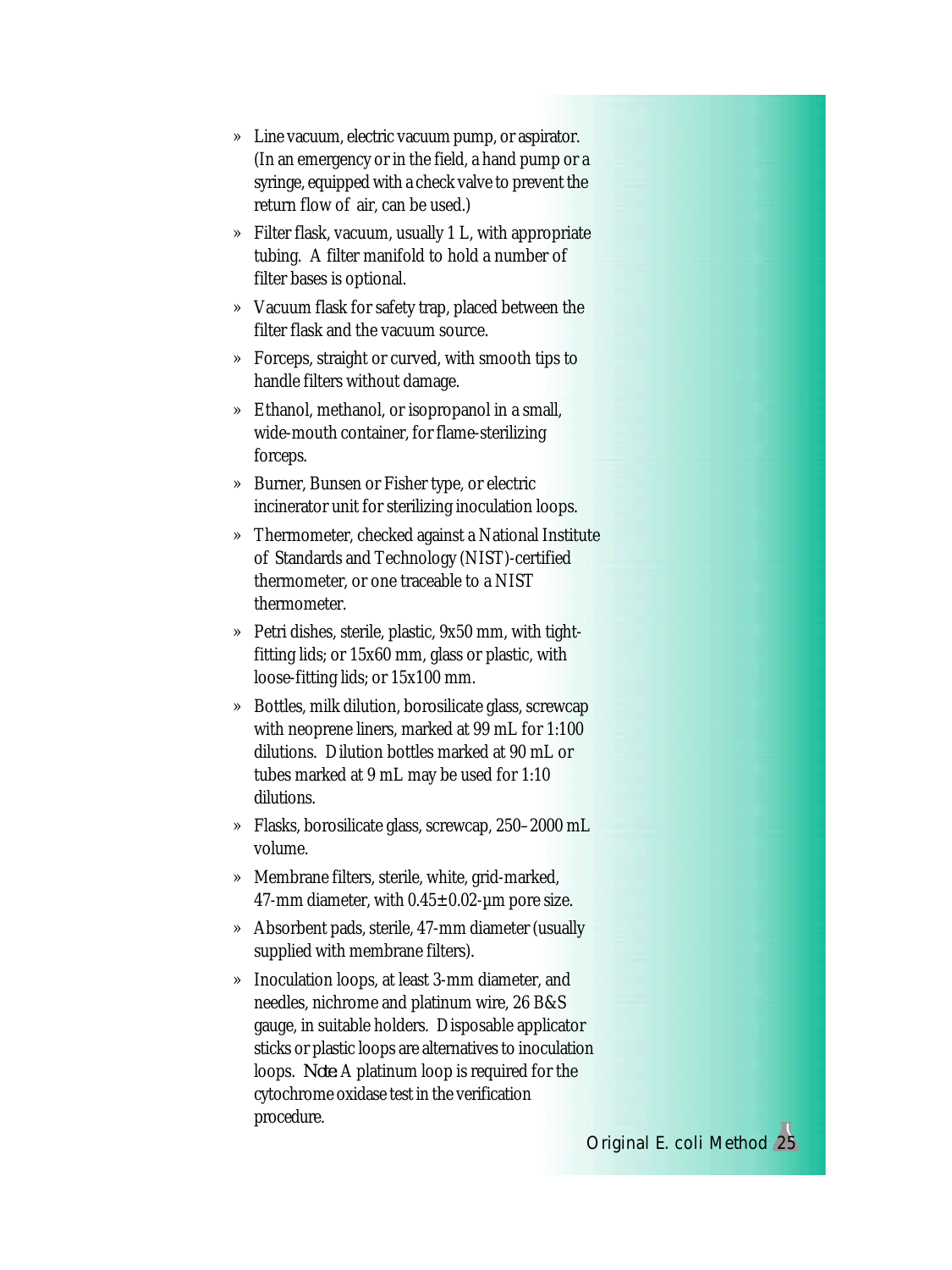- » Incubator maintained at  $35\pm0.5^{\circ}$ C, with approximately 90% humidity if loose-lidded petri dishes are used.
- » Waterbath maintained at 44.5±0.2°C.
- » Waterbath maintained at 50°C for tempering agar.
- » Test tubes, 20x150 mm, borosilicate glass or plastic.
- » Test tubes, 10x75 mm, borosilicate glass.
- » Test tube caps, aluminum or autoclavable plastic, for 20-mm diameter test tubes.
- » Test tubes, 16x125 mm or other appropriate size, with screwcaps.
- » Filter paper.
- » Whirl-Pak® bags.
- *10.2.2 Reagents and Media*

Preparation of the following reagents and media used in the original *E. coli* test are described below:

- » Phosphate buffered saline or phosphate buffered dilution water
- » mTEC Agar
- » Urea Substrate Medium
- » Nutrient Agar
- » Tryptic Soy Broth or Trypticase Soy Broth
- » Simmons Citrate Agar
- » Tryptone 1% or Tryptophane Broth
- » EC Broth
- » Oxidase Reagent
- » Kovacs Indole Reagent

# 10.2.2.1 Phosphate Buffered Saline

### *Ingredients:*

| sodium dihydrogen phosphate   | 0.58g |
|-------------------------------|-------|
| sodium monohydrogen phosphate | 2.5g  |
| sodium chloride               | 8.5g  |
| reagent-grade distilled water | 1.0 L |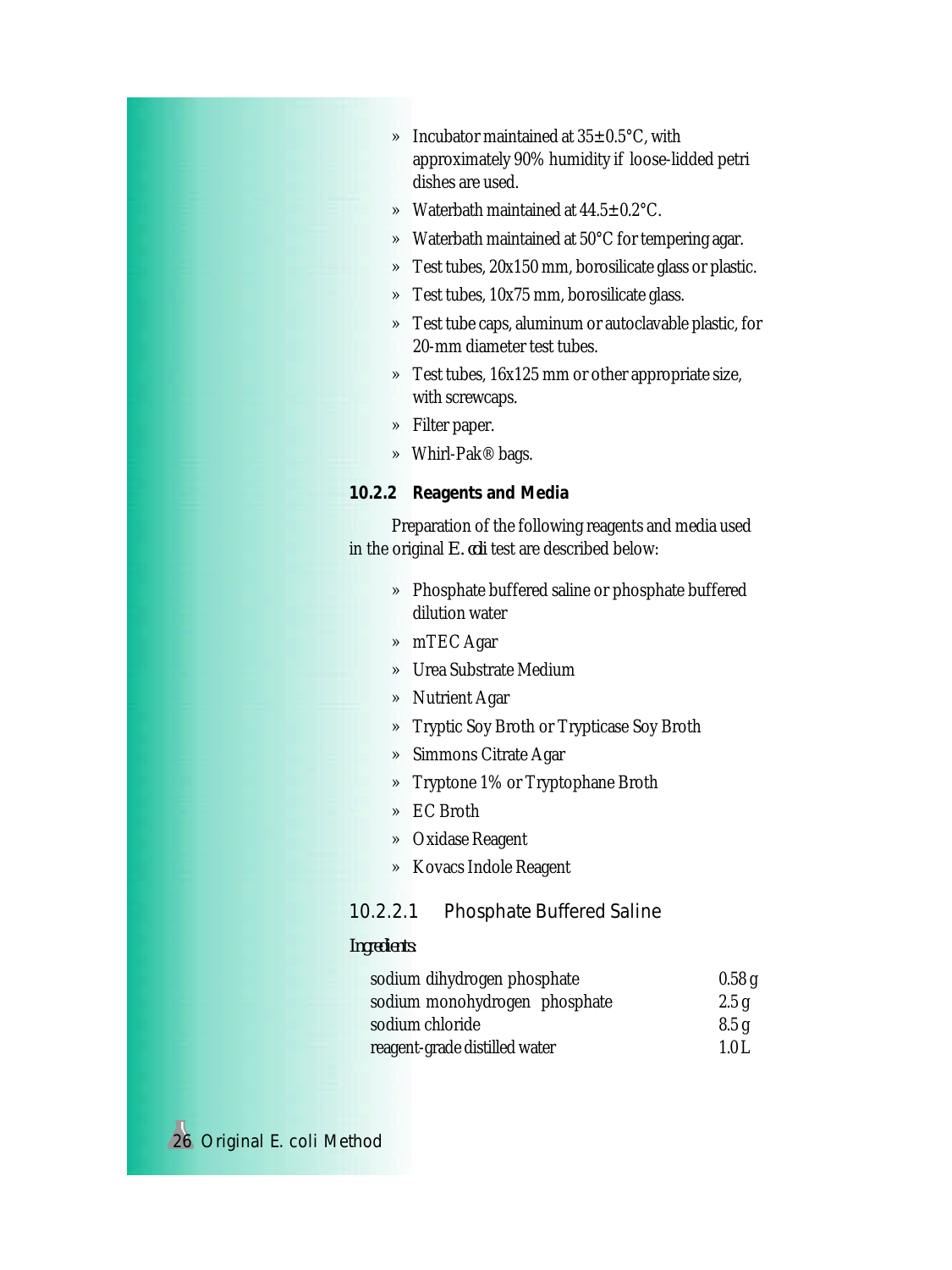*Preparation:* Dissolve the ingredients above in 1 L of reagent-grade distilled water in a flask, and dispense in appropriate amounts for dilutions in screwcap bottles or culture tubes, and/or into containers for use as rinse water. Autoclave at 121°C (15 lb pressure) for 15 min. Final pH should be  $7.4 \pm 0.2$ .

# 10.2.2.2 Phosphate Buffered Dilution Water (APHA, 1998; Bordner *et al.*, 1978)

#### *Stock phosphate buffer solution:*

| phosphate dihydrogen phosphate | 34.0 g             |
|--------------------------------|--------------------|
| reagent-grade distilled water  | $500\,\mathrm{mL}$ |

Adjust the pH of the solution to 7.2 with 1 N NaOH, and bring the volume to 1 L with reagent-grade distilled water. Sterilize by filtration or autoclave at 121°C (15 lb pressure) for 15 min.

*Stock magnesium chloride solution:* Add 38 g anhydrous  ${ {\rm MgCl}_2}$  or 81.1 g  ${ {\rm MgCl}_2 \text{-} 6H_2O}$  to 1 L reagent-grade distilled water. Sterilize by filtration or autoclave at 121°C (15 lb pressure) for 15 min.

*Storage of stock solutions:* After sterilization, store the stock solutions in the refrigerator until used. Handle aseptically. If evidence of mold or other contamination appears, the affected stock solution should be discarded and a fresh solution should be prepared.

*Working phosphate buffered dilution water:* Mix 1.25 mL of the stock phosphate buffer and 5 mL of the MgCl<sub>a</sub>stock per liter of reagent-grade distilled water. Dispense in appropriate amounts for dilutions in screwcap bottles or culture tubes and/or into containers for use as rinse water. Autoclave at 121°C (15 lb pressure) for 15 min. Final pH should be  $7.0\pm0.2$ .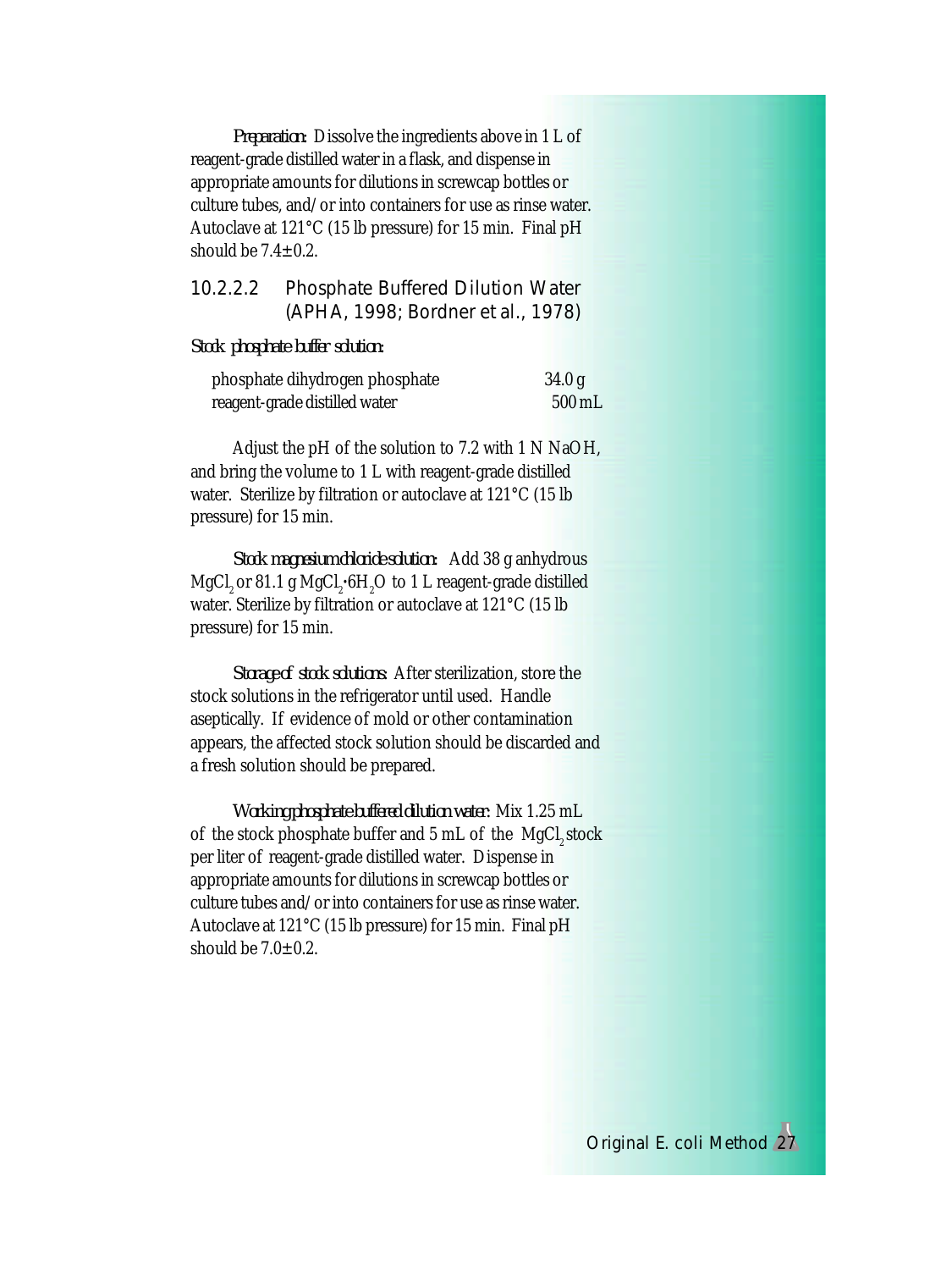# 10.2.2.3 mTEC Agar (Difco 0334-15-0)

*Ingredients:*

| proteose peptone $#3$         | 5.0 <sub>g</sub>  |
|-------------------------------|-------------------|
| yeast extract                 | 3.0 <sub>g</sub>  |
| lactose                       | 10.0 <sub>g</sub> |
| NaCl                          | 7.5 g             |
| dipotassium phosphate         | 3.3 <sub>g</sub>  |
| monopotassium phosphate       | 1.0 <sub>g</sub>  |
| sodium lauryl sulfate         | 0.2 g             |
| sodium desoxycholate          | 0.1 <sub>g</sub>  |
| brom cresol purple            | 0.08 <sub>g</sub> |
| brom phenol red               | 0.08 <sub>g</sub> |
| agar                          | 15.0 <sub>g</sub> |
| reagent-grade distilled water | 1.0 L             |

*Preparation:* Add 45.3 g dehydrated mTEC Agar to 1 L of reagent-grade distilled water in a flask, and heat to boiling until the ingredients dissolve. Autoclave at 121°C (15 lb pressure) for 15 min, and cool in a 50°C waterbath. Pour the medium into each 9x50 mm culture dish to a 4–5 mm depth (approximately 4–6 mL), and allow to solidify. Final pH should be 7.3±0.2. Store in a refrigerator.

# 10.2.2.4 Urea Substrate Medium

### *Ingredients:*

| urea                          | 2.0 g      |
|-------------------------------|------------|
| phenol red                    | $0.01$ g   |
| reagent-grade distilled water | $100.0$ mL |

*Preparation:* Add dry ingredients to 100 mL reagentgrade distilled water in a flask. Stir to dissolve, and adjust to pH 3–4 with 1 N HCl. The substrate solution should be a straw-yellow color at this pH. (See photo 4.)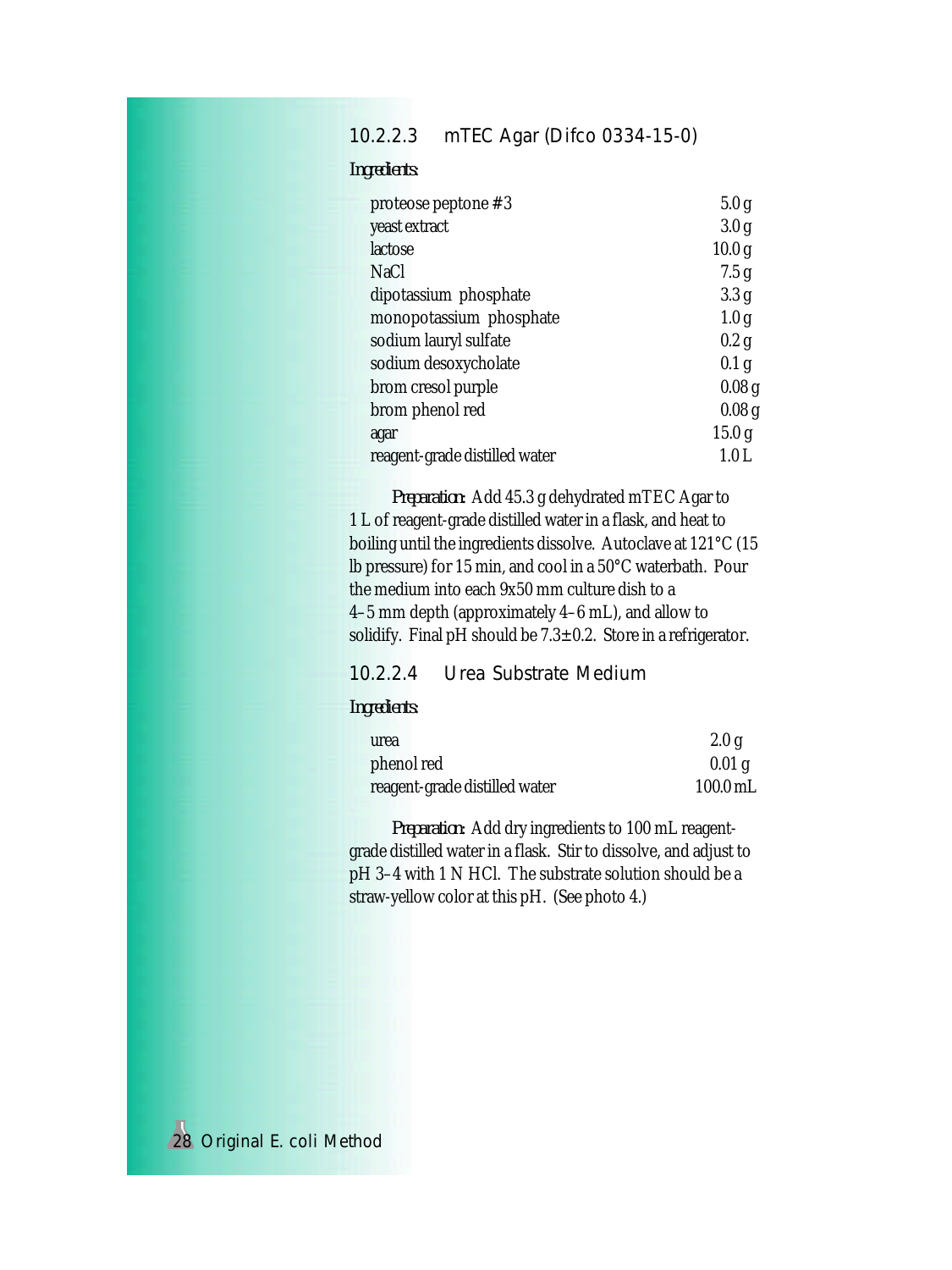# 10.2.2.5 Nutrient Agar (Difco 0001-17-0, BD 4311472)

*Ingredients:*

| 5.0g  |
|-------|
| 3.0g  |
| 15.0g |
| 1.0 L |
|       |

*Preparation:* Add 23 g of dehydrated Nutrient Agar to 1 L of reagent-grade distilled water, and mix well. Heat to boiling to dissolve the agar completely. Dispense in screwcap tubes, and autoclave at 121°C (15 lb pressure) for 15 min. Remove the tubes and slant. Final pH should be 6.8±0.2.



Photo 4. Urea Substrate Medium. After adjusting the pH of the medium to 3– 4, the Urea Substrate Medium should be straw-yellow in color.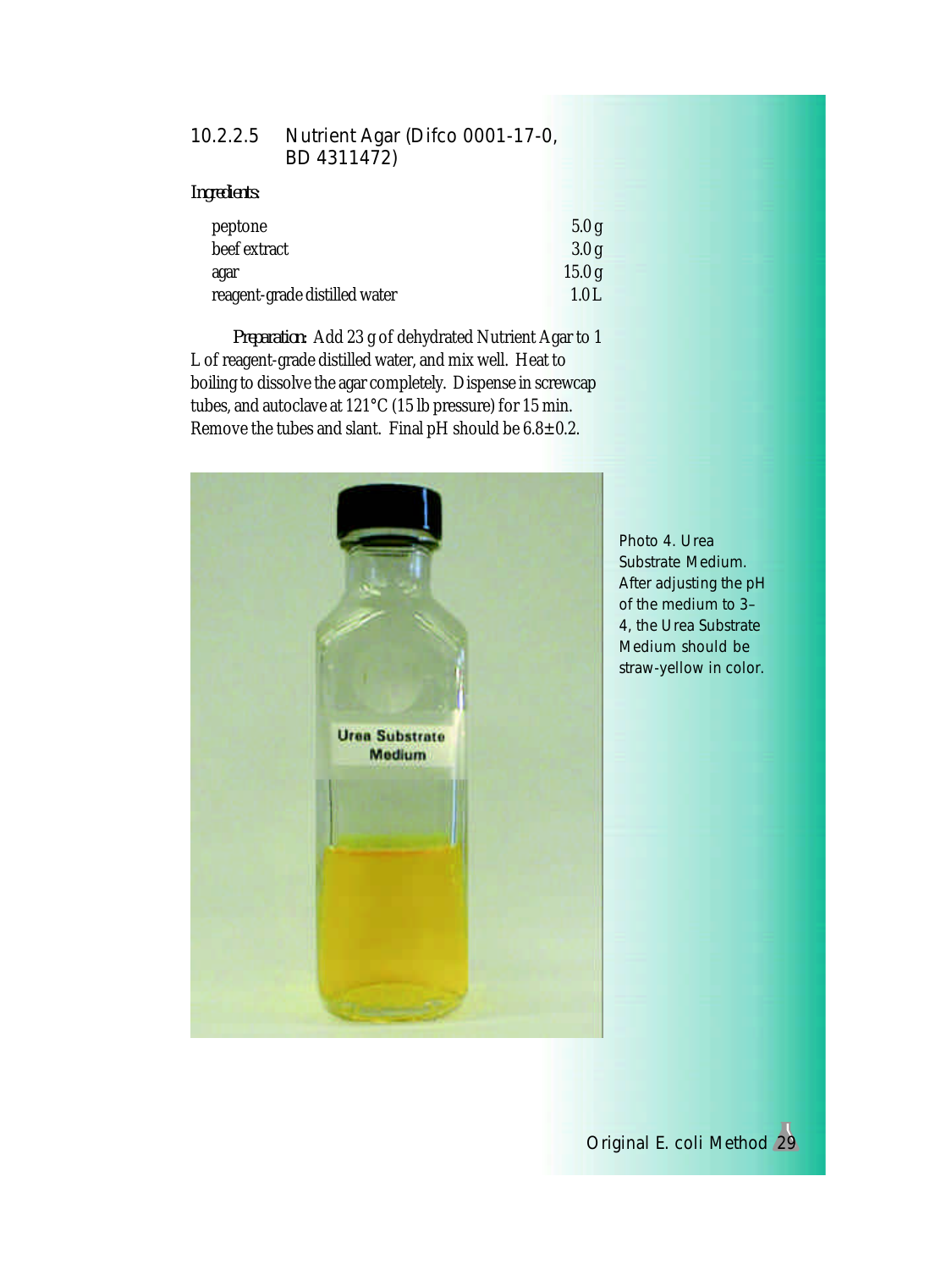# 10.2.2.6 Tryptic Soy Broth (Difco 0370-17); Trypticase Soy Broth (BD 99071)

### *Ingredients:*

| tryptone or trypticase        | 17.0 g |
|-------------------------------|--------|
| soytone or phytone            | 3.0 g  |
| sodium chloride               | 5.0 g  |
| dextrose                      | 2.5 g  |
| dipotassium phosphate         | 2.5 g  |
| reagent-grade distilled water | 1.0 L  |

*Preparation:* Add 30 g of dehydrated Tryptic/Trypticase Soy Broth to 1 L of reagent-grade distilled water. Warm the broth, and mix gently to dissolve the medium completely. Dispense in screwcap tubes, and autoclave at 121°C (15 lb pressure) for 15 min. Final pH should be 7.3±0.2.

| 10.2.2.7 Simmons Citrate Agar (BD 4311620, |
|--------------------------------------------|
| Difco 0091-17-1)                           |

### *Ingredients:*

| magnesium sulfate             | 0.2 g             |
|-------------------------------|-------------------|
| monoammonium phosphate        | 1.0 <sub>g</sub>  |
| dipotassium phosphate         | 1.0 <sub>g</sub>  |
| sodium citrate                | 2.0 <sub>g</sub>  |
| sodium chloride               | 5.0 <sub>g</sub>  |
| brom thymol blue              | 0.08 <sub>g</sub> |
| agar                          | 15.0 <sub>g</sub> |
| reagent-grade distilled water | 1.0L              |

*Preparation:* Add 24.2 g Simmons Citrate Agar to 1 L of reagent-grade distilled water. Heat to boiling to dissolve completely. Dispense into screwcap tubes, and autoclave at 121°C (15 lb pressure) for 15 min. Cool the tubes and slant. Final pH should be 6.8±0.2.

| 10.2.2.8 | Tryptone 1% (Difco 0123-01);      |
|----------|-----------------------------------|
|          | Tryptophane Broth (BD 4321717 and |
|          | 4321718)                          |

#### *Ingredients:*

| tryptone or trypticase peptone | 10.0 g           |
|--------------------------------|------------------|
| reagent-grade distilled water  | $1.0 \mathrm{L}$ |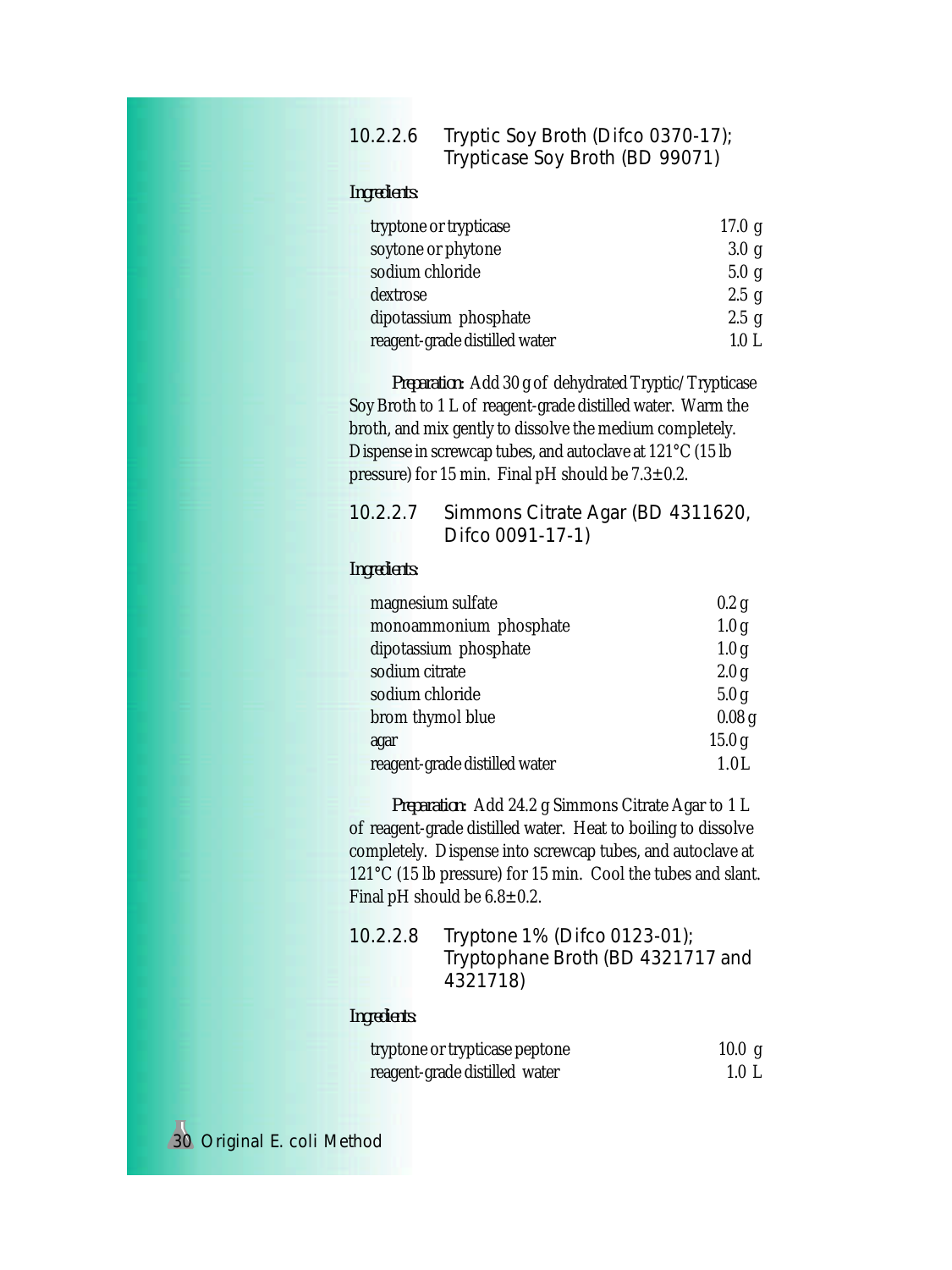*Preparation:* Add 10 g tryptone or trypticase peptone to 1 L of reagent-grade distilled water, and heat, mixing until dissolved. Dispense in 5-mL volumes into tubes, and autoclave at 121°C (15 lb pressure) for 15 min. Final pH should be  $7.2 \pm 0.2$ .

### 10.2.2.9 EC Broth (Difco 0314-01-0, BD 4311187)

*Ingredients:*

| tryptose or trypticase peptone         | 20.0 g           |
|----------------------------------------|------------------|
| lactose                                | 5.0 g            |
| bile salts no. 3 or bile salts mixture | $1.5$ g          |
| dipotassium phosphate                  | 4.0 <sub>g</sub> |
| monopotassium phosphate                | $1.5$ g          |
| sodium chloride                        | 5.0 g            |
| reagent-grade distilled water          | 1.0 <sub>L</sub> |

*Preparation:* Add 37 g dehydrated EC Broth to 1 L of reagent-grade distilled water, and warm to dissolve completely. Dispense into fermentation tubes (20x150 mm tubes containing inverted 10x75 mm vials). Autoclave at 121°C (15 lb pressure) for 15 min. Final pH should be  $6.9 \pm 0.2$ .

### 10.2.2.10 Oxidase Reagent

#### *Ingredients:*

N, N, N', N'-tetramethyl-ρ-phenylenediamine dihydrochloride, 1% aqueous solution (1 g per 100 mL *sterile* reagent-grade distilled water).

### 10.2.2.11 Kovacs Indole Reagent

#### *Ingredients:*

| p-dimethylaminobenzaldehyde           | 10.0 g     |  |
|---------------------------------------|------------|--|
| amyl or isoamyl alcohol               | $150.0$ mL |  |
| concentrated (12 M) hydrochloric acid | $50.0$ mL  |  |

*Preparation:* Dissolve ρ-dimethylaminobenzaldehyde in alcohol, slowly add hydrochloric acid, and mix.

### *10.2.3 Original E. coli Test Procedure*

» Prepare mTEC Agar and Urea Substrate Medium as directed above in the "Reagents and Media" section.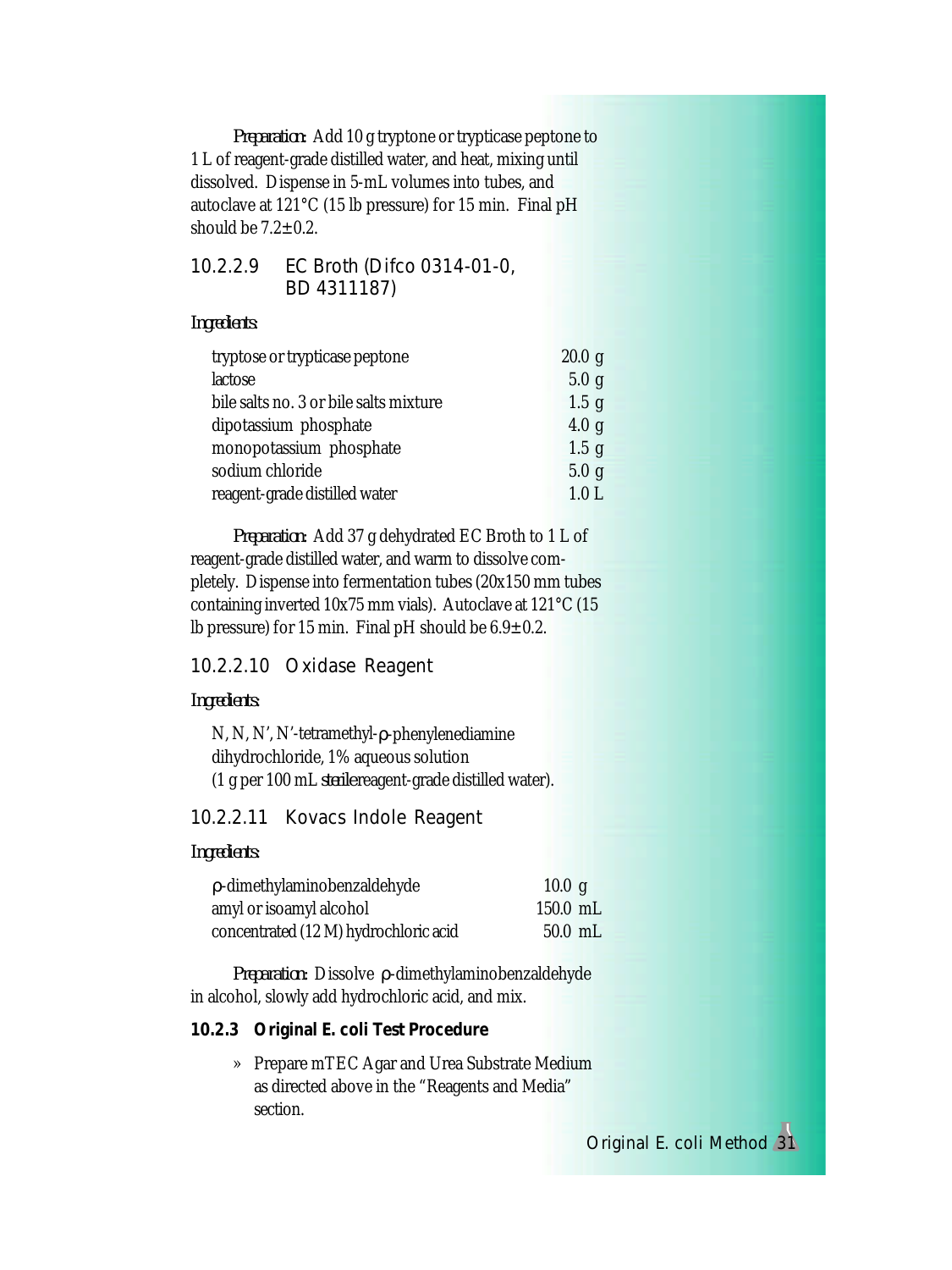- » Mark the petri dish and report form with the sample identification and volume.
- » Place a sterile membrane filter on the filter base, grid side up, and attach the funnel to the base so that the membrane filter is held between the funnel and the base.
- » Shake the sample bottle vigorously at least 25 times to distribute the bacteria uniformly, and measure the desired volume of sample or dilution into the funnel.
- » Select sample volumes based on previous knowledge of the pollution level, to produce 20–80 *E. coli* colonies on the membranes. Sample volumes of 1–100 mL are normally tested at halflog intervals (*e.g.,* 100, 30, 10, 3 mL).
- » Smaller sample sizes or sample dilutions can be used to minimize the interference of turbidity or for high bacterial densities. Multiple volumes of the same sample or sample dilutions may be filtered, and the results may be combined.
- » Filter the sample, and rinse the sides of the funnel at least twice with 20–30 mL of sterile buffered rinse water. Turn off the vacuum, and remove the funnel from the filter base.
- » Use sterile forceps to aseptically remove the membrane filter from the filter base, and roll it onto the mTEC Agar to avoid the formation of bubbles between the membrane and the agar surface. Reseat the membrane if bubbles occur. Run the forceps around the edge of the filter to be sure that the filter is properly seated on the agar. Close the dish, invert, and incubate at  $35\pm0.5^{\circ}$ C for 2 h.
- » After a 2-h incubation at 35±0.5°C, transfer the plate to a Whirl-Pak® bag, seal the bag, place the bag with the plate inverted in a test-tube rack, and put the rack in a  $44.5 \pm 0.2^{\circ}$ C waterbath for 22–24 h.
- » After 22–24 h, remove the plate from the waterbath. Place an absorbent pad in a new petri dish or the lid of the same petri dish, and saturate the pad with Urea Substrate Medium. Aseptically transfer the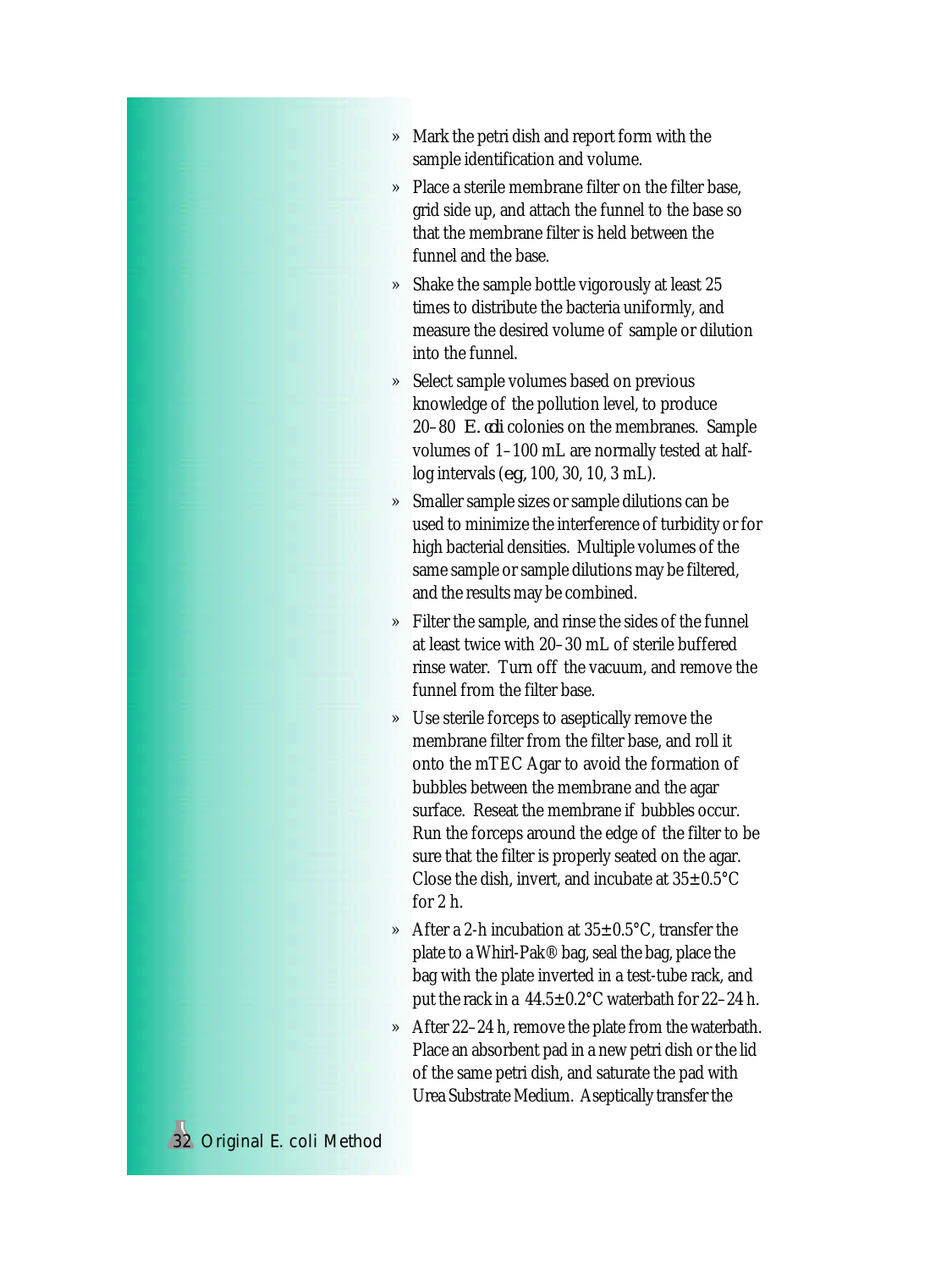membranes from mTEC Agar to the absorbent pads saturated with Urea Substrate Medium, and allow to sit at room temperature for 15–20 min. (See photo 5.)

» After incubation on the urea substrate at room temperature, count and record the number of yellow, yellow-green, or yellow-brown colonies on the membrane filters, ideally containing 20–80 colonies. (See photo 6.)

### *10.2.4 Calculation of Results*

Select the membrane filter with an acceptable number of yellow, yellow-green, or yellow-brown colonies (20–80) on the urea substrate, and calculate the number of *E. coli* per 100 mL according to the following general formula:



Photo 5. *Escherichia coli* colonies on mTEC Agar. Colonies that are yellow, yellow-green, or yellow-brown are *E. coli*.



Photo 6. *Escherichia coli* colonies on an absorbent pad saturated with Urea Substrate Medium. *E. coli* colonies remain yellow, yellow-green, or yellow-brown when the filter is placed on the Urea Substrate Medium, while nontarget colonies turn pink or purple.

Original *E. coli* Method 33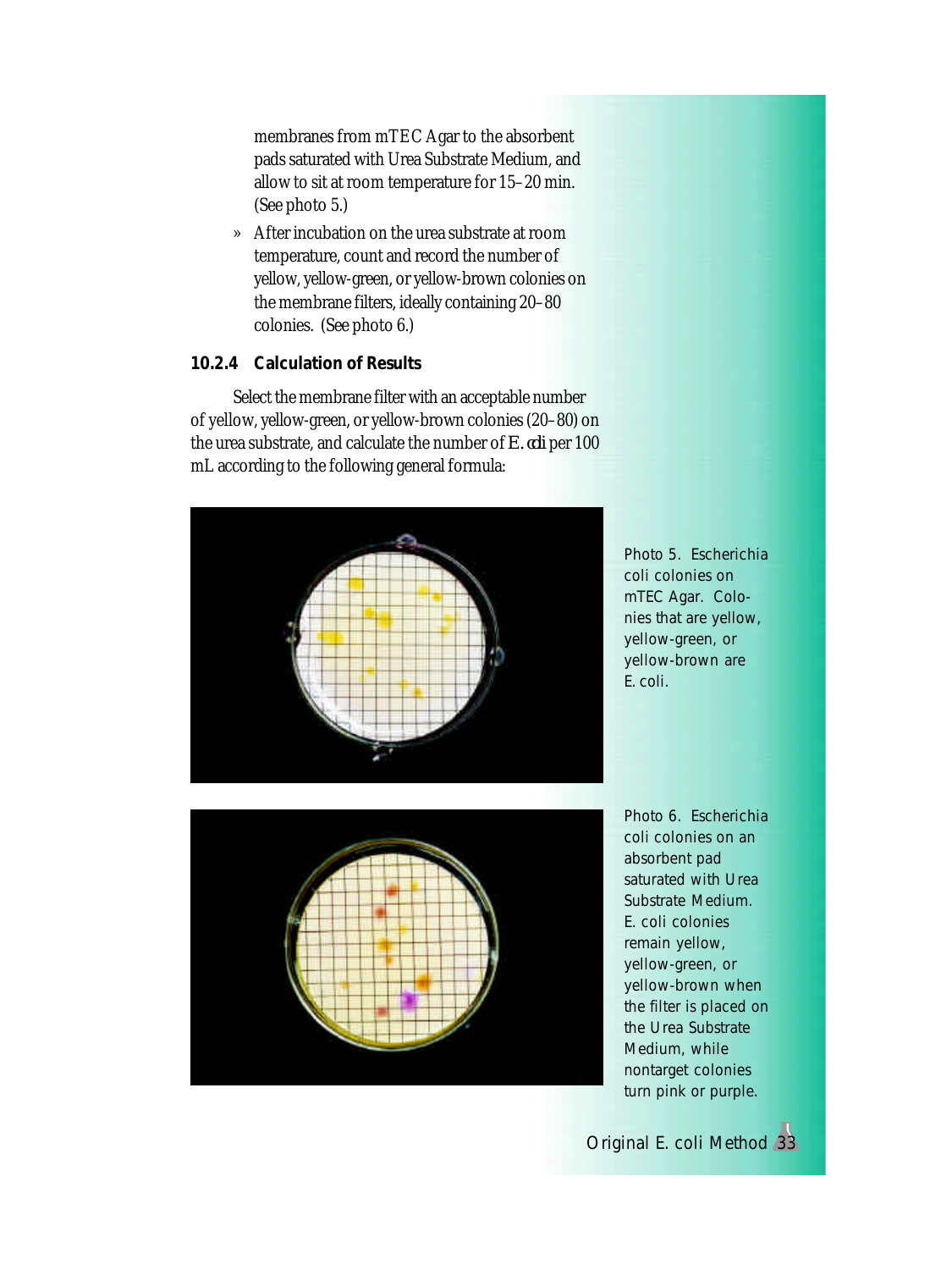$E.$   $\textit{coli}/100$  mL =  $\frac{100 \text{ (number of } E. \text{ } \textit{coli} \text{ (colories) could}}{200 \text{ m}}$ (volume of sample filtered, in mL)

See the USEPA microbiology methods manual, Part II, Section C, 3.5, for general counting rules (Bordner *et al.,* 1978).

#### *10.2.5 Reporting Results*

There should be at least three volumes filtered per sample. Report the results as *E. coli* per 100 mL of sample.

### *10.2.6 Verification Procedure*

Yellow, yellow-green, or yellow-brown colonies from the urease test can be verified as *E. coli*. Verification of colonies may be required in evidence gathering and is also recommended as a means of quality control for the initial use of the test and for changes in sample sites, lots of commercial media, or major ingredients in media compounded in the laboratory. The verification procedure follows.

- » Using a sterile inoculation loop, transfer growth from the centers of at least 10 well-isolated colonies to Nutrient Agar plates or slants and to Trypticase Soy Broth. Incubate the agar and broth cultures for 24 h at  $35\pm0.5$ °C.
- » After incubation, remove a loopful of growth from the Nutrient Agar slant *with a platinum loop,* and deposit it on the surface of a piece of filter paper that has been saturated with freshly prepared Cytochrome Oxidase Reagent. If the spot where the bacteria were deposited turns deep purple within 15 seconds, the test is positive.
- » Transfer growth from the Trypticase Soy Broth tube to Simmons Citrate Agar, Tryptone Broth, and an EC Broth fermentation tube.
	- Incubate the Simmons Citrate Agar and Tryptone Broth for 48 h at  $35+0.5$ °C.
	- Incubate the EC Broth at  $44.5 \pm 0.2$  °C in a waterbath for 24 h. The water level must be above the level of the EC Broth in the tube.
	- Add 0.5 mL of Kovacs Indole Reagent to the 48-h Tryptone Broth culture, and shake the tube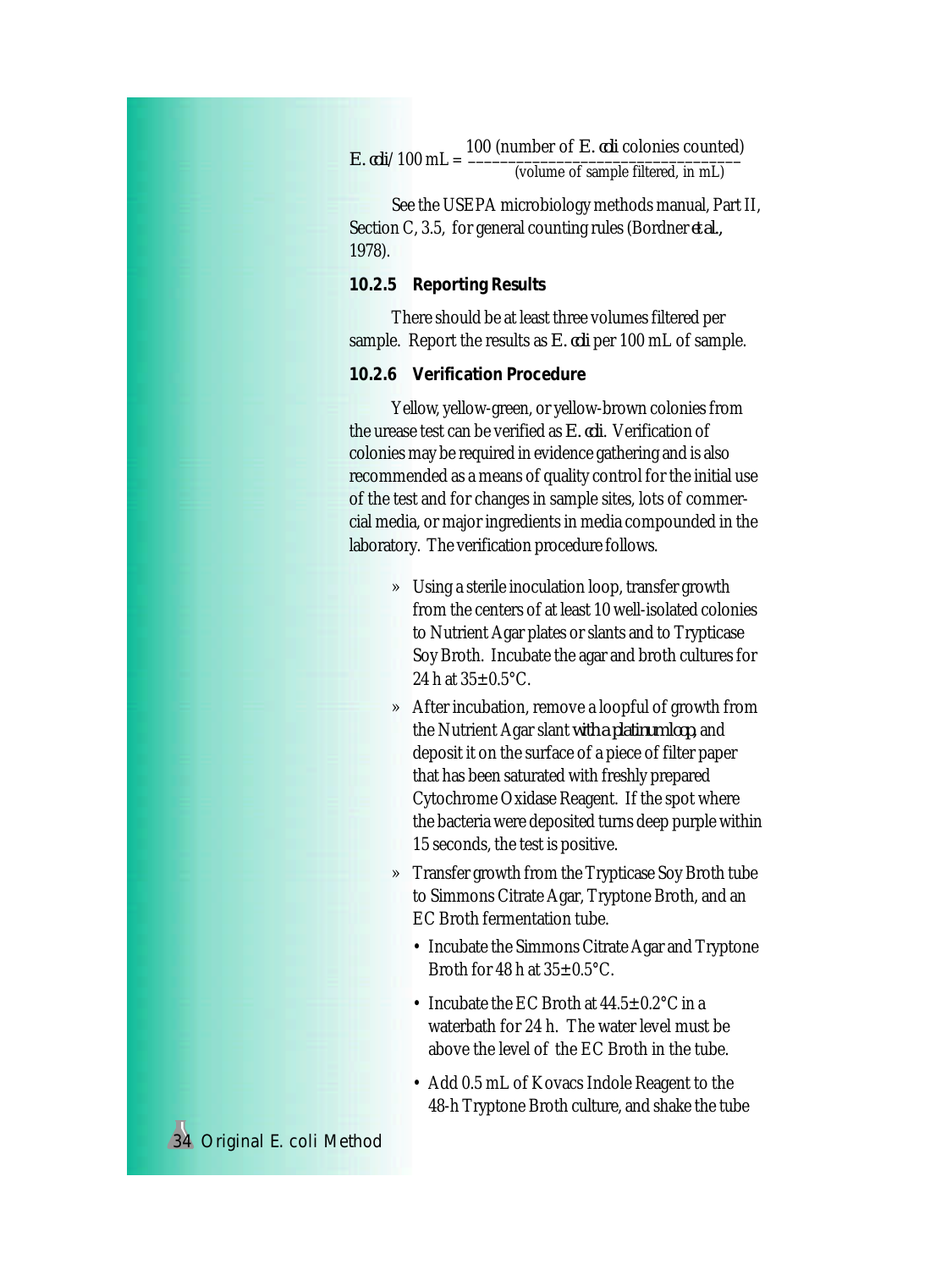gently. A positive test for indole is indicated by a deep red color which develops in the alcohol layer on top of the broth.

- *E. coli* is EC gas-positive, indole-positive, and oxidase-negative, and does not utilize citrate (*i.e.,* the medium remains green).
- » Alternately, commercially available multi-test identification systems may be used to verify colonies. Inoculate the colonies into an identification system for *Enterobacteriaceae* that includes lactose fermentation, σ-nitrophenyl-ß-Dgalactopyranoside (ONPG), and cytochrome oxidase test reactions.
- *10.2.7 Method Performance (Dufour et al., 1981; USEPA, 1985)*

Using multilaboratory testing, the precision of the mTEC method was found to be fairly representative of what would be expected from counts with a Poisson distribution. The bias of the mTEC method has been reported to be –2% of the true value. Because of the instability of microbial populations in water, each laboratory analyzed its own samples. Therefore, no full measure of recovery or bias was possible. However, all laboratories analyzed a single surrogate sample prepared from a freeze-dried culture of *E. coli*. The mean count  $(\overline{x})$  and the overall standard deviation of the counts  $(S_T)$  (including the variability among laboratories for this standardized *E. coli* sample) were 31.6 colonies/ membrane and 7.61 colonies/membrane, respectively.

The false-positive rate reported for mTEC medium averaged 9% for marine and fresh water samples. Less than 1% of the *E. coli* colonies observed gave a false-negative reaction.

The upper counting limit (*i.e.,* the number of colonies above which unacceptable counting errors occur) for *E. coli* on mTEC Agar has been reported as 80 colonies per filter.

### **10.3 Modified** *E. coli* **Method**

The revised *Escherichia coli* method is a single-step method that uses one medium, modified mTEC Agar, and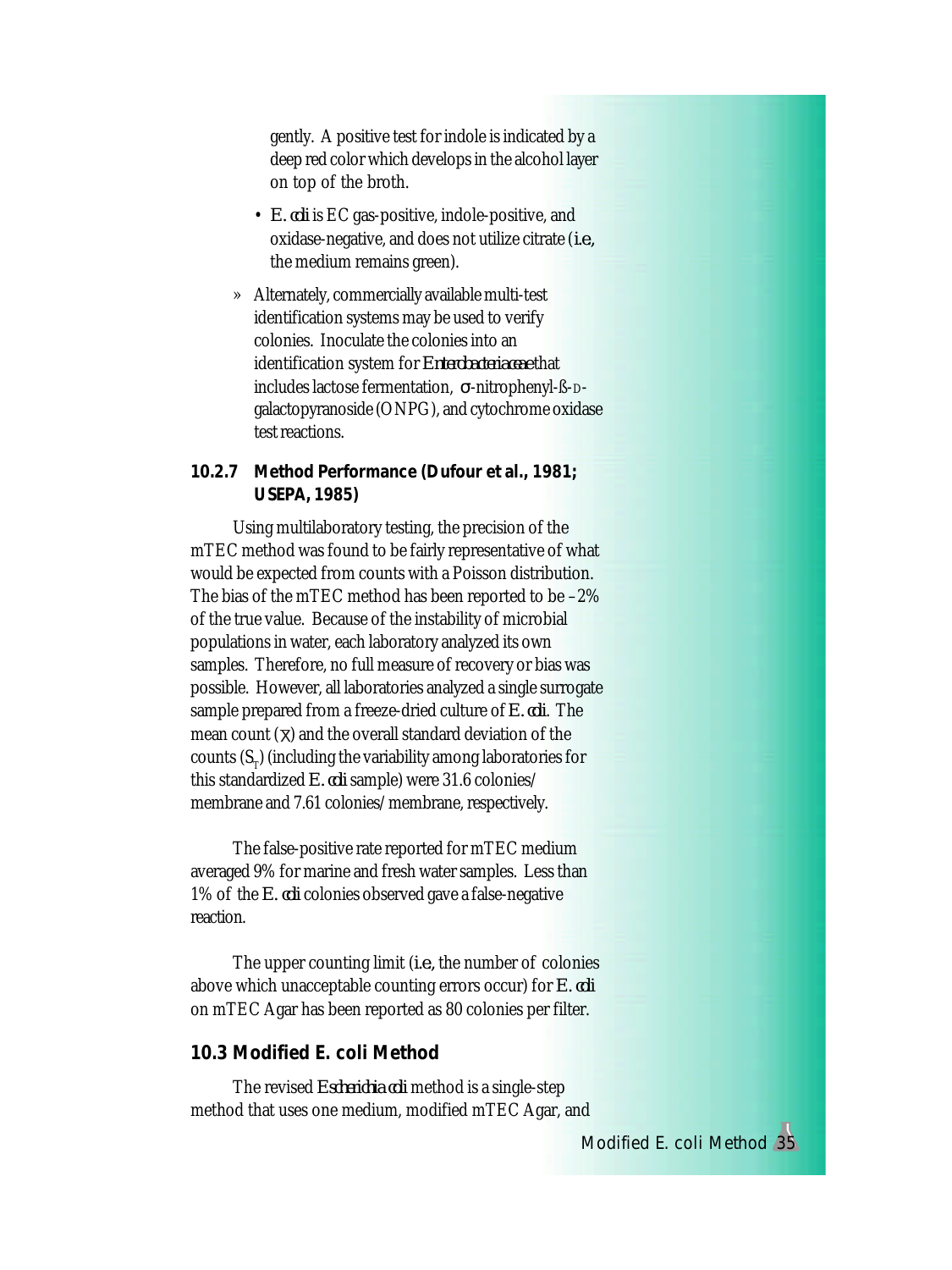does not require the transfer of the membrane filter to another medium or other substrate. The modified medium contains a chromogen (5-bromo-6-chloro-3-indolyl-ß-Dglucuronide), which is catabolized to glucuronic acid and a red- or magenta-colored compound by *E. coli* that produce the enzyme ß-D-glucuronidase.

The apparatus and equipment, and sampling, filtration, and verification procedures for this modified mTEC method are identical to those of the original mTEC method.

*10.3.1 Equipment and Supplies*

- » Glass lens, 2–5x magnification, or stereoscopic microscope.
- » Lamp with cool, white fluorescent bulb and diffuser.
- » Hand tally or electronic counting device.
- » Pipets, sterile, To Deliver (T.D.) bacteriological or Mohr, glass or plastic, of appropriate volume.
- » Graduated cylinders, 100–1000 mL, sterile, covered with aluminum foil or kraft paper.
- » Membrane filtration units (filter base and funnel), sterile, glass, plastic, or stainless steel, wrapped with aluminum foil or kraft paper to maintain sterility.
- » Ultraviolet unit for sanitizing the filter funnel between filtrations (optional).
- » Line vacuum, electric vacuum pump, or aspirator. (In an emergency or in the field, a hand pump or a syringe, equipped with a check valve to prevent the return flow of air, can be used.)
- » Filter flask, vacuum, usually 1 L, with appropriate tubing. A filter manifold to hold a number of filter bases is optional.
- » Vacuum flask for safety trap, placed between the filter flask and the vacuum source.
- » Forceps, straight or curved, with smooth tips to handle filters without damage.
- » Ethanol, methanol, or isopropanol in a small, wide-mouth container, for flame-sterilizing forceps.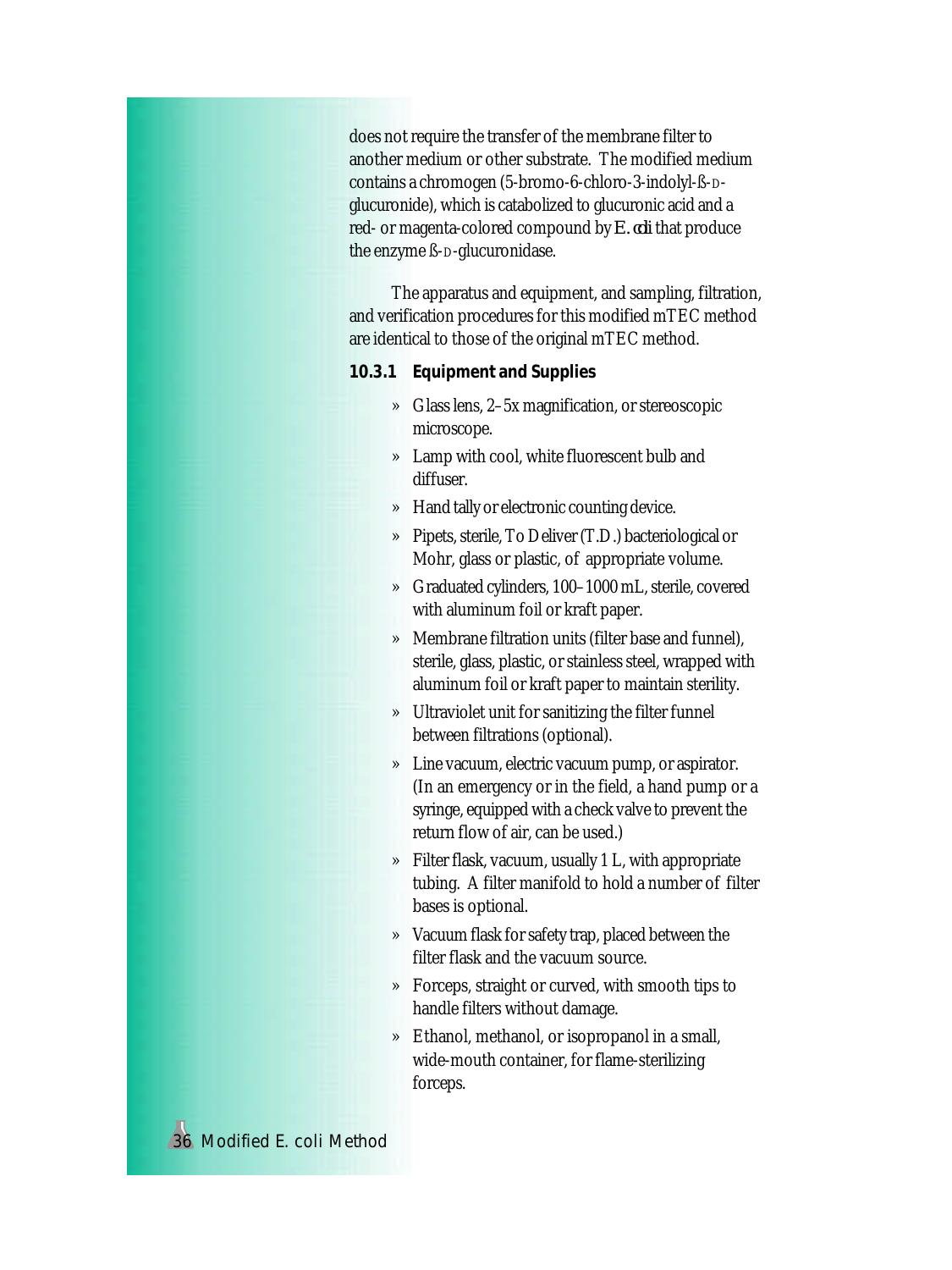- » Burner, Bunsen or Fisher type, or electric incinerator unit for sterilizing inoculation loops.
- » Thermometer, checked against a National Institute of Standards and Technology (NIST)-certified thermometer, or one traceable to a NIST thermometer.
- » Petri dishes, sterile, plastic, 9x50 mm, with tightfitting lids; or 15x60 mm, glass or plastic, with loose-fitting lids; or 15x100 mm.
- » Bottles, milk dilution, borosilicate glass, screwcap with neoprene liners, marked at 99 mL for 1:100 dilutions. Dilution bottles marked at 90 mL or tubes marked at 9 mL may be used for 1:10 dilutions.
- » Flasks, borosilicate glass, screwcap, 250–2000 mL volume.
- » Membrane filters, sterile, white, grid-marked, 47-mm diameter, with  $0.45 \pm 0.02$  µm pore size.
- » Inoculation loops, at least 3-mm diameter, and needles, nichrome and platinum wire, 26 B&S gauge, in suitable holders. Disposable applicator sticks or plastic loops are alternatives to inoculation loops. *Note:* A platinum loop is required for the cytochrome oxidase test in the verification procedure.
- » Incubator maintained at 35±0.5°C, with approximately 90% humidity if loose-lidded petri dishes are used.
- » Waterbath maintained at 44.5±0.2°C.
- » Waterbath maintained at 50°C for tempering agar.
- » Test tubes, 20x150 mm, borosilicate glass or plastic.
- » Test tubes, 10x75 mm, borosilicate glass.
- » Test tube caps, aluminum or autoclavable plastic, for 20-mm diameter test tubes.
- » Test tubes, 16x125 mm or other appropriate size, with screwcaps.
- » Filter paper.
- » Whirl-Pak® bags.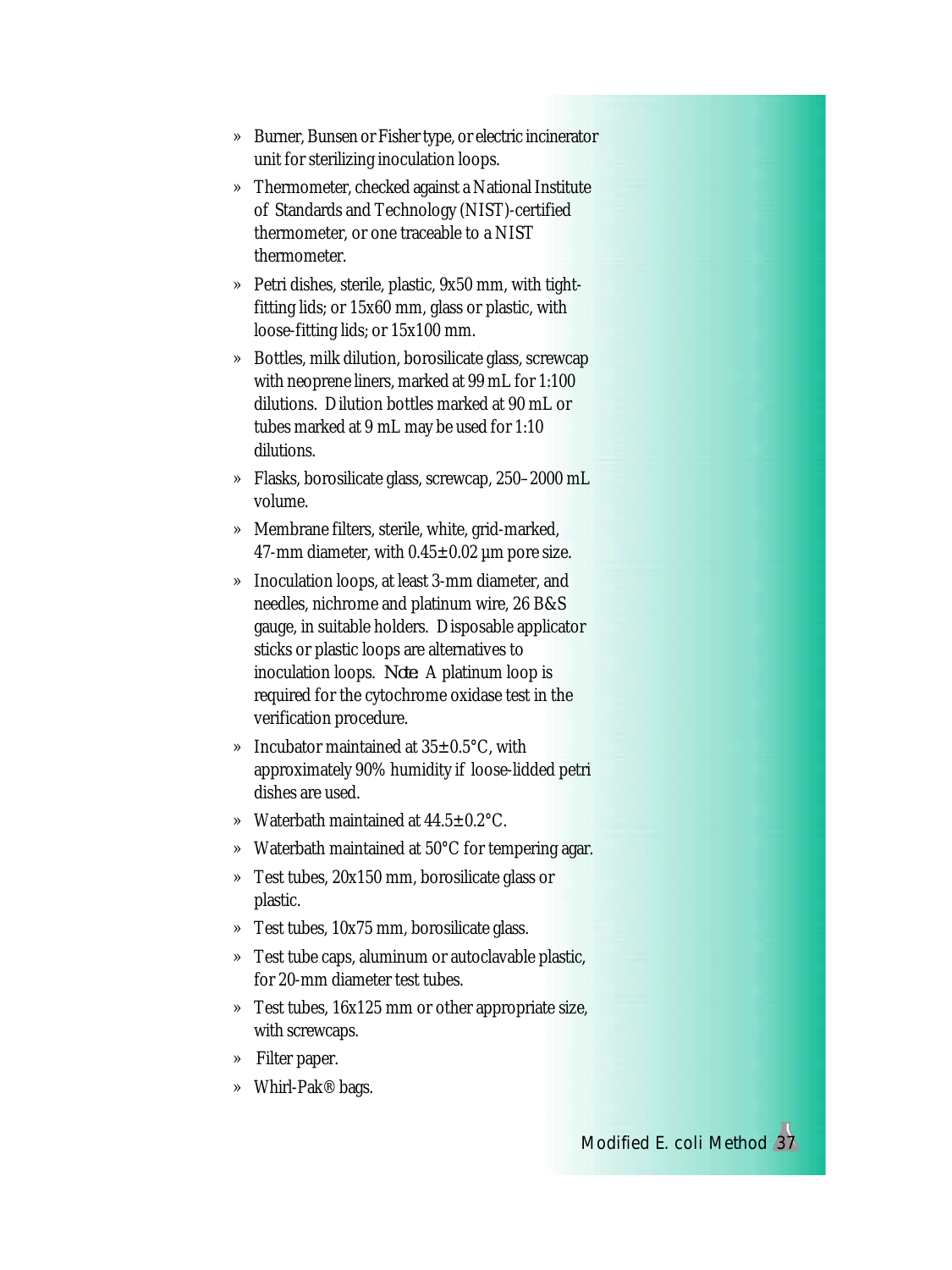### *10.3.2 Reagents and Media*

Preparation of the following reagents and media used in the revised *E. coli* test are presented below:

- » Phosphate buffered saline or phosphate buffered dilution water
- » Modified mTEC Agar
- » Nutrient Agar
- » Tryptic Soy Broth or Trypticase Soy Broth
- » Simmons Citrate Agar
- » Tryptone 1% or Tryptophane Broth
- » EC Broth
- » Oxidase Reagent
- » Kovacs Indole Reagent

### 10.3.2.1 Phosphate Buffered Saline

#### *Ingredients:*

| sodium dihydrogen phosphate   | 0.58g |
|-------------------------------|-------|
| sodium monohydrogen phosphate | 2.5g  |
| sodium chloride               | 8.5 g |
| reagent-grade distilled water | 1.0L  |

*Preparation:* Dissolve the ingredients above in 1 L of reagent-grade distilled water in a flask, and dispense in appropriate amounts for dilutions in screwcap bottles or culture tubes, and/or into containers for use as rinse water. Autoclave at 121°C (15 lb pressure) for 15 min. Final pH should be  $7.4 \pm 0.2$ .

### 10.3.2.2 Phosphate Buffered Dilution Water (APHA, 1998; Bordner *et al.*, 1978)

*Stock phosphate buffer solution:*

| phosphate dihydrogen phosphate | 34.0 g           |
|--------------------------------|------------------|
| reagent-grade distilled water  | $500 \text{ mL}$ |

Adjust the pH of the solution to 7.2 with 1 N NaOH, and bring the volume to 1 L with reagent-grade distilled water. Sterilize by filtration or autoclave at 121°C (15 lb pressure) for 15 min.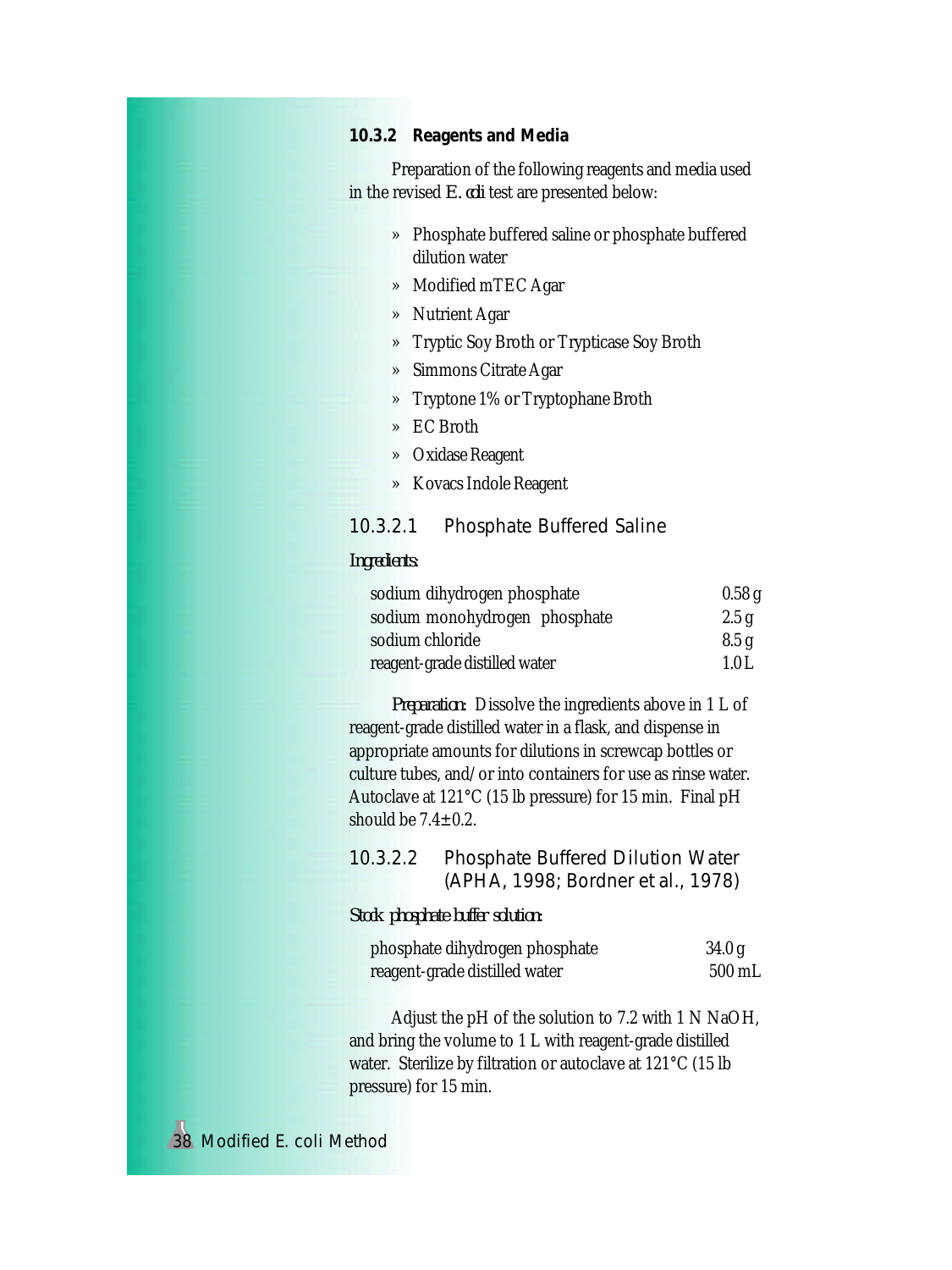*Stock magnesium chloride solution:* Add 38 g anhydrous MgCl<sub>2</sub> or 81.1 g MgCl<sub>2</sub>•6H<sub>2</sub>O to 1 L reagent-grade distilled water. Sterilize by filtration or autoclave at 121°C (15 lb pressure) for 15 min.

*Storage of stock solutions:* After sterilization, store the stock solutions in the refrigerator until used. Handle aseptically. If evidence of mold or other contamination appears, the affected stock solution should be discarded and a fresh solution should be prepared.

*Working phosphate buffered dilution water:* Mix 1.25 mL of the stock phosphate buffer and 5 mL of the MgCl<sub>2</sub> stock per liter of reagent-grade distilled water. Dispense in appropriate amounts for dilutions in screwcap bottles or culture tubes and/or into containers for use as rinse water. Autoclave at 121°C (15 lb pressure) for 15 min. Final pH should be  $7.0 \pm 0.2$ .

### 10.3.2.3 Modified mTEC Agar

| proteose peptone #3                   | 5.0 g             |
|---------------------------------------|-------------------|
| yeast extract                         | 3.0 <sub>g</sub>  |
| lactose                               | 10.0 <sub>g</sub> |
| <b>NaCl</b>                           | 7.5 g             |
| dipotassium phosphate                 | 3.3 <sub>g</sub>  |
| monopotassium phosphate               | 1.0 <sub>g</sub>  |
| sodium lauryl sulfate                 | $0.2$ g           |
| sodium desoxycholate                  | 0.1 <sub>g</sub>  |
| chromogen (5-bromo-6-chloro-3-        |                   |
| indolyl-ß- <sub>D</sub> -glucuronide) | 0.5 g             |
| agar                                  | 15.0 <sub>g</sub> |
| reagent-grade distilled water         | 1.0 L             |

*Preparation:* Add 45.6 g dehydrated modified mTEC medium to 1 L of reagent-grade distilled water in a flask, and heat to boiling until the ingredients dissolve. Autoclave at 121°C (15 lb pressure) for 15 min, and cool in a 50°C waterbath. Pour the medium into each 9x50 mm culture dish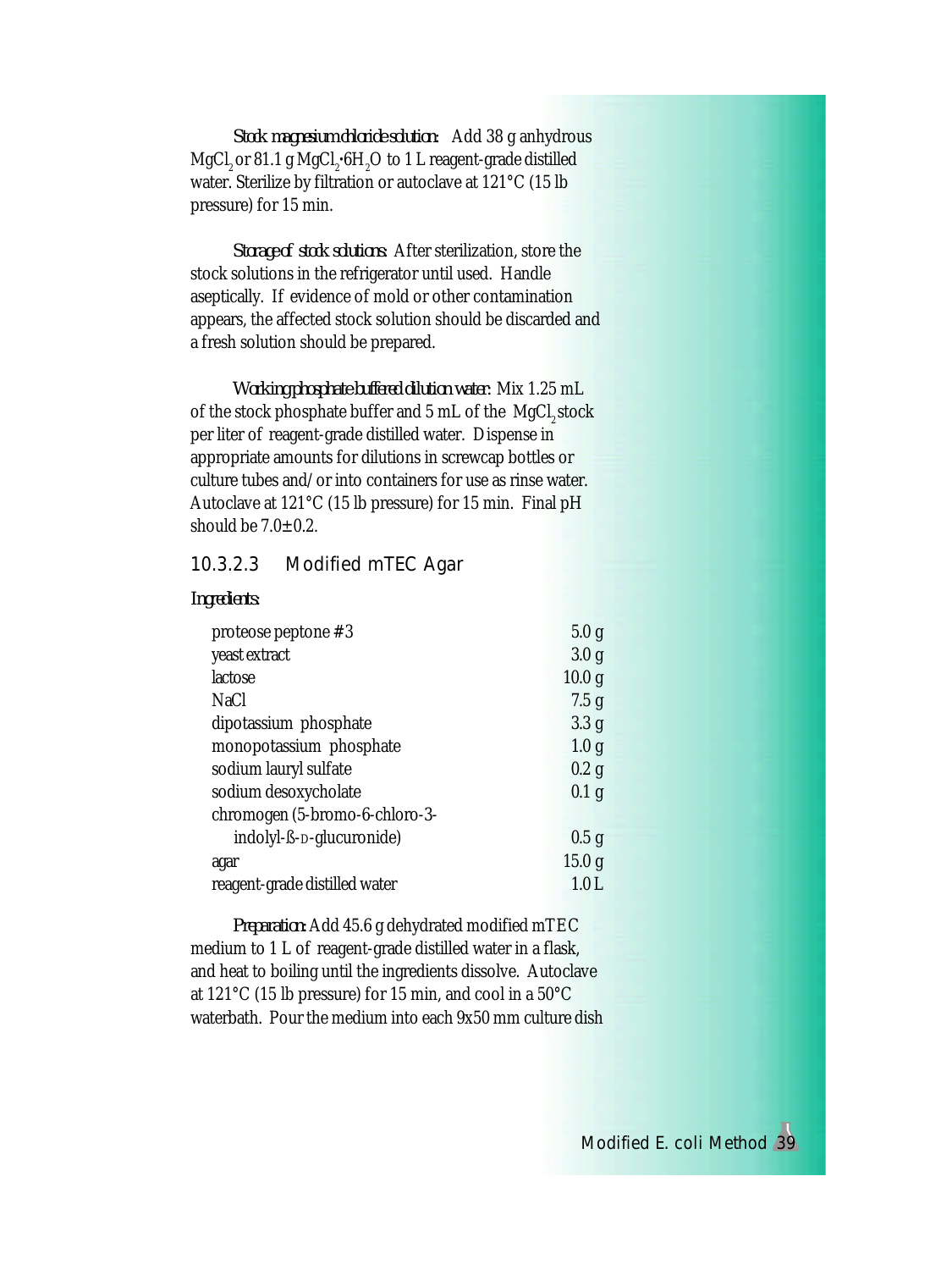to a 4–5 mm depth (approximately 4–6 mL), and allow to solidify. Final pH should be  $7.3 \pm 0.2$ . Store in a refrigerator.

| 10.3.2.4 | Nutrient Agar (Difco 0001-17-0, |
|----------|---------------------------------|
|          | BD 4311472)                     |

### *Ingredients:*

| peptone                       | 5.0g   |
|-------------------------------|--------|
| beef extract                  | 3.0 g  |
| agar                          | 15.0 g |
| reagent-grade distilled water | 1.0 L  |

*Preparation:* Add 23 g dehydrated Nutrient Agar to 1 L of reagent-grade distilled water, and mix well. Heat to boiling to dissolve the agar completely. Dispense in screwcap tubes, and autoclave at 121°C (15 lb pressure) for 15 min. Remove the tubes and slant. Final pH should be  $6.8 \pm 0.2$ .

### 10.3.2.5 Tryptic Soy Broth (Difco 0370-17); Trypticase Soy Broth (BD 99071)

#### *Ingredients:*

| tryptone or trypticase        | 17.0 g           |
|-------------------------------|------------------|
| soytone or phytone            | 3.0 <sub>g</sub> |
| sodium chloride               | 5.0 g            |
| dextrose                      | 2.5 g            |
| dipotassium phosphate         | 2.5 g            |
| reagent-grade distilled water | 1.0 L            |

*Preparation:* Add 30 g dehydrated Tryptic/Trypticase Soy Broth to 1 L of reagent-grade distilled water. Warm the broth, and mix gently to dissolve the medium completely. Dispense in screwcap tubes, and autoclave at 121°C (15 lb pressure) for 15 min. Final pH should be  $7.3 \pm 0.2$ .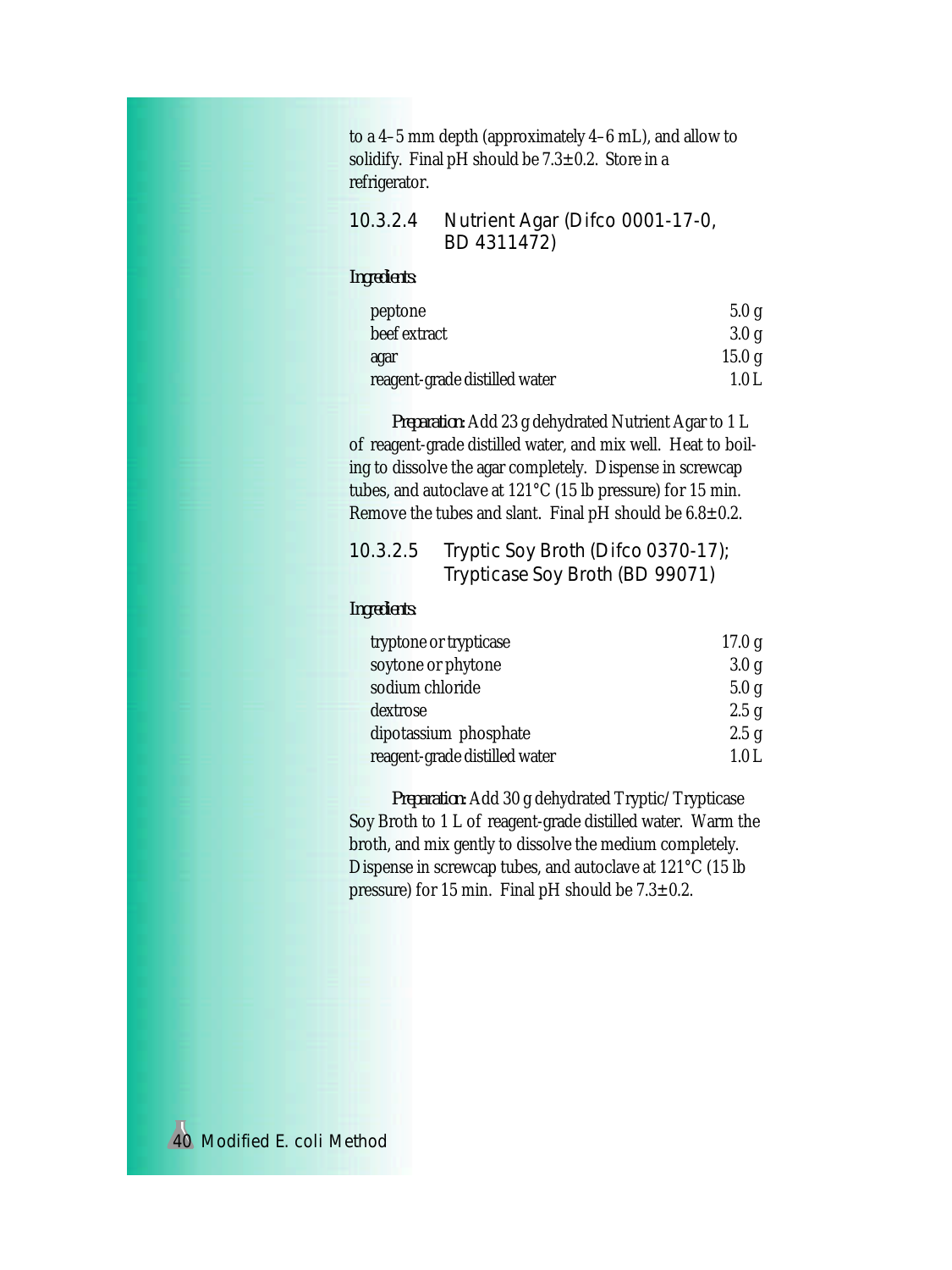| 10.3.2.6 Simmons Citrate Agar (BD 4311620, |
|--------------------------------------------|
| Difco 0091-17-1)                           |

| Ingredients: |
|--------------|
|--------------|

| magnesium sulfate             | 0.2 g             |
|-------------------------------|-------------------|
| monoammonium phosphate        | 1.0 <sub>g</sub>  |
| dipotassium phosphate         | 1.0 <sub>g</sub>  |
| sodium citrate                | 2.0 <sub>g</sub>  |
| sodium chloride               | 5.0 <sub>g</sub>  |
| brom thymol blue              | 0.08 <sub>g</sub> |
| agar                          | 15.0 <sub>g</sub> |
| reagent-grade distilled water | 1.0L              |

*Preparation:* Add 24.2 g Simmons Citrate Agar to 1 L of reagent-grade distilled water. Heat to boiling to dissolve completely. Dispense in screwcap tubes, and autoclave at 121°C (15 lb pressure) for 15 min. Cool the tubes in a 50°C waterbath and slant. Final pH should be  $6.8 \pm 0.2$ .

| 10.3.2.7 | Tryptone 1% (Difco 0123-01);      |
|----------|-----------------------------------|
|          | Tryptophane Broth (BD 4321717 and |
|          | 4321718)                          |

*Ingredients:*

| tryptone or trypticase peptone | 10.0 g            |
|--------------------------------|-------------------|
| reagent-grade distilled water  | $\setminus$ 1.0 L |

*Preparation:* Add 10 g tryptone or trypticase peptone to 1 L of reagent-grade distilled water, and heat, mixing until dissolved. Dispense in 5-mL volumes in tubes, and autoclave at 121°C (15 lb pressure) for 15 min. Final pH should be  $7.2 \pm 0.2$ .

| 10.3.2.8 | EC Broth (Difco 0314-01-0, |
|----------|----------------------------|
|          | BD 4311187)                |

#### *Ingredients:*

| tryptose or trypticase peptone      | 20.0 g           |
|-------------------------------------|------------------|
| lactose                             | 5.0 g            |
| bile salts #3 or bile salts mixture | 1.5 <sub>g</sub> |
| dipotassium phosphate               | 4.0 <sub>g</sub> |
| monopotassium phosphate             | 1.5 <sub>g</sub> |
| sodium chloride                     | 5.0 <sub>g</sub> |
| reagent-grade distilled water       | 1.0L             |

Modified *E. coli* Method 41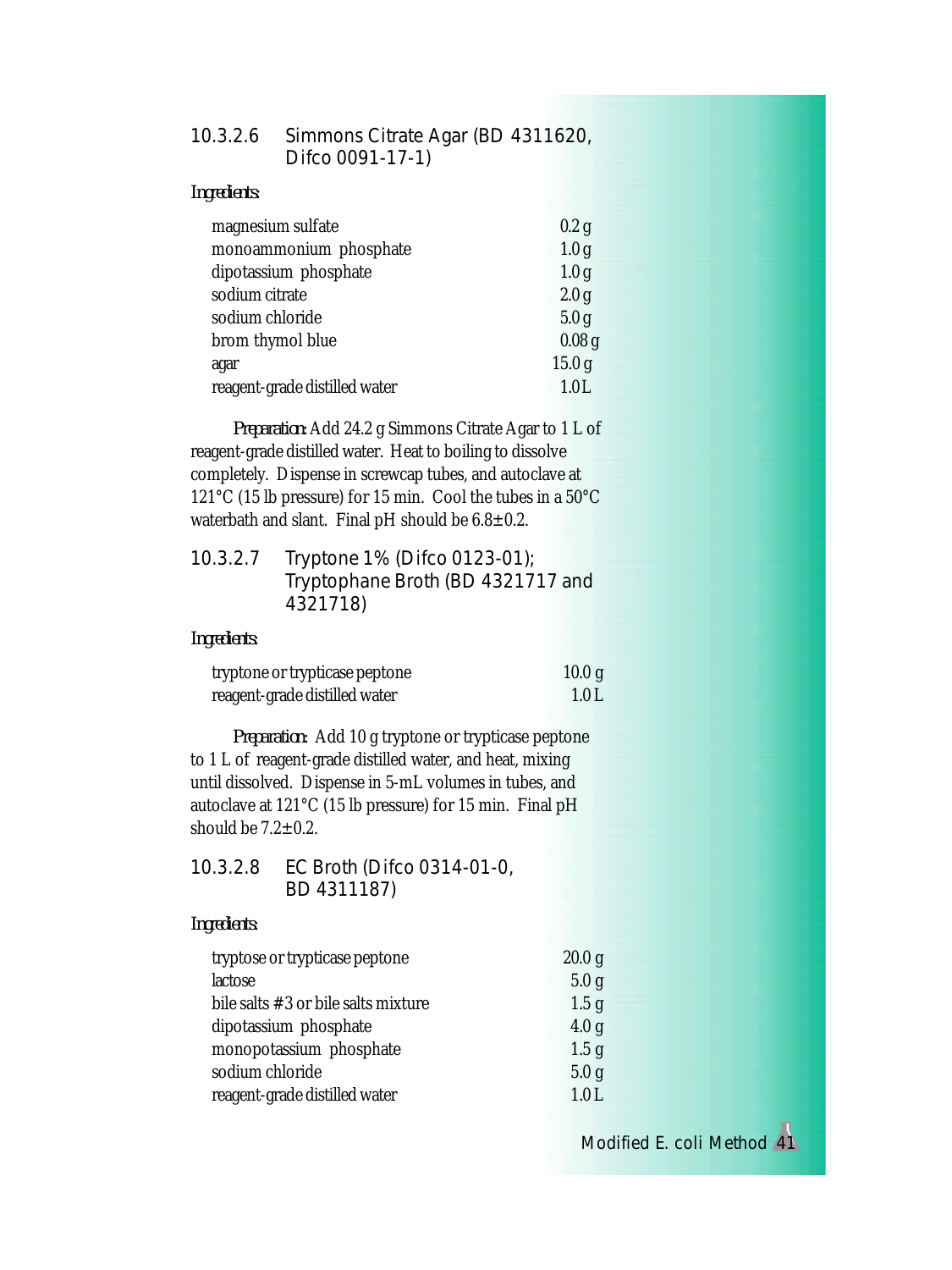*Preparation:* Add 37 g dehydrated EC medium to 1 L of reagent-grade distilled water, and warm to dissolve completely. Dispense into fermentation tubes (20x150 mm tubes containing inverted 10x75 mm vials). Autoclave at 121°C (15 lb pressure) for 15 min. Final pH should be  $6.9 \pm 0.2$ .

### 10.3.2.9 Oxidase Reagent

#### *Ingredients:*

N, N, N', N'-tetramethyl-ρ-phenylenediamine dihydrochloride, 1% aqueous solution (1 g per 100 mL *sterile* reagent-grade distilled water).

#### 10.3.2.10 Kovacs Indole Reagent

#### *Ingredients:*

| p-dimethylaminobenzaldehyde           | 10g              |
|---------------------------------------|------------------|
| amyl or isoamyl alcohol               | $150 \text{ mL}$ |
| concentrated (12 M) hydrochloric acid | 50 mL            |

*Preparation:* Dissolve ρ-dimethylaminobenzaldehyde in alcohol, slowly add hydrochloric acid, and mix.

#### *10.3.3 Modified E. coli Test Procedure*

- » Prepare the modified mTEC Agar as directed above in the "Reagents and Media" section.
- » Mark the petri dish and report form with sample identification and volume.
- » Place a sterile membrane filter on the filter base, grid side up, and attach the funnel to the base so that the membrane filter is held between the funnel and the base.
- » Shake the sample bottle vigorously at least 25 times to distribute the bacteria uniformly, and measure the desired volume of sample or dilution into the funnel.
- » Select sample volumes based on previous knowledge of the pollution level, to produce 20–80 *E. coli* colonies on the membranes. Sample volumes of 1–100 mL are normally tested at halflog intervals (*e.g.,* 100, 30, 10, 3 mL).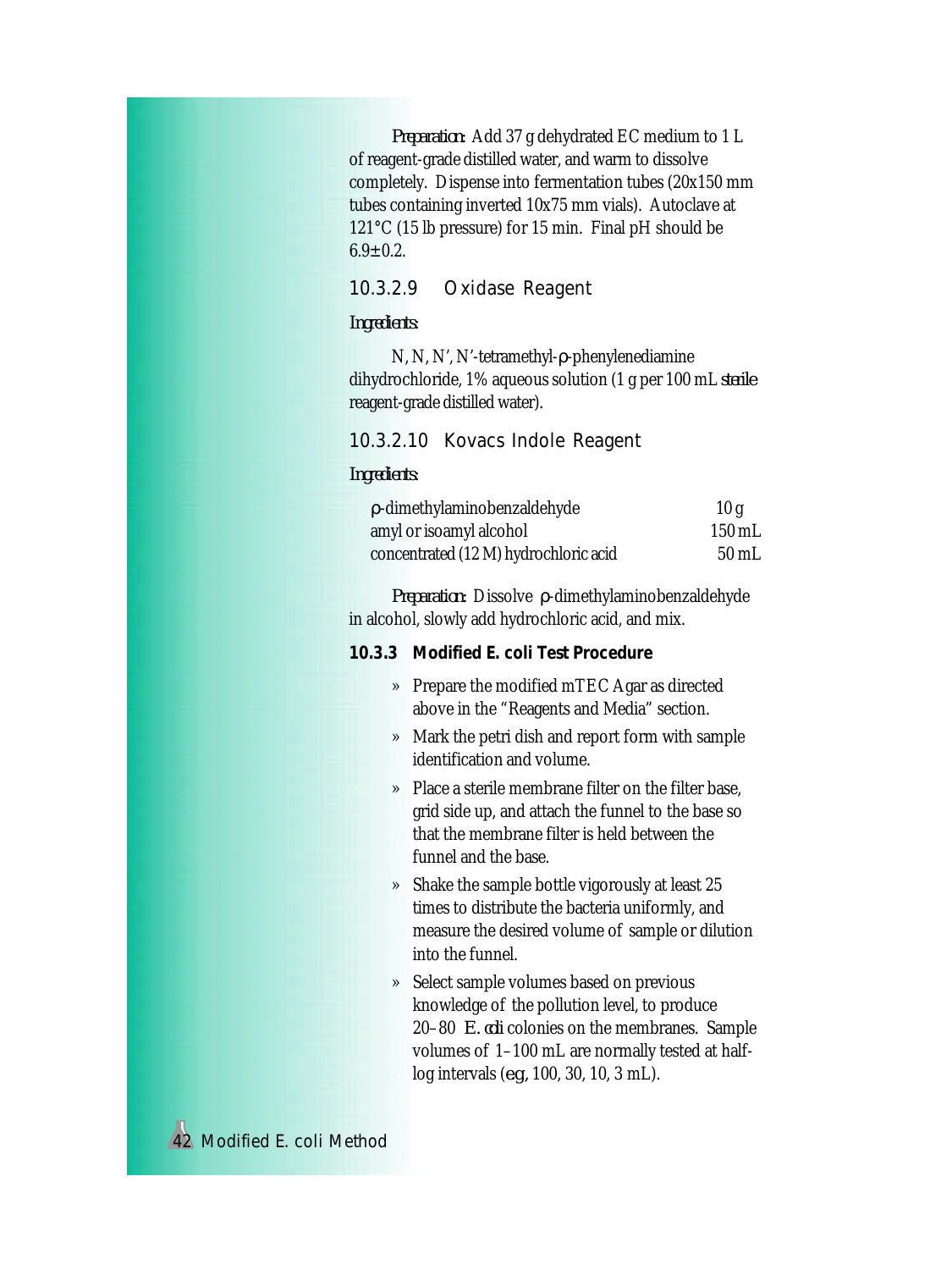- » Smaller sample sizes or sample dilutions can be used to minimize the interference of turbidity or for high bacterial densities. Multiple volumes of the same sample or sample dilutions may be filtered, and the results may be combined.
- » Filter the sample, and rinse the sides of the funnel at least twice with 20–30 mL of sterile buffered rinse water. Turn off the vacuum, and remove the funnel from the filter base.
- » Use sterile forceps to aseptically remove the membrane filter from the filter base, and roll it onto the modified mTEC Agar to avoid the formation of bubbles between the membrane and the agar surface. Reseat the filter if bubbles occur. Run the forceps around the edge of the filter to be sure that the filter is properly seated on the agar. Close the dish, invert, and incubate at  $35\pm0.5^{\circ}$ C for 2 h.
- » After a 2-h incubation at 35±0.5°C, transfer the plate to a Whirl-Pak® bag, seal the bag, place the bag with the plate inverted in a test-tube rack, and put the rack in a 44.5±0.2°C waterbath for 22–24 h.
- » After 22–24 h, remove the plate from the waterbath, and count and record the number of red or magenta colonies with the aid of an illuminated lens with a 2–5x magnification or a stereoscopic microscope. (See photo 7.)



Photo 7. *Escherichia coli* colonies on modified mTEC Agar. *E. coli* colonies are red to magenta.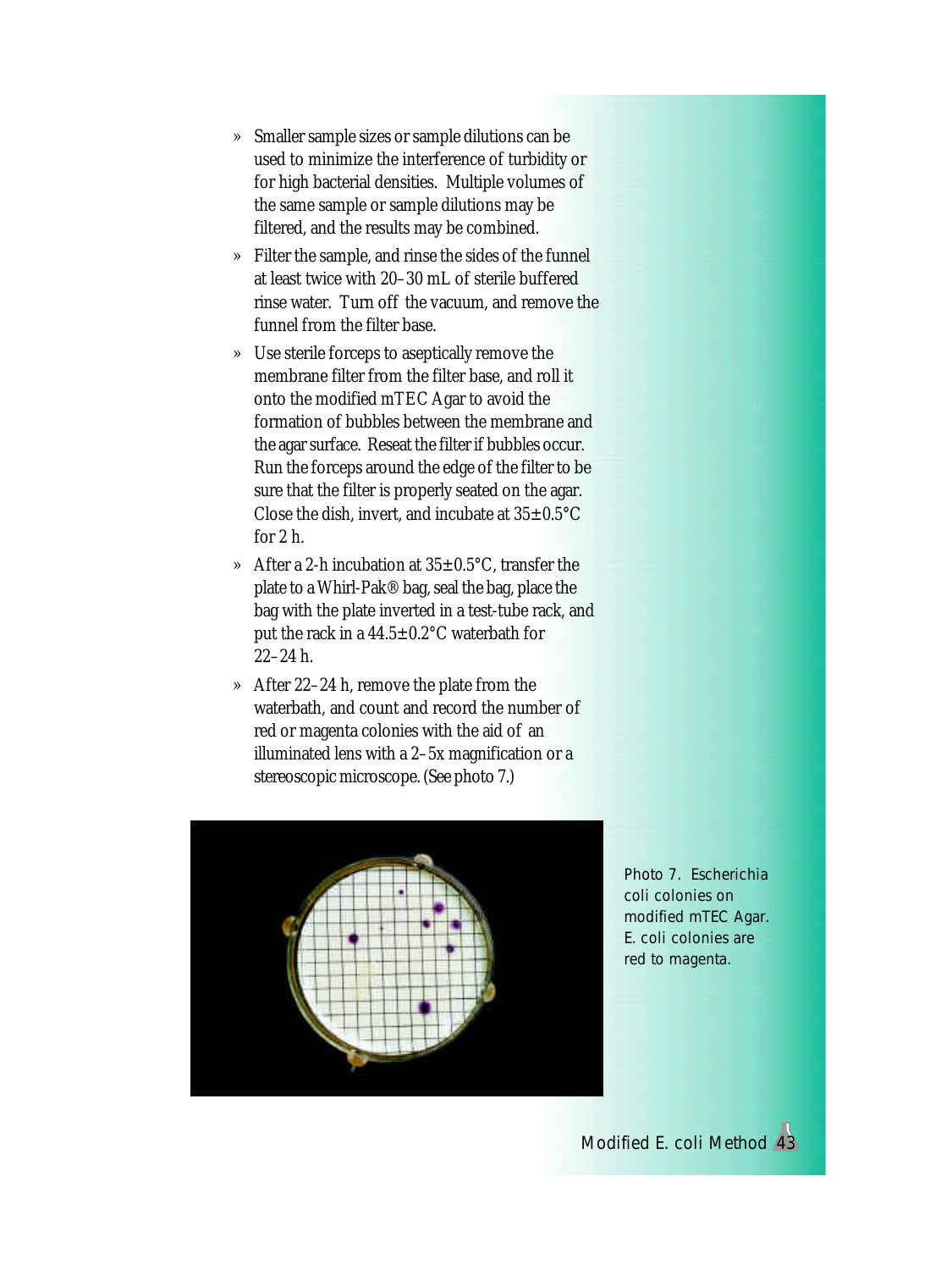### *10.3.4 Calculation of Results*

Select the membrane filter with an acceptable number of magenta or red colonies (20–80), and calculate the number of *E. coli* per 100 mL according to the following general formula:

| E. $\omega$ li/100 mL = $\frac{100}{100}$ | 100 (number of <i>E. coli</i> colonies counted) |
|-------------------------------------------|-------------------------------------------------|
|                                           | (volume of sample filtered, in mL)              |

See the USEPA microbiology methods manual, Part II, Section C, 3.5 for general counting rules (Bordner *et al.*, 1978).

#### *10.3.5 Reporting Results*

There should be at least three volumes filtered per sample. Report the results as *E. coli* per 100 mL of sample.

#### *10.3.6 Verification Procedure*

Red or magenta colonies can be verified as *E. coli*. Verification of colonies may be required in evidence gathering and is also recommended as a means of quality control for the initial use of the test and for changes in sample sites, lots of commercial media, or major ingredients in media compounded in the laboratory. The verification procedure follows.

- » Using a sterile inoculation loop, transfer growth from the centers of at least 10 well-isolated typical colonies to Nutrient Agar plates or slants and to Trypticase Soy Broth. Incubate the agar and broth cultures for 24 h at  $35\pm0.5^{\circ}$ C.
- » After incubation, remove a loopful of growth from the Nutrient Agar *with a platinum loop* and deposit it on the surface of a piece of filter paper that has been saturated with freshly prepared Cytochrome Oxidase Reagent. If the spot where the bacteria were deposited turns deep purple within 15 seconds, the test is positive.
- » Transfer growth from the Trypticase Soy Broth to Simmons Citrate Agar, Tryptone Broth, and an EC Broth fermentation tube.
	- Incubate the Simmons Citrate Agar and Tryptone Broth for 48 h at  $35\pm0.5^{\circ}$ C.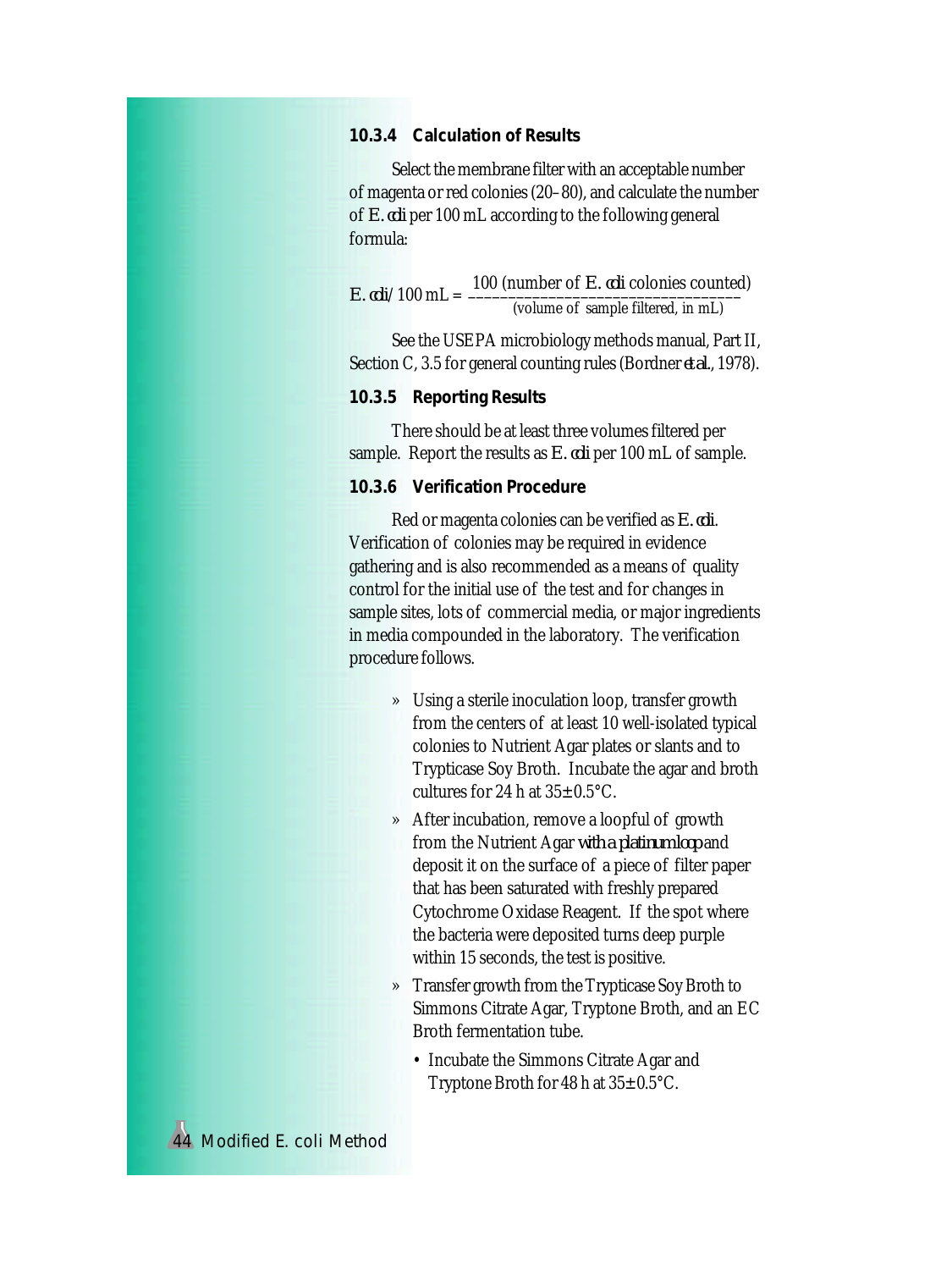- Incubate the EC Broth at  $44.5 \pm 0.2$ °C in a waterbath for 24 h. The water level must be above the level of the EC Broth in the tube.
- Add 0.5 mL of Kovacs Indole Reagent to the 48 h Tryptone Broth culture, and shake the tube gently. A positive test for indole is indicated by a deep red color that develops in the alcohol layer on top of the broth.
- » *E. coli* is EC gas-positive, indole-positive, and oxidase-negative, and does not utilize citrate (*i.e.,* the medium remains green).
- » Alternately, commercially available multi-test identification systems may be used to verify colonies. Inoculate the colonies into an identification system for *Enterobacteriaceae* that includes lactose fermentation, σ-nitrophenyl-β-Dgalactopyranoside (ONPG), and cytochrome oxidase test reactions.

### *10.3.7 Method Performance*

The false-positive and false-negative rates, reported for various environmental water samples, were <1% and 4%, respectively.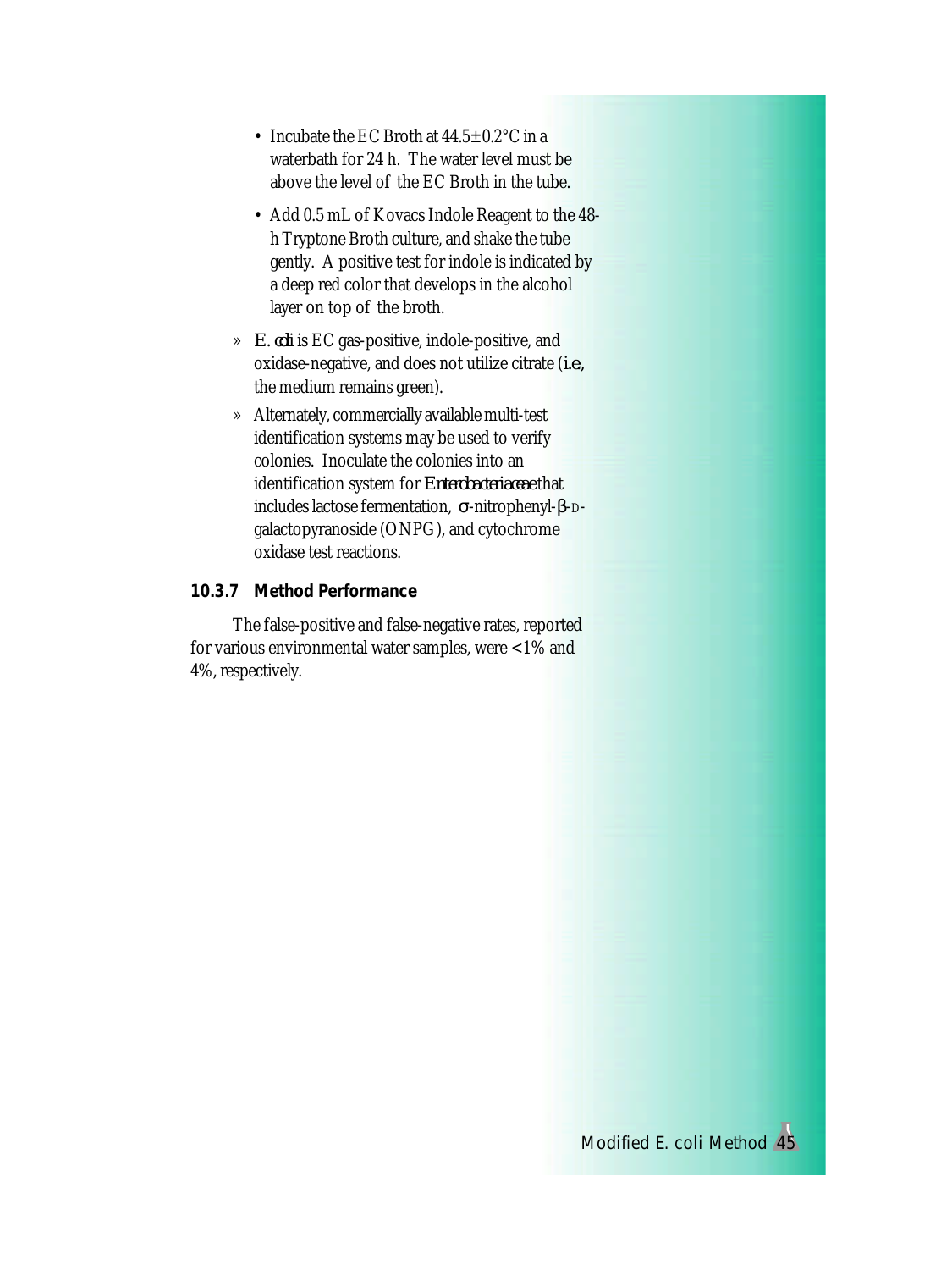# **REFERENCES**

- American Public Health Association (APHA), American Water Works Association, Water Environment Federation. (1998). Standard methods for the examination of water and wastewater (20th ed). Clesceri LS, Greenberg AE, Eaton AD, eds. Washington, DC: American Public Health Association.
- American Society for Testing and Materials (ASTM). (1993). Standard specification for reagent water. In: 1993 Annual book of standards. Section 11: water and environmental technology. Vol 11.01: water (1), D 1193-91. Philadelphia, PA: American Society for Testing and Materials.
- Bordner R, Winter J, Scarpino P. (1978). Microbiological methods for monitoring the environment: water and wastes. Environmental Monitoring and Support Laboratory, Office of Research and Development, U.S. Environmental Protection Agency, Cincinnati, OH. EPA-600/8-78/017.
- Code of Federal Regulations (CFR). (1999). Protection of environment. Code of Federal Regulations, Title 40, Part 136.3. pp. 27-29.
- Committee on Analytical Reagents of the American Chemical Society. (1981). Reagent chemicals: American Chemical Society specifications (6th ed). Washington DC: American Chemical Society.
- Dufour AP, Strickland ER, Cabelli VJ. (1981). Membrane filter method for enumerating *Escherichia coli*. Appl Environ Microbiol 41:1152-1158.
- Levin MA, Fischer JR, Cabelli VJ. (1975). Membrane filter technique for enumeration of enterococci in marine waters. Appl Microbiol 30:66-71.
- Messer JW, Dufour AP. (1998). A rapid, specific membrane filtration procedure for enumeration of enterococci in recreational water. Appl Environ Microbiol 64:678-680.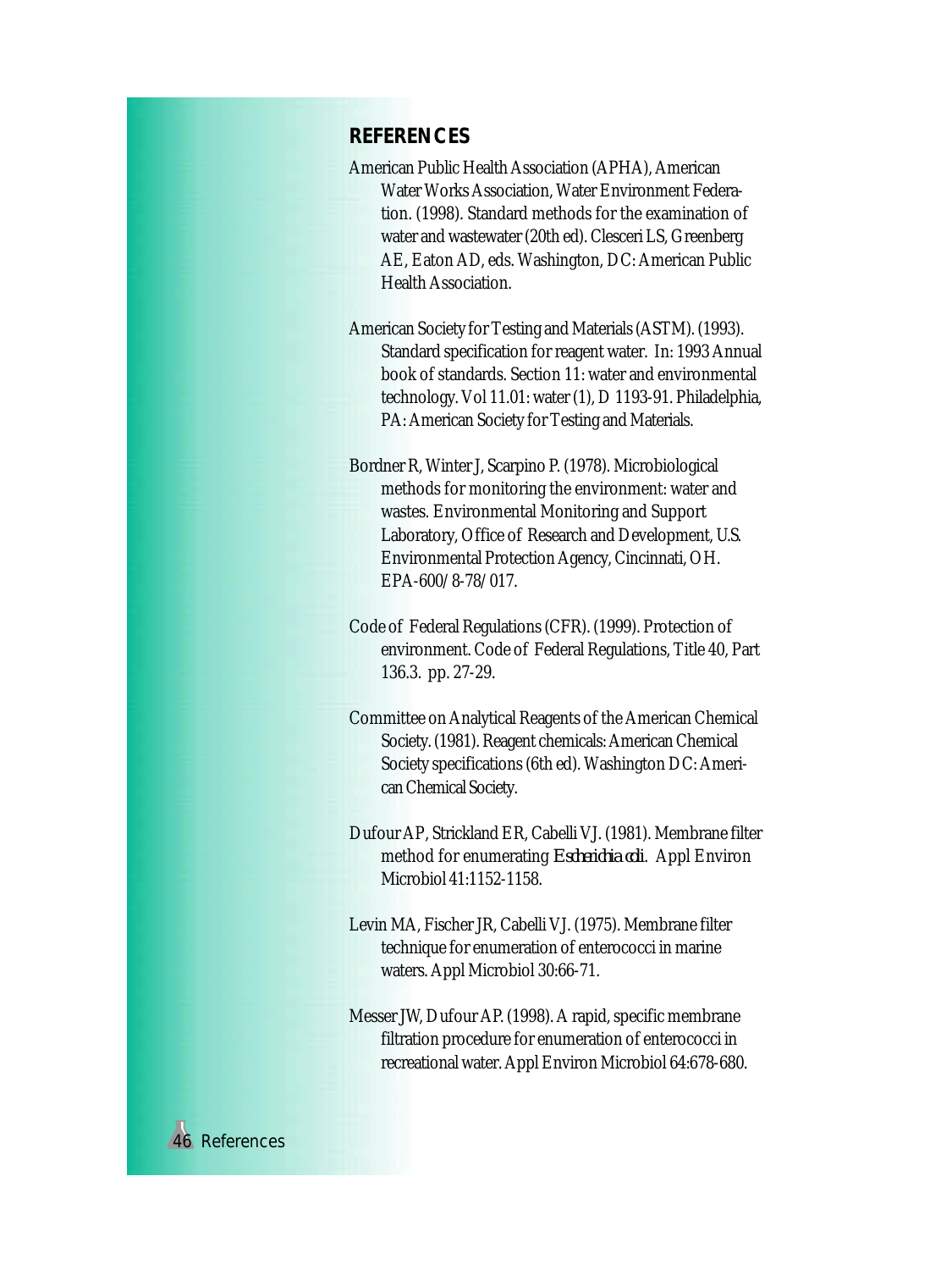Rosin J. (1967). Reagent chemicals and standards. Princeton, NJ: D. Van Nostrand.

- United States Pharmacopeia Convention. (1974). United States pharmacopeia (19th ed). Rockville, MD: United States Pharmacopeia Convention, Inc.
- U.S. Environmental Protection Agency (USEPA). (1976). Fecal coliform bacteria. In: Quality criteria for water ("The Red Book"). Office of Water and Hazardous Materials, Washington, DC. pp. 42-50. Available from: National Technical Information Service, Springfield, VA, PB93-184620.
- USEPA. (1985). Test methods for *Escherichia coli* and enterococci in water by the membrane filter procedure. Environmental Monitoring and Support Laboratory, Cincinnati, OH. EPA-600/4-85/076.
- USEPA. (1986a). Ambient water quality criteria for bacteria-1986. Office of Water Regulations and Standards, Criteria and Standards Division, Washington, DC. EPA-440/5- 84/002.
- USEPA. (1986b). Bacteriological ambient water quality criteria; availability. Federal Register 51(45):8012-8016.
- USEPA. (1997). Method 1600: membrane filter test methods for enterococci in water. Office of Water, Washington, DC. EPA-821/R-97/004.

### **Disclaimer**

This manual has been reviewed by the USEPA Office of Water and approved for publication. Mention of trade names or commercial products does not constitute endorsement or recommendation for use.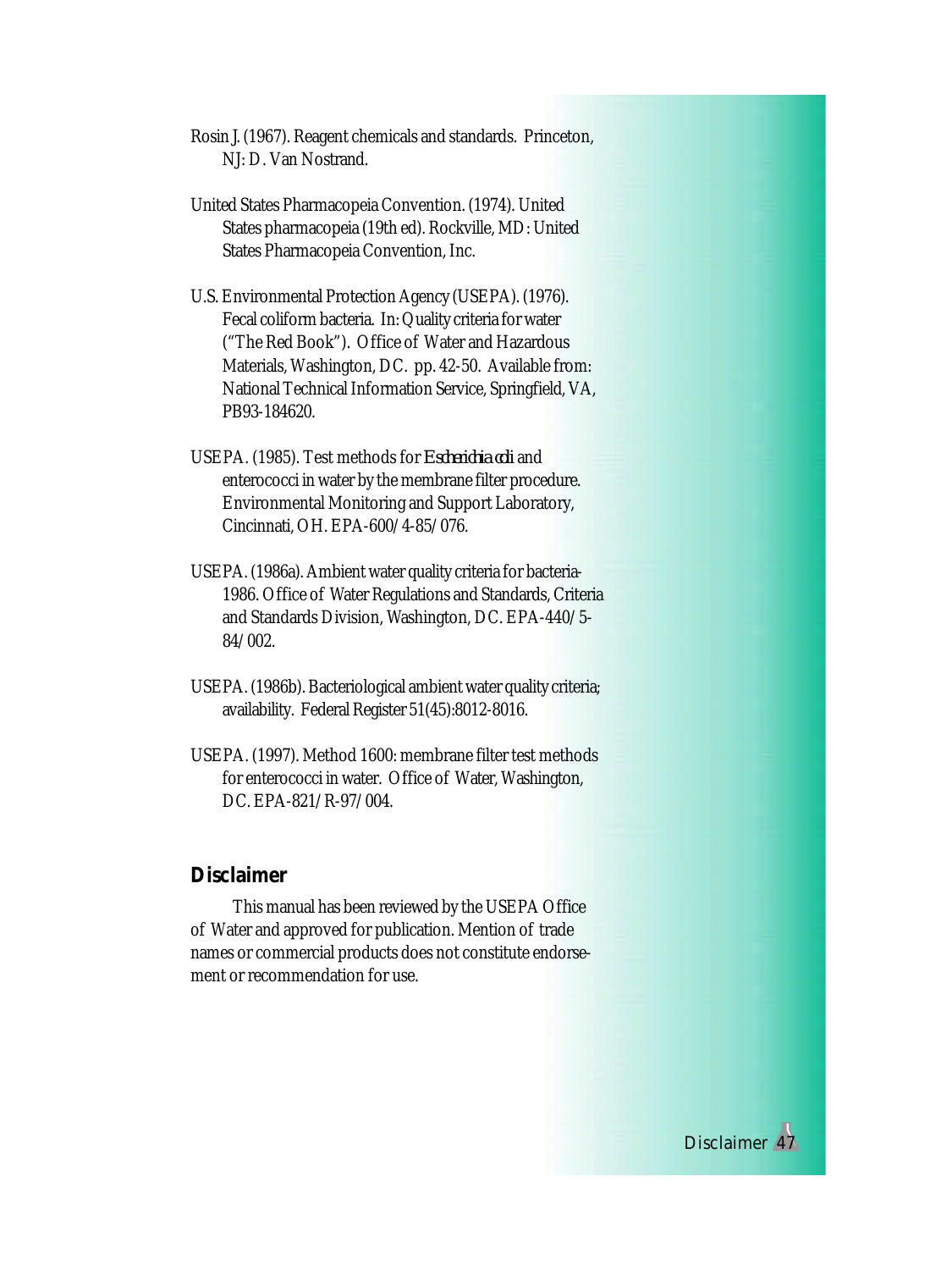# **Acknowledgments**

This laboratory manual was prepared under the direction of Latisha Parker, Health and Ecological Criteria Division, U.S. Environmental Protection Agency (USEPA), Office of Water, Washington, DC. This manual was prepared under EPA Contract No. 68-C-98-141 by The CDM Group, Inc., Chevy Chase, Maryland.

For their technical contributions, special thanks are extended to: Alfred Dufour and Kristen Brenner, Microbiological and Chemical Exposure Assessment Research Division, National Exposure Research Laboratory, Cincinnati, Ohio; and Robin Oshiro, Health and Ecological Criteria Division, Office of Water, Washington, DC.

In preparation of the two original methods, the major contributions are acknowledged of Alfred Dufour and Theodore Erickson of the Toxicology and Microbiology Division (TMD), Health Effects Research Laboratory (HERL), and their assistance and that of Robert Bordner, Biological Methods Branch, and John Winter and Paul Britton, Quality Assurance Branch, Environmental Monitoring and Support Laboratory–Cincinnati (EMSL–Cincinnati), U.S. Environmental Protection Agency (USEPA), in preparing the final protocol and in completing the formal method validation studies.

The revised enterococci method was developed under the direction of James W. Messer and Alfred P. Dufour of the USEPA Microbiological and Chemical Exposure Assessment Research Division, National Exposure Research Laboratory, Cincinnati, Ohio. The method document was prepared under EPA Contract No. 68-C3-0337 by the DynCorp Environmental Programs Division, Washington, DC. The revised *E. coli* method was developed by Bennett G. Smith of the USEPA Microbiological and Chemical Exposure Assessment Research Division, National Exposure Research Laboratory, Cincinnati, Ohio.